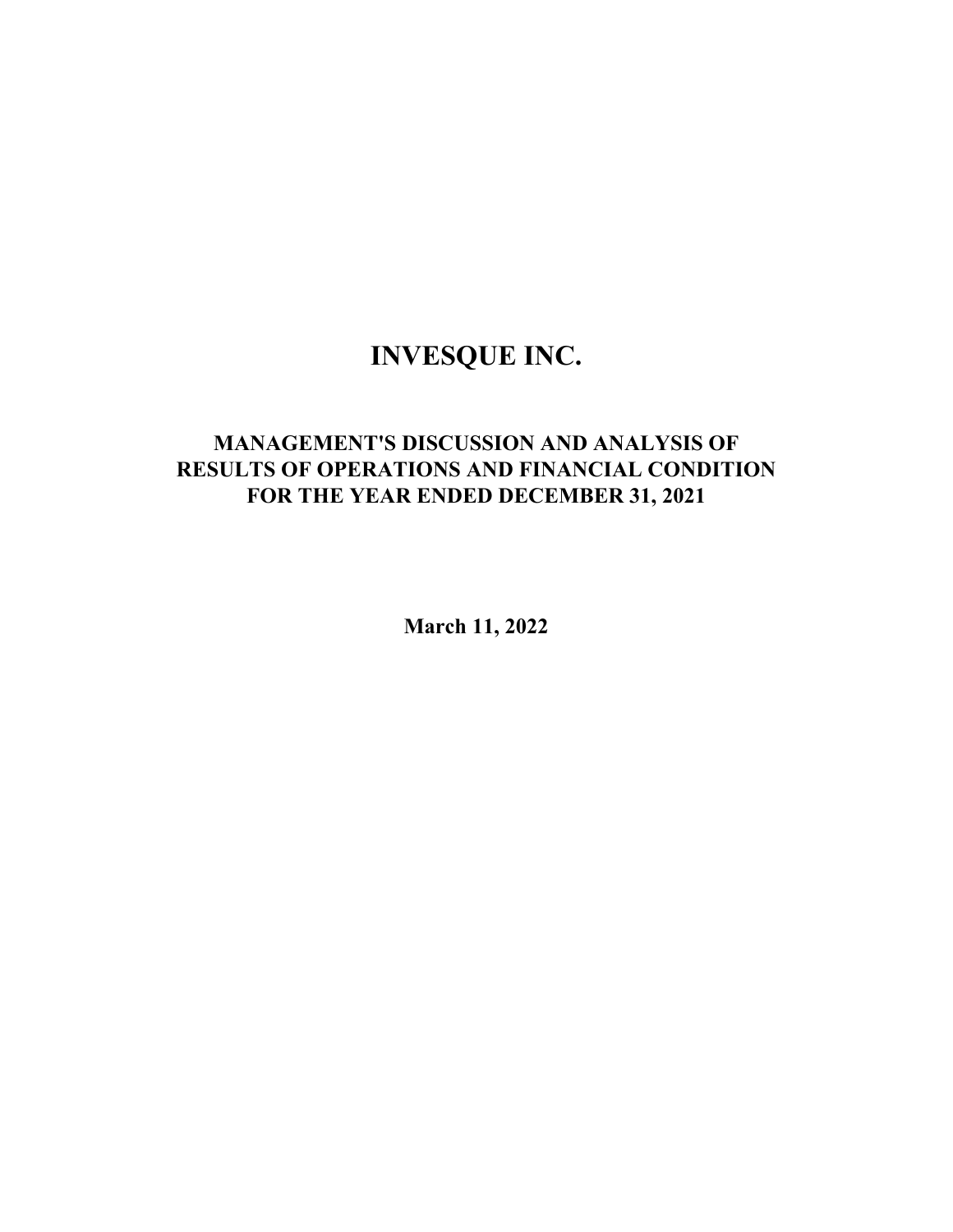#### **Basis of presentation**

Financial data in this Management's Discussion and Analysis of Results of Operations and Financial Condition ("MD&A") is for the year ended December 31, 2021. Financial data has been prepared in accordance with International Financial Reporting Standards ("IFRS") as issued by the International Accounting Standards Board.

This MD&A is intended to provide readers with an assessment of the performance of Invesque Inc. (the "Company") for the year ended December 31, 2021. This MD&A should be read in conjunction with the audited consolidated financial statements and notes of the Company for the years ended December 31, 2021 and 2020.

Additional information relating to the Company, including the Company's annual information form for the year ended December 31, 2021 (the "2021 AIF"), can be found on SEDAR at www.sedar.com.

All financial information is in thousands of U.S. dollars unless otherwise noted.

#### **Forward-looking disclaimer**

Certain information in this MD&A may constitute "forward-looking" statements which involve known and unknown risks, uncertainties and other factors, which may cause the actual results, performance or achievements of the Company or industry results to be materially different from any future results, performance or achievements expressed or implied by such forward-looking statements. Forward-looking statements (which involve significant risks and uncertainties and should not be read as guarantees of future performance or results) include statements related to, among other things, the impact of COVID-19 on the business, operations and financial performance of the Company. the expected seniors housing and care industry and demographic trends, acquisitions, development activities, future maintenance and leasing expenditures, financing, the availability of financing sources and income taxes. Management of the Company ("Management") believes that the expectations reflected in forward-looking statements are based upon reasonable assumptions; however, Management can give no assurance that actual results will be consistent with these forward-looking statements.

Without limiting the foregoing, the words "believe", "expect", "anticipate", "should", "may", "will", "intend", "estimate" and similar expressions identify forward-looking statements.

Factors that could cause actual results, performance or achievements to differ materially from those expressed or implied by forward-looking statements include, but are not limited to, general economic conditions, competitive uncertainties and contingencies, demographic and industry trends, legislative and regulatory changes, tax laws and those factors set forth under the heading "Risks and Uncertainties" in this MD&A and 2021 AIF, including risks relating to the effect of COVID-19 on the business, operations and financial performance of the Company. Readers are cautioned that the foregoing list of factors that may affect future results is not exhaustive. When relying on forward-looking statements to make decisions, with respect to the Company, investors and others should carefully consider the foregoing factors and other uncertainties and potential events.

These forward-looking statements are made as of March 11, 2022 and the Company assumes no obligation to update or revise them to reflect new events or circumstances, except as required by law.

#### **Financial Measures not Defined Under IFRS**

Certain terms used in this MD&A are performance measures that are not defined by IFRS such as Funds From Operations ("FFO"), Adjusted Funds From Operations ("AFFO"), fixed charge coverage ratio, payout ratio, effective payout ratio, earnings before interest, income taxes, depreciation, amortization and rent ("EBITDAR"), earnings before interest, income taxes, depreciation, amortization, rent and management fees ("EBITDARM"), revenue per occupied room and any related per share amounts used by the Company to measure, compare and explain the operating results and financial performance of the Company. Such performance measures do not have standardized meanings under IFRS and therefore may not be comparable to similar measures presented by other issuers. Such performance measures should not be construed as alternatives to loss and comprehensive loss or cash flows from operating activities calculated in accordance with IFRS. Further, the supplemental measures used by management may not be comparable to similar measures presented by other real estate enterprises. Management believes that these terms are relevant measures in comparing the Company's performance to industry data and assessing its ability to meet its ongoing obligations. Please refer to the "Financial Measures" section of this MD&A for a more detailed description of FFO and AFFO and a reconciliation to IFRS measures.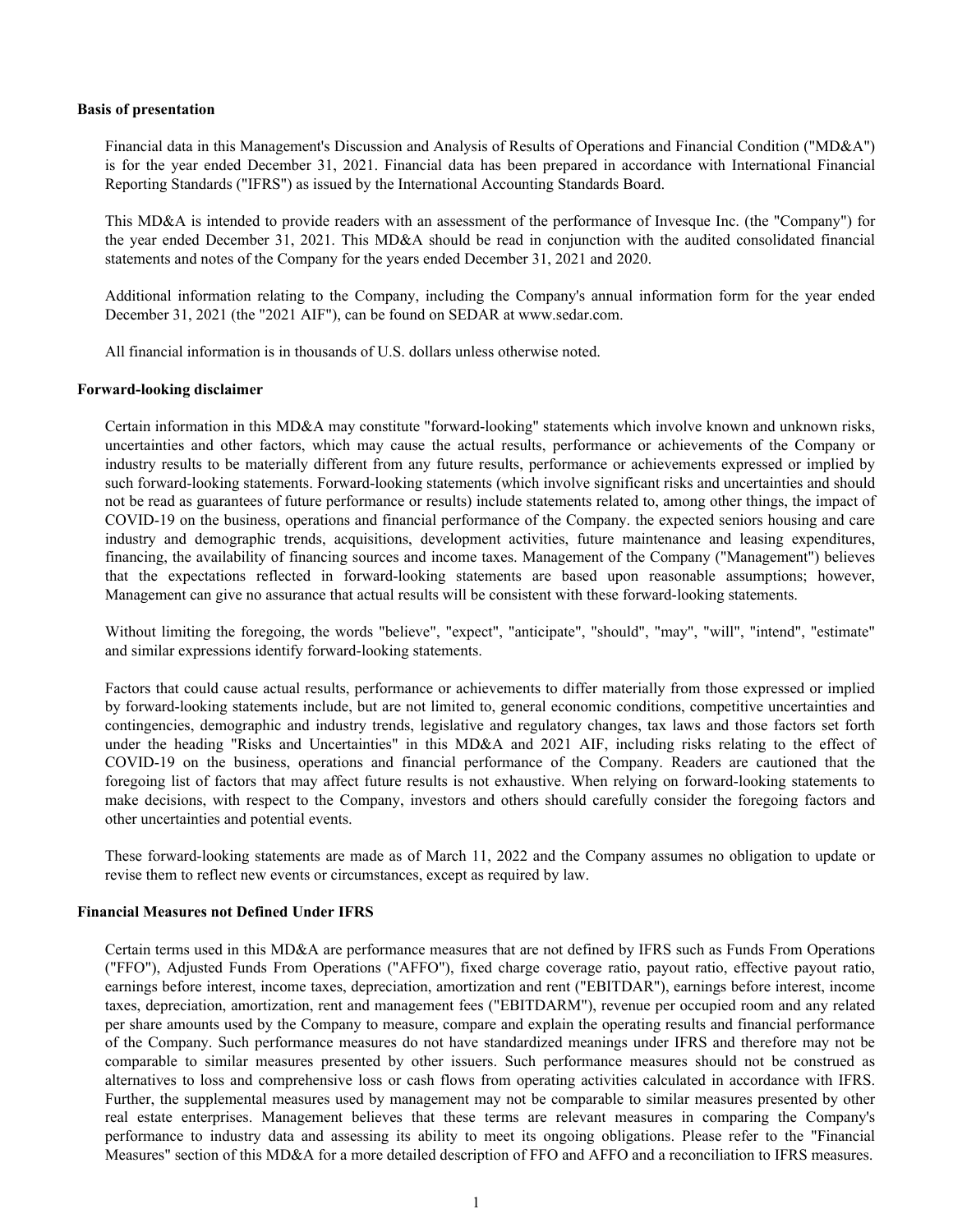#### **Business Overview**

Invesque Inc. is a corporation continued under the *Business Corporations Act* (British Columbia). The registered office of the Company is located at 700 W Georgia Street, 25th Floor, Vancouver, British Columbia V7Y 1B3 and the head office of the Company is located at 333 Bay Street, Suite 3400, Toronto, Ontario, M5H 2S7.

The Company is a North American health care real estate company with an investment thesis focused on the premise that an aging demographic in North America will continue to utilize health care services in growing proportion to the overall economy. The Company currently capitalizes on this opportunity by investing in a highly diversified portfolio of income generating properties across the health care spectrum. The Company's portfolio includes investments in independent living, assisted living, memory care, skilled nursing, transitional care and medical office properties, which are operated primarily under long-term leases and joint venture arrangements with industry leading operating partners. The Company's portfolio also includes investments in owner occupied seniors housing properties in which it owns the real estate and provides management services through its subsidiary management company ("Commonwealth").

Description of the Company's asset types are as follows:

- **Independent Living ("IL") Communities:** IL communities are the least medically-intensive type of seniors housing and care properties. Unlike AL (defined below) communities and SNFs/LTCs (defined below), IL communities generally do not offer nursing, rehabilitative care or therapy services and typically do not provide assistance with daily living activities. Rather, IL communities are designed as a seniors housing and care option for those who are able to perform their own basic activities of daily living and need little or no medical assistance. IL communities come in many forms ranging from age-restricted apartment communities to villa homes which are on a retirement village campus or part of a continuing care retirement community. IL communities in North America are generally unregulated and unlicensed, with some exceptions for IL communities providing more extensive care services. Most IL communities receive revenue through private pay sources, such as residents paying directly out of pocket and private insurance, rather than government sources.
- **Assisted Living ("AL") and Memory Care ("MC") Communities**: AL and MC communities play a key role in the continuum of seniors housing and care, as they bridge the gap between IL communities and SNFs/LTCs (defined below). AL communities provide relatively independent elderly persons with typical amenities associated with less medically-intensive seniors housing and care as well as assistance with activities of daily living and some healthcare services. Services provided at AL communities typically include 24-hour care for resident protection, an emergency response system, supervision for persons with disabilities, housekeeping, maintenance and transportation. MC communities are substantially similar to AL communities because they also focus on elderly persons who need assistance with activities of daily living and healthcare services but differ from AL communities because MC residents need to be cared for in a secured environment to prevent seniors from leaving the community in a confused state. AL and MC communities in the United States are typically licensed and regulated by state and local governments rather than the federal government. In Canada, AL communities are licensed or certified and regulated in most jurisdictions but are typically less regulated than LTCs (defined below). Licensure for MC communities is generally identical to AL licensure except for specific building requirements including locked exterior doors secured by keys or an access code. AL communities receive most of their revenues through private pay sources and may also receive revenue from third-party pay sources, including federal, state and provincial governments.
- **Skilled Nursing Facilities ("SNFs") and Long-Term Care Facilities ("LTCs"):** SNFs, as referred to in the United States, and LTCs, as referred to in Canada, are senior care facilities that provide a room, meals and assistance with daily life activities and have licensed nursing staff on duty 24 hours per day. These facilities provide the most intensive level of medical and nursing care in a residential setting for seniors, typically treating residents with physical or mental impairments that prevent them from living in IL or AL communities. In many cases, these facilities supplement hospital care by providing care to patients who require medical and therapeutic services but are stable enough to have these services provided in a facility that is less expensive than a hospital or other post-acute care setting. The SNF and LTC segment includes services to patients requiring medical and/or nursing care and rehabilitation services for post-operative procedures including hip or knee replacements and cardiac surgeries, among others. SNFs and LTCs also provide transitional care services, and facilities that specialize in this type of care are often referred to as Transitional Care Centers ("TCCs"). TCCs are designed for patients transitioning from the hospital to their home after a surgery or an acute health episode. TCCs, a subsegment of SNFs and LTCs, are the most common destination for post-acute care patients requiring short-term,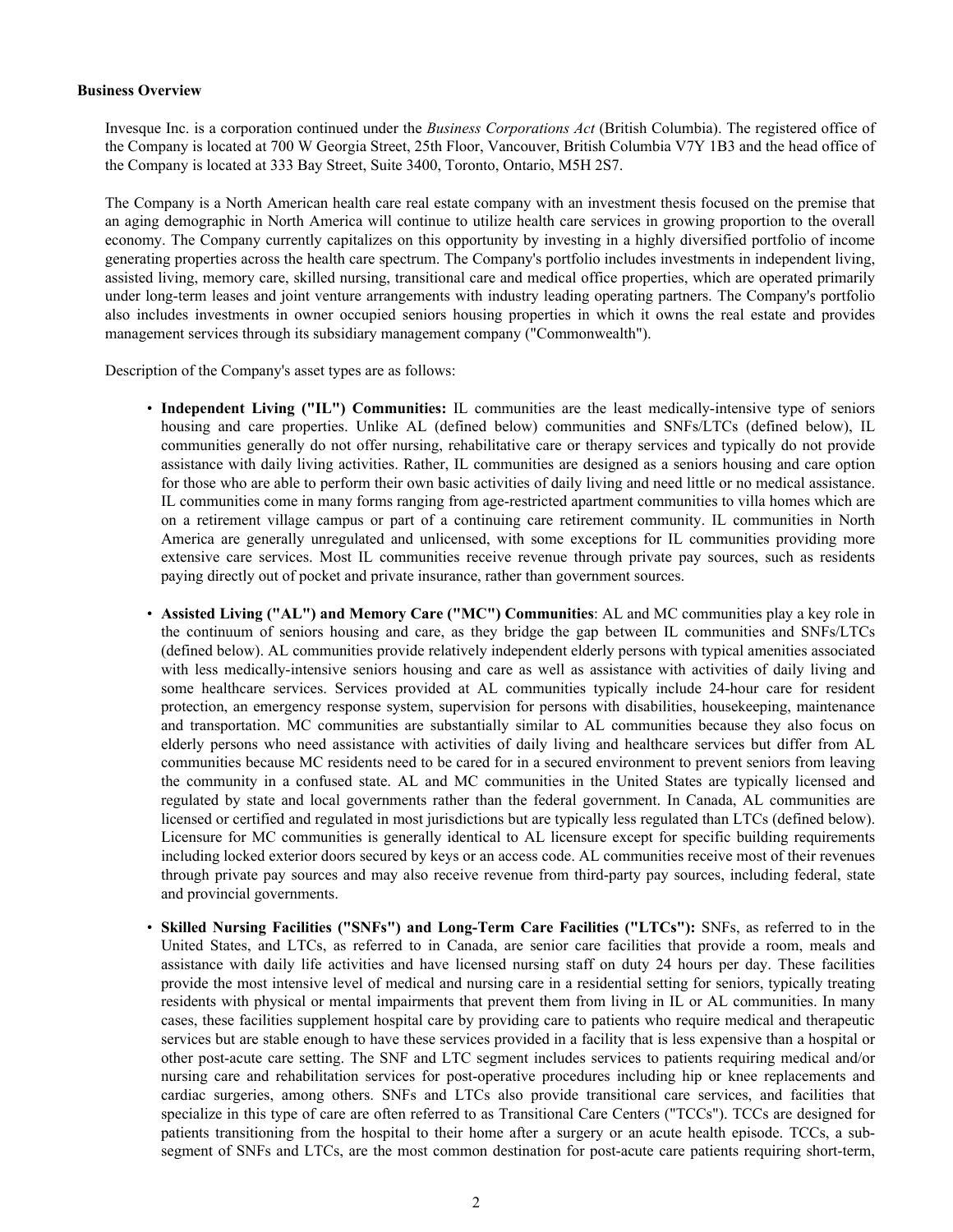physician-ordered intense rehabilitation for post-operative procedures. They are staffed by registered nurses, therapists, pharmacists and social workers. SNFs and LTCs in North America are subject to extensive federal, state and provincial regulation, including licensing requirements and regulations relating to government funding. SNFs and LTCs receive revenue from private pay sources and third-party pay sources, including federal, state and provincial governments and insurance companies.

• **Medical Office Buildings ("MOBs"):** MOBs represent a large segment of health care real estate comprised of various outpatient health care settings. Outpatient care, sometimes referred to as ambulatory care, is defined as medical care or treatment that does not require an overnight stay in a hospital or medical facility. Unlike seniors housing and care properties, the utilization of outpatient care settings and MOBs is generally not age-restricted and is available to all segments of the population. In the United States, MOBs can house service providers that provide a wide variety of health care services, ranging from family medicine and geriatric care to plastic surgery, and those providers can each accept a wide variety of reimbursements for services, including private pay, Medicare, Medicaid and insurance and managed care plans. The Canadian medical office focuses strongly on the general practitioner as a primary referral source and magnet to attract patients to the MOB in order to support other tenants in the building. General practitioners provide referrals, prescriptions and recommendations for the patient to visit other physicians and practices within the building.

For the Company's SNF and TCC properties, it generally owns the land and buildings and leases them to third party operators on a long-term, triple-net lease basis. For its IL and AL properties, it either owns the land and buildings and leases them to third party operators on a long-term, triple-net basis, has an interest in both the property and operations in joint ventures and joint arrangements with the operating partner at the facility, or wholly owns and operates the property. For the triple-net lease structured assets, the tenant operators assume the operational risks and expenses associated with operating a seniors housing and care facility on the leased premises. The tenant operators provide and manage the service offerings available at the facilities, deliver all care services, and maintain the buildings.

The Company's multi-tenant MOB portfolio transitioned management to and is currently operated by the third party operator Jones Lang LaSalle ("JLL"). JLL is an industry leader in property management services and has significantly expanded the Company's capabilities in the medical office building portfolio. The portfolio was previously operated via third party property and asset management contracts with Mohawk Realty Advisors Ltd. The transition of management occurred in September 2020.

As of March 11, 2022, the Company owns or has a majority interest in a portfolio of 88 properties in the United States, comprised of 60 assisted living and memory care facilities, 12 skilled nursing facilities, 10 transitional care properties, 4 medical office buildings, and 3 properties held for sale. In Canada, the Company owns an interest in 15 properties comprised of 11 medical office buildings and 4 seniors housing and care facilities.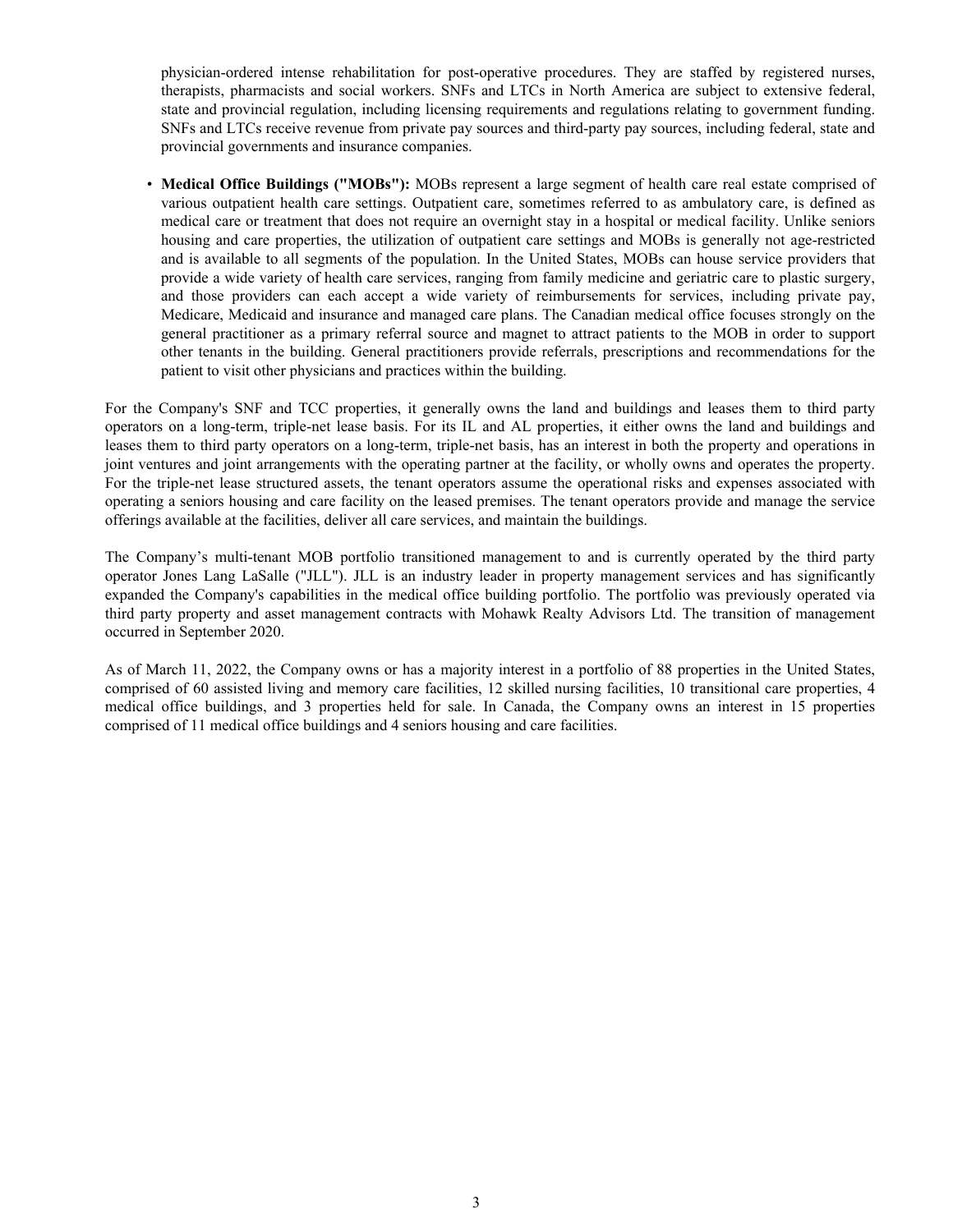The Company's geographic footprint as of March 11, 2022:



Management believes that certain characteristics of the North American seniors housing and care industry, including favorable demographic trends, increasing demand with stagnant supply of new facilities and the shift from high cost hospitals for post-acute care to lower cost settings such as skilled nursing facilities, provide for a unique investment opportunity. The increased demand for health care facilities further enforces the growing demand for health care spending in medical office buildings as well. Management also believes that, as a result of the high quality of the Company's properties, its triple-net lease and joint venture structures and its relationships with reputable operators, including the majority owned Commonwealth management company, and industry participants, the Company is well-positioned to succeed in the industry by capitalizing on these market opportunities.

#### **Liquidity Assessment and COVID-19 Risk**

A novel strain of coronavirus causing the disease known as COVID-19 has spread throughout the world, including across the United States and Canada, causing the World Health Organization to declare the COVID-19 outbreak a pandemic in March 2020. In an attempt to contain the spread and impact of the pandemic, authorities throughout the United States and Canada have implemented measures such as travel bans and restrictions, stay-at-home orders, social distancing guidelines and limitations on other business activity. The pandemic has resulted in a significant economic downturn in the United States, Canada and globally, and has also led to disruptions and volatility in capital markets. These trends are likely to continue for the remainder of 2021 and beyond.

The pandemic has had an impact on results and operations of the Company, including decreased occupancy, delays in collections from tenants, and increased operating expenses. The Company announced on April 10, 2020 that it suspended the dividend for all common shares beginning from April 1, 2020 until further notice.

The Company expects that the pandemic could continue to have a negative affect on its results of operations, financial position and cash flows, particularly if negative economic and public health conditions in the United States and Canada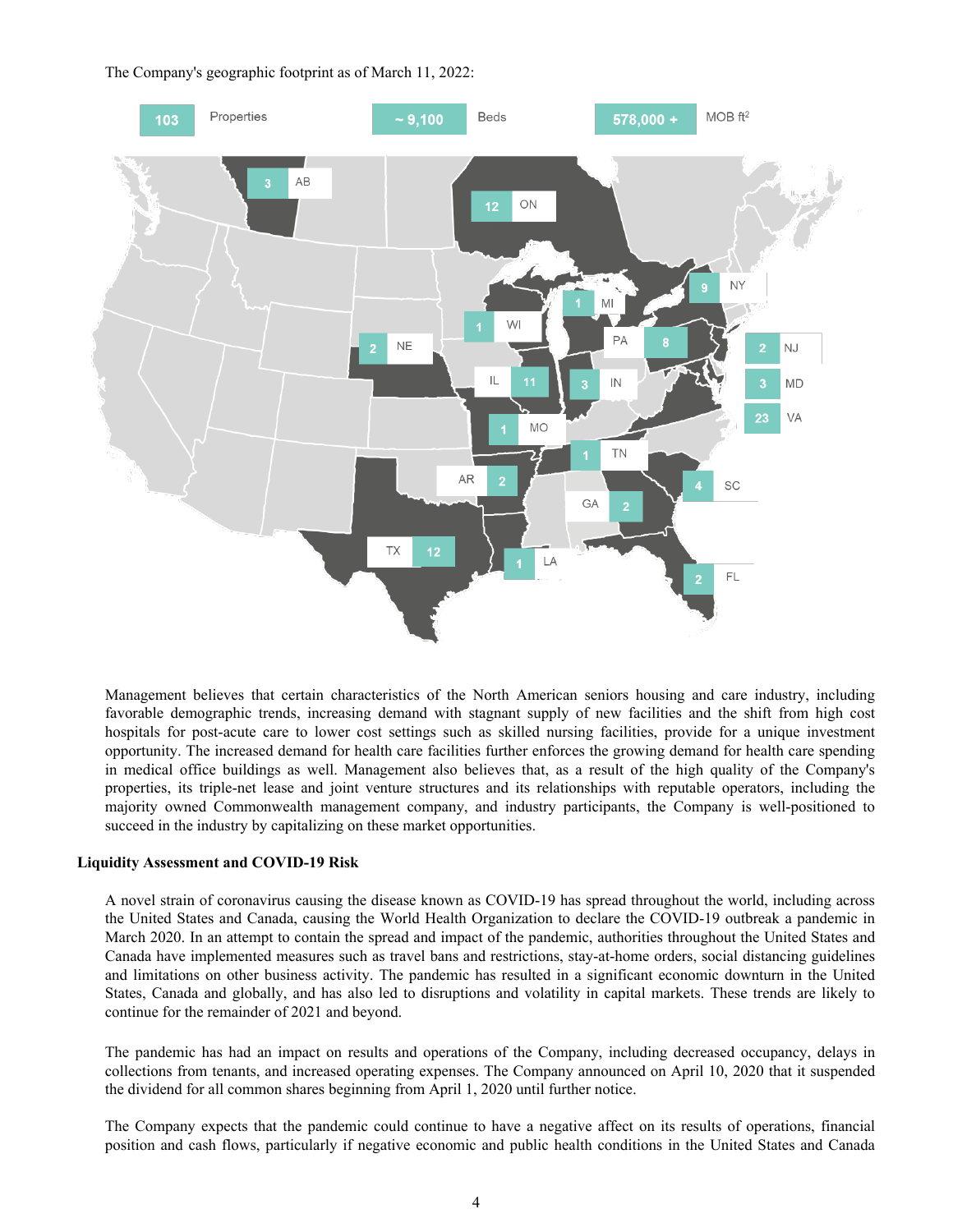persist for a significant period of time. The ultimate impact of the pandemic on the Company's financial results will depend on future developments, which are uncertain. This includes, among other factors, the duration and severity of the pandemic as well as negative economic conditions arising therefrom, the impact of the pandemic on occupancy rates in the Company's communities, the volume of COVID-19 patients cared for across the portfolio, and the impact of government actions on the seniors housing industry and broader economy, including through existing and future stimulus efforts. The impact of COVID-19 has been partially offset to date by certain government stimulus programs which have helped to offset COVID-19 related expenses and compensate for lost revenues, but the Company is not able to provide assurance that such programs may continue to be available in the future. For the year ended December 31, 2021, the Company recognized \$3,730, of other income related to government grants funded through programs designed to assist seniors housing operators who have experienced both lost revenue and increased expenses during the COVID-19 pandemic (year ended December 31, 2020 - \$3,415). For the year ended December 31, 2021, the Company recognized income of \$1,243 in loss from joint ventures related to the Company's share of government grants recognized at the joint venture properties for COVID-19 pandemic relief (year ended December 31, 2020 - \$1,294).

Liquidity risk is the risk that an entity is unable to fund its assets or meet its obligations as they come due. Liquidity risk is managed in part through cash forecasting. While there are uncertainties in assessing future liquidity requirements under normal operating conditions, the stressed conditions caused by COVID-19 have introduced increased uncertainties. The Company monitors forecasts of liquidity requirements to ensure it has the ability to meet operational needs by maintaining sufficient availability of the combination of cash and credit facility capacity, and to ensure the Company will meet its financial covenants related to debt agreements. Such forecasting involves a significant degree of judgment which takes into consideration current and projected macroeconomic conditions, the Company's cash collection efforts, debt financing and refinancing plans, and covenant compliance required under the terms of debt agreements. There is a risk that such liquidity forecasts may not be achieved and that currently available debt financing may no longer be available to the Company at terms and conditions that are favorable, or at all.

As a result of the risks and conditions associated with COVID-19, the Company has amended certain terms of various financing arrangements having conducted an assessment of its liquidity. The Company believes that it has sufficient available liquidity to meet its minimum obligations as they come due and to comply with financial covenants in its credit facilities, as amended, for a period of at least 12 months from December 31, 2021. Further, the Company has assessed that there are no material uncertainties related to events or conditions that may cast significant doubt upon the Company's ability to continue as a going concern. In making this significant judgment, the Company has prepared a cash flow forecast with the most significant assumptions in the preparation of such forecast being the ability of its most significant tenant, Symcare, to meet its rental obligations to the Company and the continued availability of financing.

In response to a severe downside scenario, management has the ability to take the following mitigating actions to reduce costs, optimize the Company's cash flow and preserve liquidity:

- (i) utilizing available cash to pay down debts,
- (ii) sell certain properties and use the proceeds to buy down debt,
- (iii) exercise the Company's right to convert its convertible debentures into common shares,
- (iv) reducing non-essential capital expenditures.

#### **Recent Activities**

On November 2, 2020, the Company executed a non-binding, memorandum of understanding ("MOU") with Symcare and the tenant operator of one building in Chesterton, Indiana (collectively "Symphony"). Symphony operated 16 facilities for the Company under triple-net lease structures. Under the terms of the MOU, the Company agreed to sell to Symphony, and/or transition to a new operator, eight of the Company's existing assets operated by Symphony (collectively, the " Symcare Transaction").

On April 30, 2021, the Company successfully completed the first phase of the Symcare Transaction with the sale of a property located in Chesterton, IN to the operator Symphony for a sale price of \$20,000 before closing costs. The consideration was paid in the form of a \$14,448 repayment of the mortgage secured by the property and \$5,529 of cash.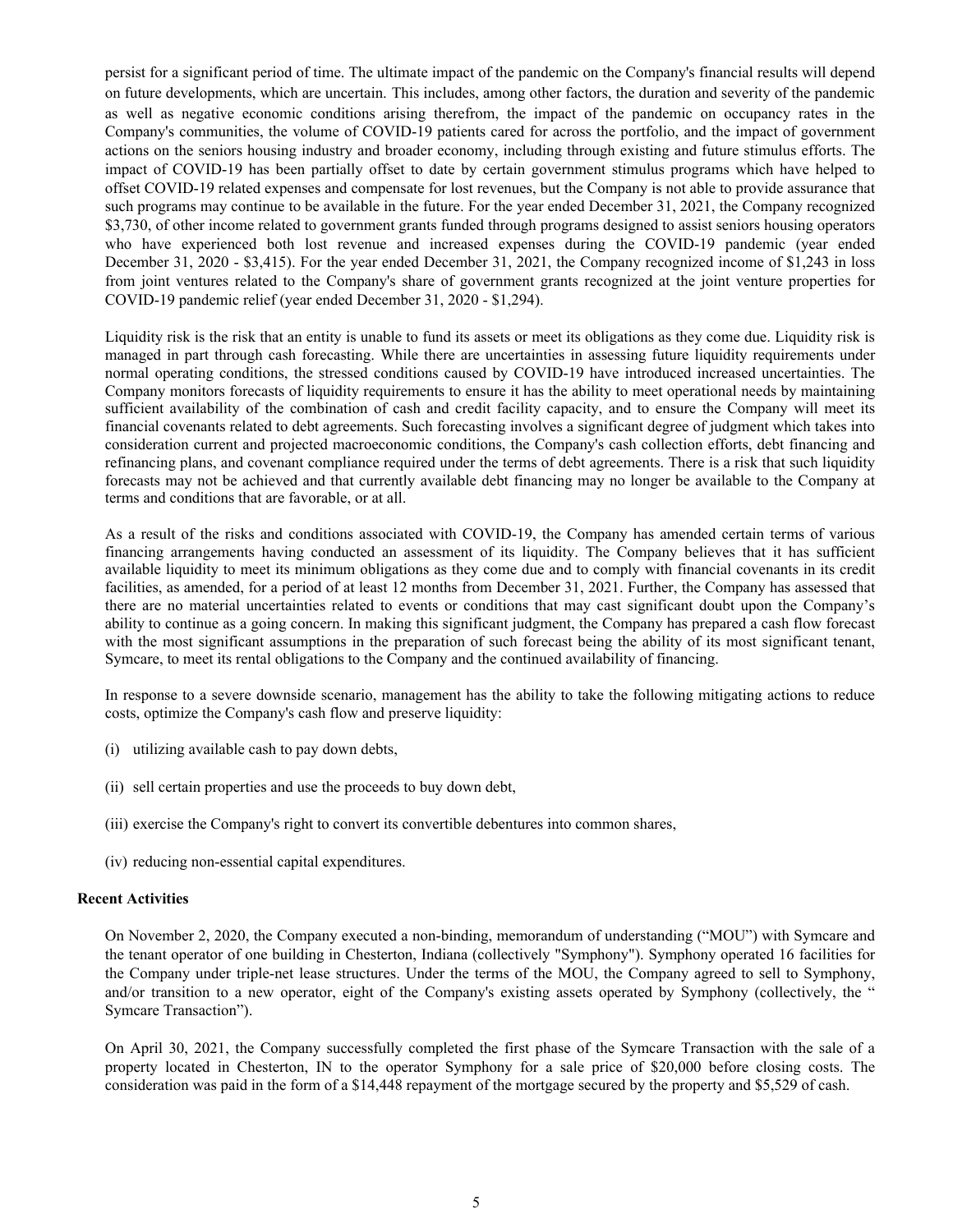On April 30, 2021, the Company transferred operations of four properties previously operated by Symphony to Cascade Capital Group ("Cascade"). The Company entered into a new master lease for the four properties.

On June 1, 2021, the Company completed the final phase of the Symcare Transaction with the sale of three properties located in Chicago, IL to the operator Symphony for a sale price of \$55,500 before closing costs. The Company received consideration in the form of \$55,283 and it was used to pay down credit facility debt. The Company entered into a loan agreement for a principal amount of \$17,000 in satisfaction of all remaining balances owed by Symphony including the \$7,295 loan entered into on October 20, 2017 and accrued interest, the \$15,000 loan entered into on December 26, 2018 and accrued interest, and \$10,969 of outstanding rent receivable. Invesque and Symphony entered into an amended and restated 15-year, triple-net master lease, with enhanced lease coverage, for the remaining properties to be operated by Symphony. The Symcare Transaction substantially reduced Symphony's share of the Company's rental revenue going forward.

On June 14, 2021, the Company entered into a joint venture for the development of a seniors housing property in Parker, Colorado. The Company contributed land valued at \$2,600 and \$3,002 of cash to the joint venture in exchange for a 73.7% ownership interest. The project has property under development of \$10,676 as of December 31, 2021. The remaining portion of the project will be funded through draws on construction loans at the joint venture.

On July 1, 2021, the Company sold its interest in four investment properties to the operator Inspirit Senior Living for total consideration of \$35,500, \$23,626 of which paid off outstanding mortgages, and the remaining was received in cash.

On October 6, 2021, the Company sold five properties in Pennsylvania for a total consideration of \$2,665 before closing costs, received in the form of cash.

On October 24, 2021, the Company entered an agreement with Hearth Senior Living ("Hearth") whereby the Company has acquired 100% of operations of 2 properties in New York. The properties were previously triple-net leased to Premier Senior Living ("Premier"). As of the date of the acquisition, the properties' operations met the criteria of owner occupied property, and their corresponding assets were reclassified as property, plant and equipment. In November 2021, the Company entered into an agreement to sell these two properties and they are classified as held for sale at December 31, 2021.

On October 27, 2021, the Company sold a property in Richmond, VA for total consideration of \$3,500 before closing costs, received in the form of cash. The asset is classified as held for sale on the condensed consolidated interim statement of financial position at December 31, 2021.

On February 1, 2022, the Company acquired a memory care facility located in Grand Rapids, MI for a contractual purchase price of \$12,470 plus transaction costs. The purchase was made with cash on hand and the property was added to the borrowing base of the Credit Facility upon acquisition.

On March 1, 2022, the Company closed on the sale of a non-core seniors housing community in Harrisburg, Pennsylvania to Windsor. The community was sold for \$5,500, and proceeds were used to further reduce existing indebtedness. The community was previously managed by Greenfield Senior Living and operational management was transitioned to Commonwealth in 2019, and was considered non-core to the Commonwealth operational platform.

Properties operated by Bridgemoor have been significantly impacted by the COVID-19 pandemic which has resulted in decreases in occupancy and increases in operating expenses. For the year ended December 31, 2021, the Company has recognized bad debt expense of \$5,513 included in income from joint ventures in the consolidated statements of loss and comprehensive loss related to estimated uncollectible rent for properties operated by Bridgemoor and held in a joint venture (year ended December 31, 2020 - \$1,672). For the year ended December 31, 2021, the Company has recognized bad debt expense of \$1,140 included in direct property operating expense in the consolidated statements of loss and comprehensive loss related to estimated uncollectible rent for the consolidated property located in Webster, TX operated by Bridgemoor (year ended December 31, 2020 - \$487). The property located in Webster, TX was contributed to the Jaguarundi joint venture on October 29, 2021. Due to the headwinds faced by Bridgemoor and the segment of the industry they operate within, management does not expect to receive any material cash rent in calendar 2021. The Company continues to assess all options with this portfolio in an effort to improve performance.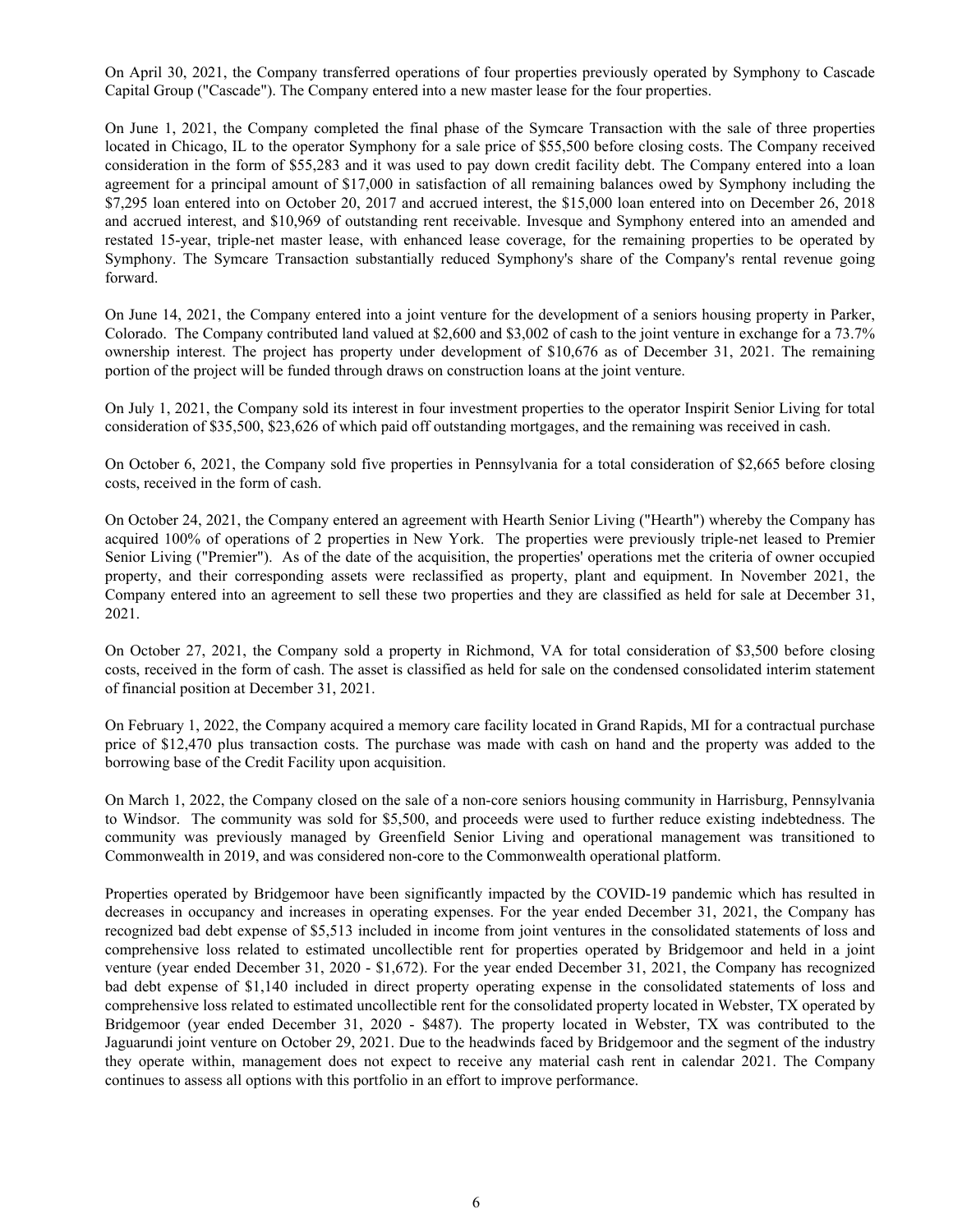As of March 11, 2022, the Company's portfolio composition by asset type based on forward looking net operating income projections is as follows:

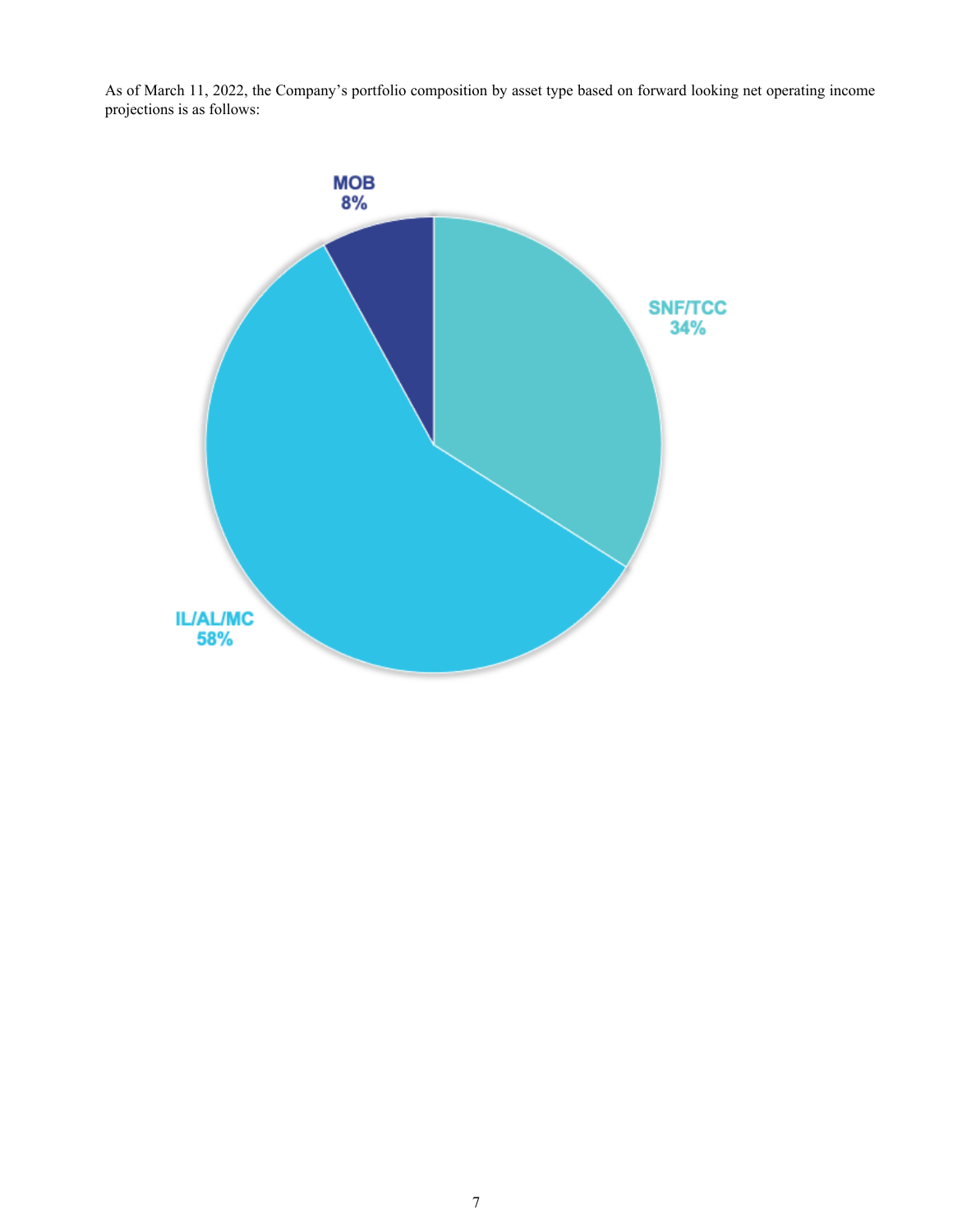## **Selected Financial Information**

*(dollar amounts in thousands of U.S. Dollars, except per share amounts)*

|                                                                          |                 |     | Year ended December 31, |    |              |
|--------------------------------------------------------------------------|-----------------|-----|-------------------------|----|--------------|
|                                                                          | 2021            |     | 2020                    |    | 2019         |
| Consolidated investment properties                                       | 53              |     | 69                      |    | 69           |
| Consolidated owner occupied properties                                   | 35              |     | 36                      | 33 |              |
| Properties held for sale                                                 | 3               |     |                         |    |              |
| Weighted average lease term to maturity (excludes renewal options) $(1)$ | $11.3$ years    |     | 12.2 years              |    | 13.2 years   |
| Average facility age                                                     | $10.8$ years    |     | 9.9 years               |    | $10.2$ years |
| Total assets                                                             | \$<br>1,301,011 | \$. | 1,498,424               | \$ | 1,630,738    |
| Total indebtedness                                                       | \$<br>893,746   | \$. | 1,052,471               | S  | 1,013,475    |
| Weighted average interest rate $(2)$                                     | 4.1 %           |     | 4.2 $%$                 |    | 4.6 $%$      |
| Joint venture properties                                                 | 12              |     | 16                      |    | 22           |
| Joint venture total assets $(3)$                                         | \$<br>188,681   | \$  | 230,616                 | \$ | 296,575      |
| Joint venture indebtedness <sup>(3)</sup>                                | \$<br>116,948   | \$  | 152,609                 | S  | 178,060      |
| Joint venture weighted average interest rate <sup>(4)</sup>              | 4.3 $%$         |     | 4.2 $%$                 |    | 4.4 $%$      |
|                                                                          |                 |     | Year ended December 31, |    |              |
|                                                                          | 2021            |     | 2020                    |    | 2019         |
| Revenue                                                                  | \$<br>210,450   | \$  | 217,387                 | \$ | 148,407      |
| Direct property operating expenses                                       | \$<br>(102,768) | S   | (95, 505)               | \$ | 33,533       |

| Revenue                                       | S  | 210,450    | S  | 217,387    | S  | 148,407 |
|-----------------------------------------------|----|------------|----|------------|----|---------|
| Direct property operating expenses            | \$ | (102, 768) | S  | (95, 505)  | S  | 33,533  |
| Finance costs                                 | \$ | (50, 221)  | S  | (49, 801)  | S  | 41,633  |
| General and administrative expenses           | \$ | (20, 142)  | S  | (20, 539)  | S  | 18,092  |
| Change in fair value of investment properties | \$ | (22, 152)  | S  | (100, 388) | S  | 6,046   |
| Income (loss) from joint ventures             | \$ | (14,906)   | S  | (34, 729)  | S  | (6,799) |
| Net loss                                      | \$ | (12, 235)  | \$ | (184,004)  | S  | (5,359) |
| Net loss per share                            | \$ | (0.22)     | S  | (3.30)     | S  | (0.10)  |
| Diluted net loss per share                    | \$ | (0.22)     | S  | (3.30)     | S  | (0.10)  |
| Funds from operations $(FFO)^{(5)}$           | \$ | 26,746     | S  | 48,640     | \$ | 46,122  |
| FFO per share $(5)$                           | \$ | 0.47       | \$ | 0.87       | \$ | 0.85    |
| Diluted FFO per share <sup>(5)</sup>          | \$ | 0.45       | \$ | 0.73       | \$ | 0.73    |
| Adjusted funds from operations $(AFFO)^{(5)}$ | \$ | 25,047     | S  | 42,693     | \$ | 41,223  |
| AFFO per share $(5)$                          | \$ | 0.44       | S  | 0.77       | \$ | 0.76    |
| Diluted AFFO per share <sup>(5)</sup>         | \$ | 0.41       | \$ | 0.64       | \$ | 0.65    |
| Common share dividends declared               | \$ |            |    | 10,120     | \$ | 39,764  |
| Dividends declared per share                  | \$ |            |    | 0.18417    | \$ | 0.73668 |
| Payout ratio <sup>(6)</sup>                   |    | $-$ %      |    | 24 %       |    | 96 %    |
| Effective payout ratio <sup>(6)</sup>         |    | $-$ %      |    | $17\%$     |    | 78 %    |
|                                               |    |            |    |            |    |         |

(1) The weighted average lease term to maturity does not include the medical office building portfolio nor owner occupied properties.

(2) The Company's weighted average interest rates at December 31, 2021, 2020 and 2019 included \$553,546, \$584,973 and \$570,229, respectively, of the Company's debt that is fixed with interest rate swaps.

(3) This total represents the Company's share based on percentage of ownership.

(4) The Company's joint venture weighted average interest rate at December 31, 2021, 2020 and 2019 included \$89,231, \$114,589 and \$83,769, respectively, of the joint ventures debt that is fixed with interest rate swaps.

(5) FFO and AFFO, and related per share amounts, are financial measures not defined under IFRS. Please refer to the "Financial Measures not Defined Under IFRS" section of this MD&A.

(6) Payout ratio and effective payout ratio are financial measures not defined under IFRS. Payout ratio is calculated by dividing the common share dividends declared by AFFO. Effective payout ratio is calculated by dividing common share dividends payable in cash, as adjusted for DRIP participation, by AFFO.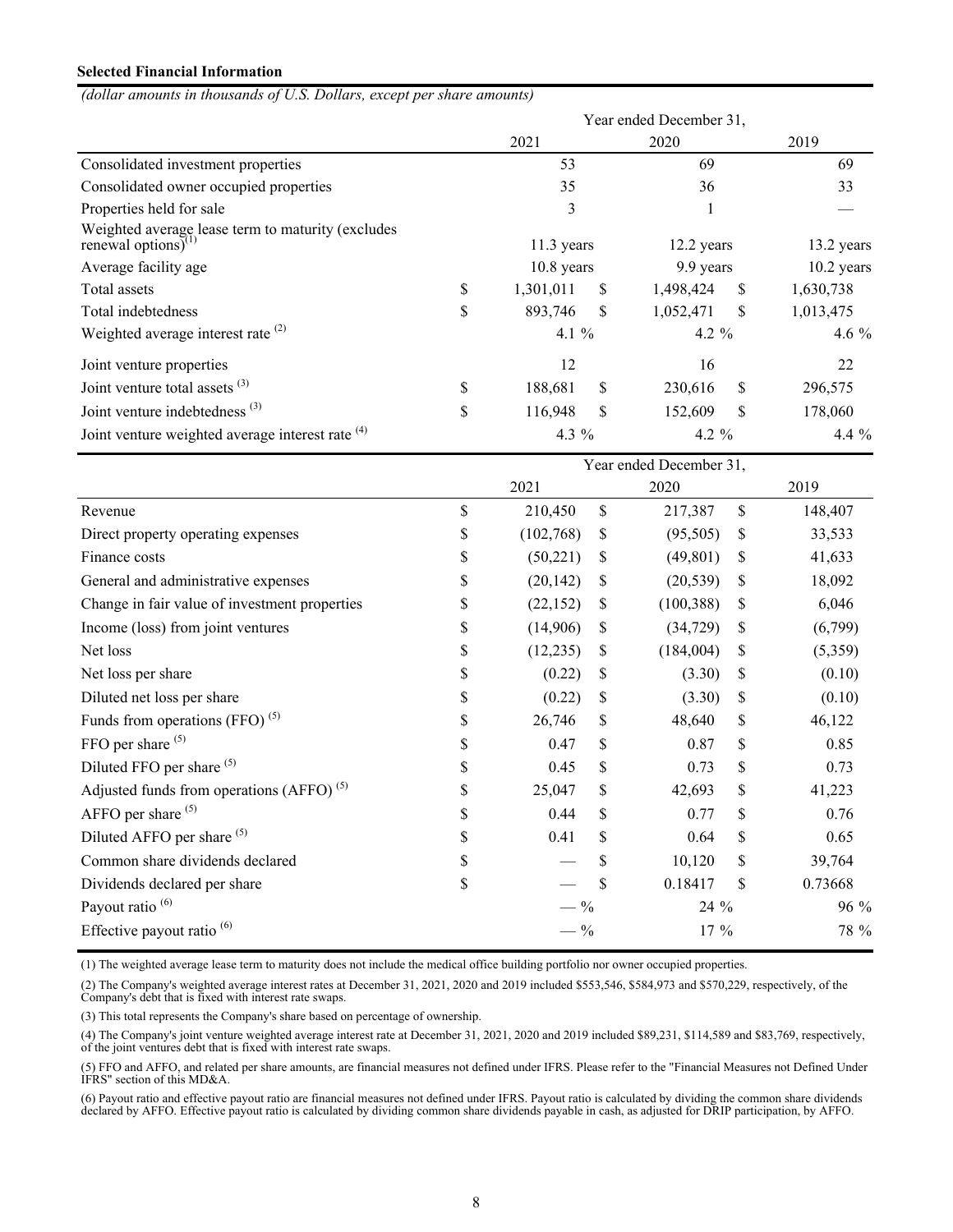## **Results of Operations - Three and Twelve Months Ended December 31, 2021**

*(unless otherwise stated, amounts are in thousands of U.S. dollars)*

|                                     | Three months ended December 31, |        | Year ended December 31, |         |
|-------------------------------------|---------------------------------|--------|-------------------------|---------|
|                                     | 2021                            | 2020   | 2021                    | 2020    |
| Contractual rental revenue          | \$<br>$12,424$ \$               | 17,234 | \$<br>58,734 \$         | 68,436  |
| Straight-line rent adjustments      | 1,219                           | 1,304  | 6,189                   | 6,394   |
| Amortization of tenant inducements  | (100)                           | (98)   | (447)                   | (385)   |
| Property tax recoveries             | 3,457                           | 2,377  | 14,748                  | 12,705  |
| CAM recoveries                      | 1,047                           | 761    | 3,428                   | 2,962   |
| Total rental revenue                | 18,047                          | 21,578 | 82,652                  | 90,112  |
| Resident rental and related revenue | 31,532                          | 30,968 | 120,152                 | 120,407 |
| Lease revenue from joint ventures   | 878                             | 817    | 3,529                   | 3,118   |
| Other revenue                       | 1,146                           | 1,017  | 4,117                   | 3,750   |
| Total revenue                       | \$<br>51,603 \$                 | 54,380 | \$<br>210,450 \$        | 217,387 |

*Revenue*

Contractual rentals received and straight-line rent adjustments relate to lease agreements under which the Company leases its investment properties to its tenants. Property tax recoveries represent the revenue recognized for the real estate taxes for which the tenants are primarily responsible to pay. CAM recoveries represent the recovery of common area maintenance expenses in investment properties that are not triple-net leased, primarily within the Company's medical office building portfolio. The decrease in contractual rental revenue for the three and twelve months ended December 31, 2021 as compared to the prior year periods is due to the sale of eight properties during the current year and the restructuring of current tenant leases, partially offset by annual rent escalators.

Resident rental and related revenue relates to operating revenue at the wholly owned properties that are managed by Commonwealth, Heritage, and Phoenix, in which the Company owns the operations as well as the real estate. This revenue consists of rental revenue and service revenue paid by residents in the Company's owner occupied properties.

Lease revenue from joint ventures represents revenue earned under lease arrangements with four operating entities, which are jointly owned by the Company.

Other revenue includes management fee income earned from communities managed by Commonwealth but that are not owned by the Company. Commonwealth currently manages four properties that are not owned by the Company. Other revenue also includes parking revenue earned in the Company's medical office building portfolio.

## *Other income*

Other income for the three and twelve months months ended December 31, 2021 relates to government grant funding received related to COVID-19 relief of \$1,600 and \$3,730, respectively (three and twelve months ended December 31, 2020 - \$821 and \$3,415, respectively).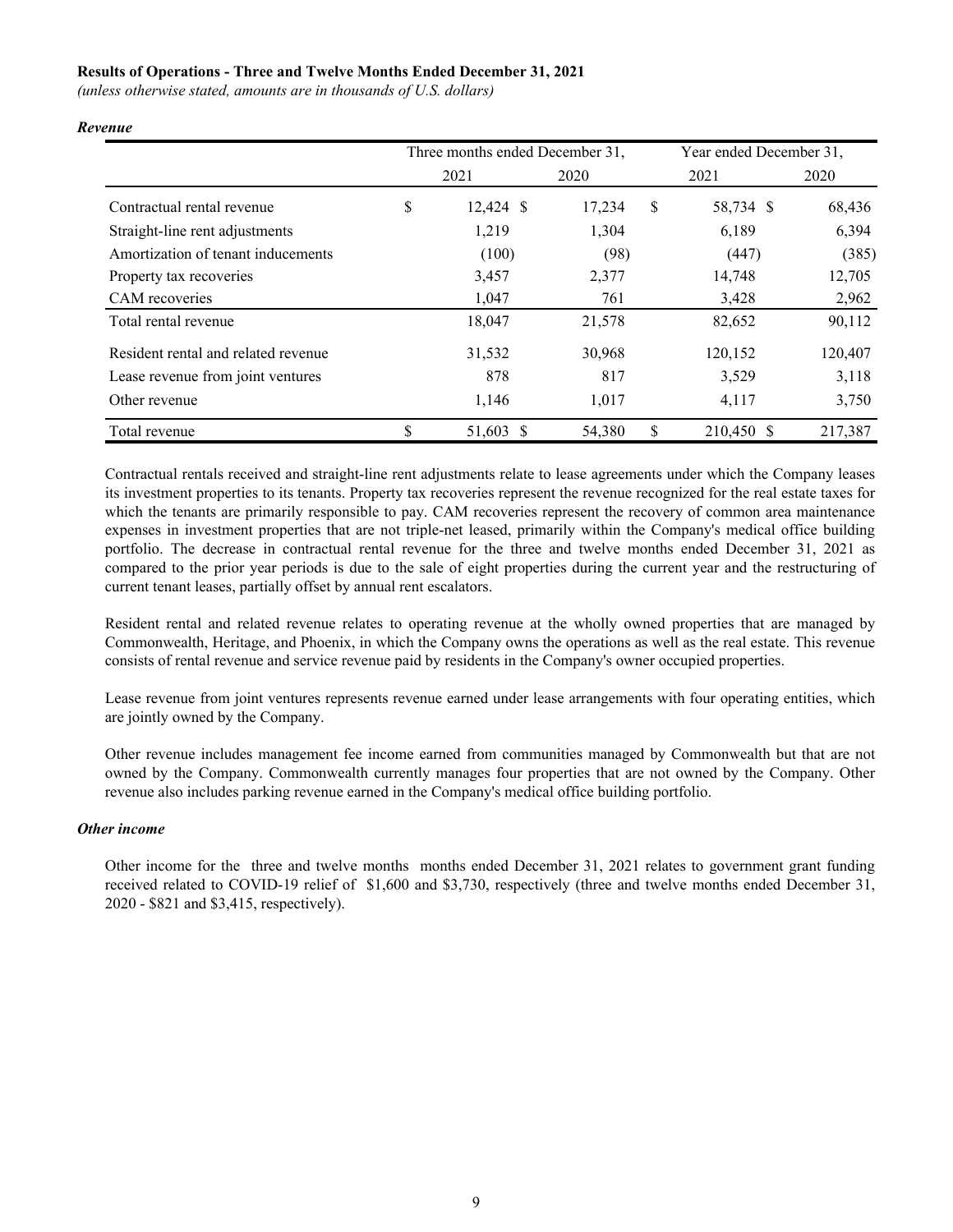#### *Direct Property Operating Expenses*

|  |  |  | Direct property operating expenses consist of the following: |
|--|--|--|--------------------------------------------------------------|
|  |  |  |                                                              |

|                             |                                 |           |                                | Three months ended December 31, 2021 |       |        | Three months ended December 31, 2020 |        |    |                                |  |        |  |  |
|-----------------------------|---------------------------------|-----------|--------------------------------|--------------------------------------|-------|--------|--------------------------------------|--------|----|--------------------------------|--|--------|--|--|
|                             | Owner<br>occupied<br>properties |           | Medical<br>office<br>buildings |                                      | Total |        | Owner<br>occupied<br>properties      |        |    | Medical<br>office<br>buildings |  | Total  |  |  |
| Number of properties        |                                 | 35        |                                | 15                                   |       | 50     |                                      | 36     |    | 15                             |  | 51     |  |  |
| Repairs and maintenance     | \$                              | 764 \$    |                                | 405 \$                               |       | 1,169  | \$                                   | 634 \$ |    | 421S                           |  | 1,055  |  |  |
| <b>Utilities</b>            |                                 | 1,028     |                                | 364                                  |       | 1,392  |                                      | 965    |    | 431                            |  | 1,396  |  |  |
| Property management fees    |                                 |           |                                | 133                                  |       | 133    |                                      |        |    | 112                            |  | 112    |  |  |
| Compensation and benefits   |                                 | 16,504    |                                |                                      |       | 16,504 |                                      | 15,533 |    |                                |  | 15,533 |  |  |
| Other services and supplies |                                 | 1,713     |                                | 332                                  |       | 2,045  |                                      | 1,584  |    | 265                            |  | 1,849  |  |  |
| Real estate taxes           |                                 | 689       |                                |                                      |       | 689    |                                      | 538    |    |                                |  | 538    |  |  |
| Other                       |                                 | 5,470     |                                | 308                                  |       | 5,778  |                                      | 4,499  |    | 318                            |  | 4,817  |  |  |
|                             | \$                              | 26,168 \$ |                                | 1,542 \$                             |       | 27,710 | \$                                   | 23,753 | -S | 1,547 \$                       |  | 25,300 |  |  |

|                             |                                       | Year ended December 31, 2021         |             | Year ended December 31, 2020 |                                       |          |                                      |  |             |  |
|-----------------------------|---------------------------------------|--------------------------------------|-------------|------------------------------|---------------------------------------|----------|--------------------------------------|--|-------------|--|
| Number of properties        | Owner<br>occupied<br>properties<br>35 | Medical<br>office<br>buildings<br>15 | Total<br>50 |                              | Owner<br>occupied<br>properties<br>36 |          | Medical<br>office<br>buildings<br>15 |  | Total<br>51 |  |
|                             |                                       |                                      |             |                              |                                       |          |                                      |  |             |  |
| Repairs and maintenance     | \$<br>2,794 \$                        | $1,641$ \$                           | 4,435       | \$                           | 2,436 \$                              |          | $1,649$ \$                           |  | 4,085       |  |
| <b>Utilities</b>            | 3,972                                 | 1,499                                | 5,471       |                              | 3,709                                 |          | 1,381                                |  | 5,090       |  |
| Property management fees    |                                       | 584                                  | 584         |                              |                                       |          | 536                                  |  | 536         |  |
| Compensation and benefits   | 60,762                                |                                      | 60,762      |                              | 59,279                                |          |                                      |  | 59,279      |  |
| Other services and supplies | 6,546                                 | 1,130                                | 7,676       |                              | 6,680                                 |          | 994                                  |  | 7,674       |  |
| Real estate taxes           | 2,517                                 |                                      | 2,517       |                              | 2,272                                 |          |                                      |  | 2,272       |  |
| Other                       | 19,994                                | 1,329                                | 21,323      |                              | 15,668                                |          | 901                                  |  | 16,569      |  |
|                             | \$<br>96,585 \$                       | $6,183$ \$                           | 102,768     | \$                           | 90,044                                | <b>S</b> | 5,461 \$                             |  | 95,505      |  |

The direct property operating expenses relate to expenses at the 15 multi-tenant medical office buildings and the Company's 35 owner occupied properties. As of December 31, 2021, the owner occupied properties include 29 properties operated by Commonwealth, five properties operated by Phoenix, and one property operated by Heritage. The increase in the three months ended December 31, 2021 compared to prior year period is primarily due to an increase in COVID-19 pandemic related costs at the properties and increases in the cost of labor. The increase in the three and twelve months ended December 31, 2021 compared to prior year period is primarily due to the consolidation of the assets operated by Phoenix on May 6, 2020. For the year ended December 31, 2021, the Company incurred \$1,071 and \$3,220, respectively (three and twelve months ended December 31, 2020 - \$464 and \$1,507, respectively), of additional direct property operating costs incurred due to the COVID-19 pandemic as a result of increased supplies and personal protective equipment. For the three and twelve months ended December 31, 2021, the Company's owner occupied direct property operating expense, excluding COVID-19 expenses, as a percentage of total resident rental and related revenue was 79.6% and 77.7%, respectively (three and twelve months ended December 31, 2020 - 76.7% and 74.8% respectively).

#### *Depreciation and Amortization Expense*

For the three and twelve months ended December 31, 2021, depreciation and amortization expense was \$4,017 and \$22,152, respectively (three and twelve months ended December 31, 2020 - \$11,963 and \$48,569), which relates to the straight-line depreciation over the useful life of the Company's property, plant and equipment relating to the owner occupied properties. The Company amortizes the value of in place leases over the estimated lease up term in the corresponding building.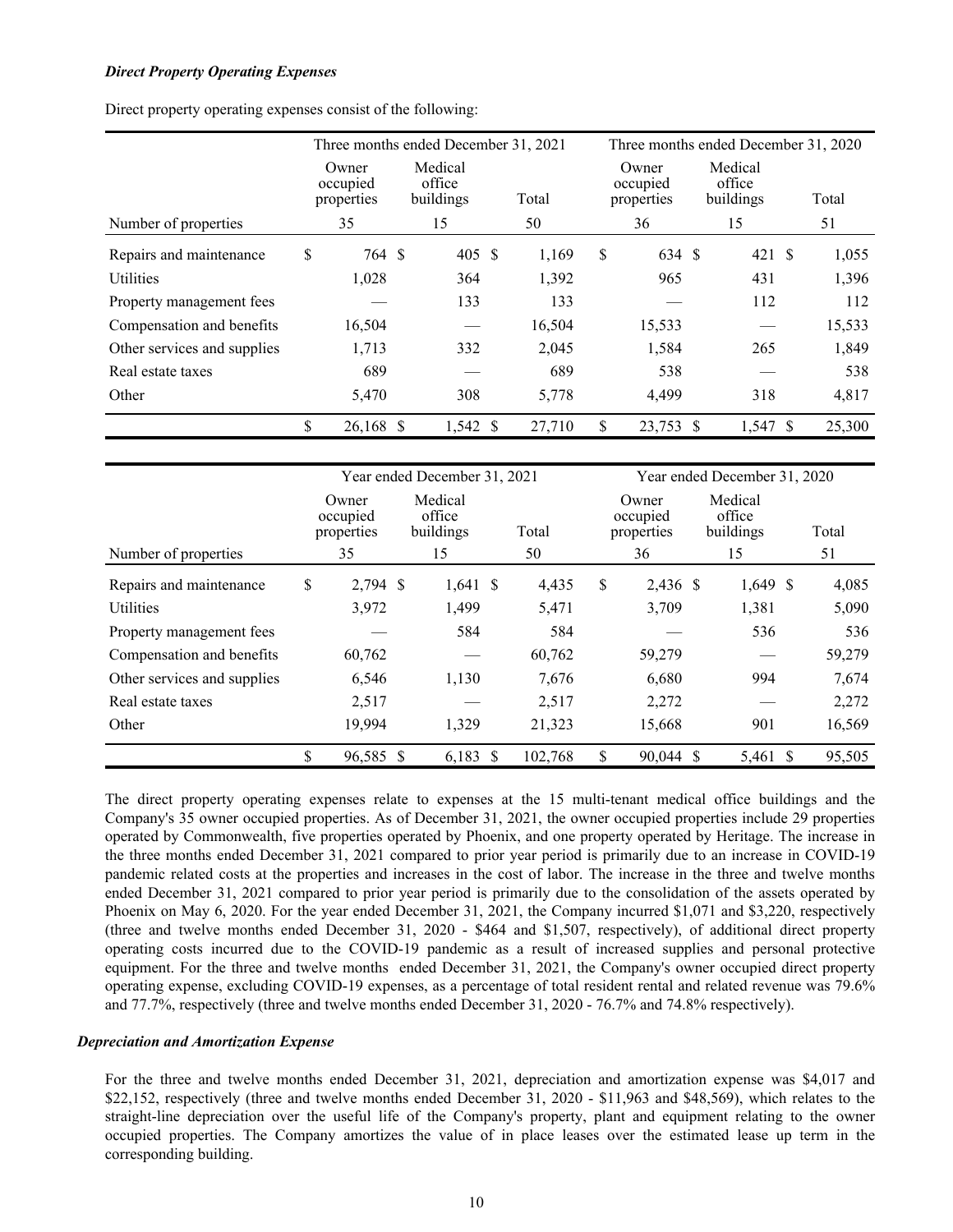## *Finance Costs from Operations*

Finance costs from operations consist of the following:

|                                                           |      | Three months ended December 31, |      |        |   | Year ended December 31, |    |         |
|-----------------------------------------------------------|------|---------------------------------|------|--------|---|-------------------------|----|---------|
|                                                           | 2021 |                                 | 2020 |        |   | 2021                    |    | 2020    |
| Interest expense on credit facilities                     | S    | 3,581 \$                        |      | 4,528  | S | $16,106$ \$             |    | 20,496  |
| Interest expense on mortgages payable                     |      | 1,955                           |      | 2,736  |   | 9,474                   |    | 11,121  |
| Interest expense on convertible debentures                |      | 1,312                           |      | 1,312  |   | 5,249                   |    | 5,248   |
| Distributions on exchangeable units                       |      |                                 |      |        |   |                         |    | 62      |
| Dividends on Commonwealth preferred units                 |      | 1,108                           |      | 1,140  |   | 4,388                   |    | 4,376   |
| Amortization and accretion expense                        |      | 1,712                           |      | 940    |   | 5,290                   |    | 3,997   |
| Interest rate swap payments                               |      | 2,516                           |      | 2,666  |   | 10,277                  |    | 7,747   |
| Debt extinguishment costs                                 |      | 71                              |      |        |   | 1,016                   |    |         |
| Write-off of deferred financing costs from<br>refinancing |      |                                 |      |        |   |                         |    | 67      |
| Amortization of mark-to-market debt<br>adjustments        |      | (732)                           |      | (29)   |   | (111)                   |    | (330)   |
| Interest income from loans receivable                     |      | (386)                           |      | (340)  |   | (1, 468)                |    | (2,983) |
|                                                           | \$   | $11,137$ \$                     |      | 12,953 | S | 50,221                  | -S | 49,801  |

Finance costs are primarily related to interest and amortization on the Company's credit facilities and mortgages payable. Interest expense on credit facilities decreased in the three and twelve months ended December 31, 2021 as compared to the prior year periods due to the decrease in LIBOR rate, which is offset by the increase in interest rate swap payments. Interest expense on mortgages payable decreased in the three and twelve months ended December 31, 2021 as compared to the prior year periods due to the repayment of mortgages due to the sale of properties and repayment of mortgages that were put on the Credit Facility (defined below). Debt extinguishment costs incurred in the three and twelve months ended December 31, 2021 are due to a prepayment penalty in conjunction with mortgage refinances. The Commonwealth preferred units issued to fund the Commonwealth transactions earn an initial dividend rate of 6.50% per annum.

#### *Real Estate Tax Expense & Change in Fair Value of Investment Properties - IFRIC 21*

For the three and twelve months ended December 31, 2021, real estate tax expense was \$759 and \$16,715, respectively (three and twelve months ended December 31, 2020 - \$(626) and \$13,488, respectively), which represents property tax expensed for the period for properties owned on the tax assessment date (generally January 1), in accordance with the provisions of *IFRIC 21, Levies*. Real estate taxes are recovered from the Company's tenants under the provisions of their triple-net leases. The decrease in real estate tax expense as compared to the prior year period is primarily due to the decrease in estimated taxes at certain properties. Real estate tax expense on the Company's owner occupied properties is included in direct property operating expenses in the consolidated statements of loss and comprehensive loss.

The following table presents real estate tax expense and change in fair value of investment properties - IFRIC 21 together with property tax recoveries to show the net effect of real estate taxes on the Company's consolidated statements of loss and comprehensive loss for the periods presented. The expense in excess of property tax revenue is primarily due to properties that are not fully occupied, generally within the medical office building portfolio.

|                                                                    | Three months ended December 31, |         | Year ended December 31, |           |  |
|--------------------------------------------------------------------|---------------------------------|---------|-------------------------|-----------|--|
|                                                                    | 2021                            | 2020    | 2021                    | 2020      |  |
| Property tax recoveries                                            | 3,457 \$                        | 2,377   | 14,748 \$               | 12,705    |  |
| Real estate tax expense                                            | (759)                           | 626     | (16,715)                | (13, 488) |  |
| Change in fair value of investment properties<br>- <b>IFRIC 21</b> | (2,889)                         | (3,221) | 1,226                   |           |  |
|                                                                    | 191) S                          | (218)   | $(741)$ \$              | 726)      |  |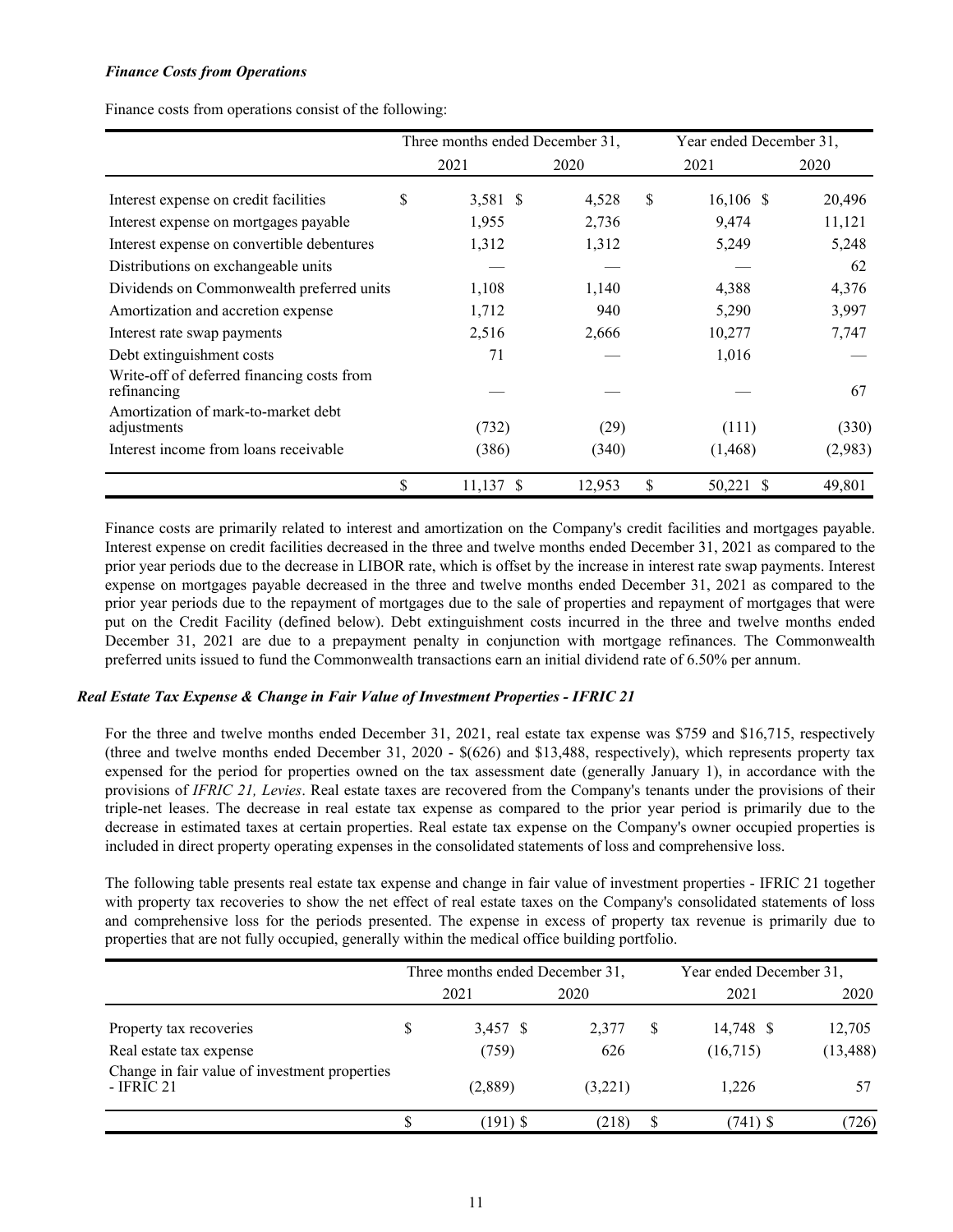#### *General and Administrative Expenses*

General and administrative expenses consist of the following:

|                                             | Three months ended December 31, 2021 |            |       | Three months ended December 31, 2020 |            |            |       |  |  |  |
|---------------------------------------------|--------------------------------------|------------|-------|--------------------------------------|------------|------------|-------|--|--|--|
|                                             | Corporate                            | <b>CSL</b> | Total |                                      | Corporate  | <b>CSL</b> | Total |  |  |  |
| Compensation and benefits                   | \$<br>$1,687$ \$                     | 1,599 \$   | 3,286 | \$                                   | $1,498$ \$ | $1,513$ \$ | 3,011 |  |  |  |
| Asset management and<br>administrative fees |                                      |            |       |                                      | 4          |            | 4     |  |  |  |
| Professional fees                           | 1.094                                |            | 1,094 |                                      | 873        |            | 873   |  |  |  |
| Deferred share compensation                 | 173                                  |            | 173   |                                      | 547        |            | 547   |  |  |  |
| Bad debt expense                            | 153                                  |            | 153   |                                      | 112        |            | 112   |  |  |  |
| Other                                       | 524                                  | 148        | 672   |                                      | 182        | 227        | 409   |  |  |  |
|                                             | $3,631$ \$                           | $1,747$ \$ | 5,378 | \$                                   | $3,216$ \$ | $1,740$ \$ | 4,956 |  |  |  |

|                                             |                 | Year ended December 31, 2021 |        | Year ended December 31, 2020 |           |            |        |  |  |  |
|---------------------------------------------|-----------------|------------------------------|--------|------------------------------|-----------|------------|--------|--|--|--|
|                                             | Corporate       | <b>CSL</b>                   | Total  |                              | Corporate | <b>CSL</b> | Total  |  |  |  |
| Compensation and benefits                   | \$<br>5,310 \$  | $6,102$ \$                   | 11,412 | \$                           | 5,549 \$  | 5,883 \$   | 11,432 |  |  |  |
| Asset management and<br>administrative fees |                 |                              |        |                              | 235       |            | 235    |  |  |  |
| Professional fees                           | 3,854           |                              | 3,854  |                              | 3,474     |            | 3,474  |  |  |  |
| Deferred share compensation                 | 794             |                              | 794    |                              | 1,066     |            | 1,066  |  |  |  |
| Bad debt expense                            | 1,139           |                              | 1,139  |                              | 1,838     |            | 1,838  |  |  |  |
| Other                                       | 1,910           | 1,026                        | 2,936  |                              | 1,678     | 816        | 2,494  |  |  |  |
|                                             | \$<br>13,014 \$ | 7,128 \$                     | 20,142 | \$                           | 13,840 \$ | $6,699$ \$ | 20,539 |  |  |  |

Compensation and benefits expense includes the cost of salaries, bonuses, and benefits during the period. The decrease in compensation and benefits for the twelve months ended December 31, 2021 as compared to the prior year period is primarily due to a decrease in total headcount at Corporate.

Asset management fees relate to the contractual fee due under a asset management agreements with respect to the medical office building portfolio.

Professional fees is comprised of costs incurred for external legal counsel, accounting fees and other professional services. The increase in professional fees for the twelve months ended December 31, 2021 as compared to prior year periods is due to an increase in external legal costs.

The decrease in deferred share compensation expense for the three months ended December 31, 2021 is primarily due to the revaluing of equity settled deferred shares due to a decline in number of shares estimated to be issued with the plan.

Bad debt expense is due to a reserve recorded against aged rents receivable. The Company has recorded a reserve based on an estimated probability of collection. Bad debt expense for the three and twelve months December 31, 2021 was due to the estimated uncollectible rent for the consolidated property located in Webster, TX operated by Bridgemoor.

Other general and administrative expense primarily includes cost of insurance, fees earned by directors of the Company, travel and entertainment expense, franchise and licensure taxes, investor relations, marketing, foreign exchange loss (gain), and administrative expenses at Commonwealth management company ("CSL").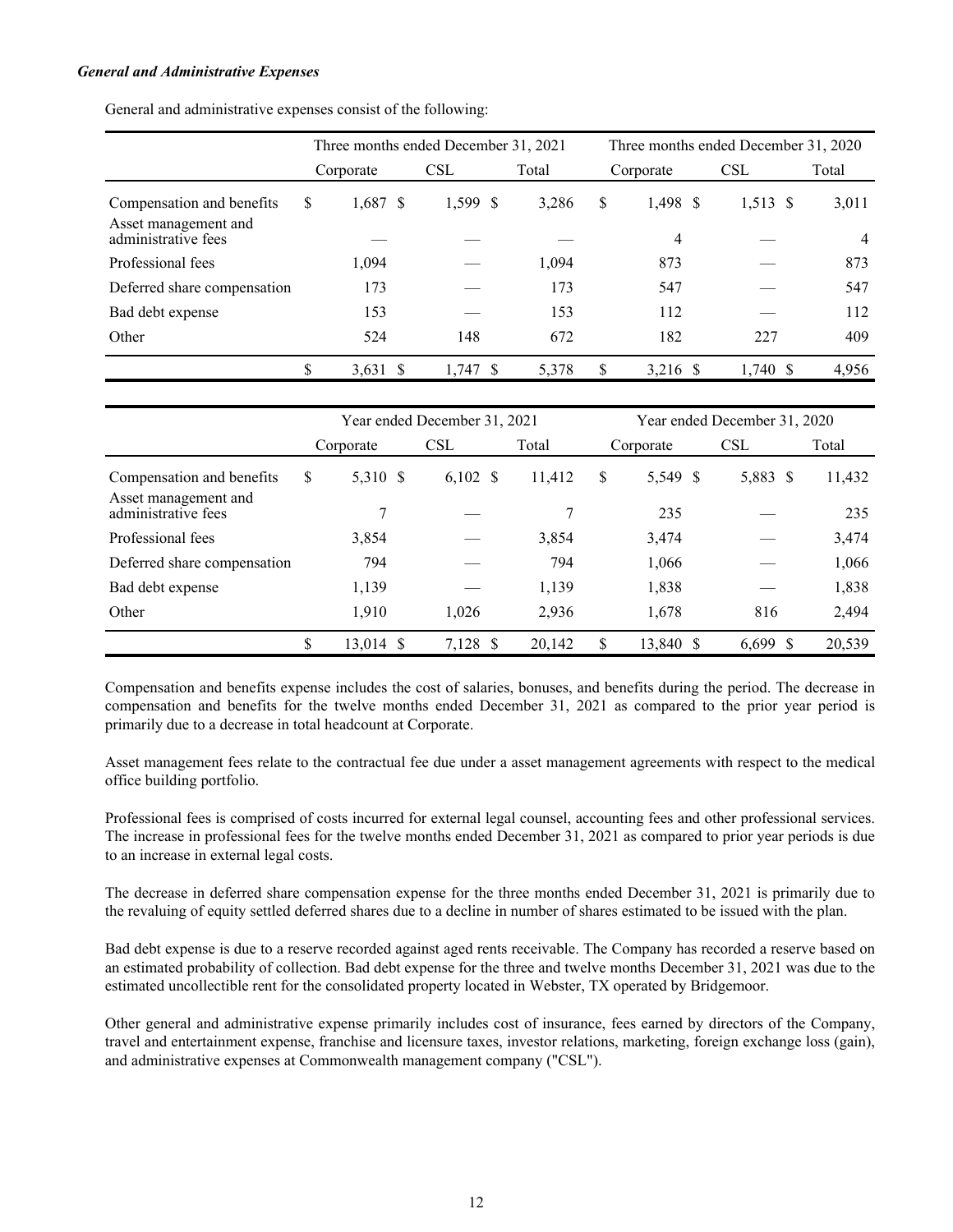#### *Allowance for Credit Losses on Loans and Interest Receivable*

Allowance (recovery) for credit losses on loans and interest receivable for the three and twelve months ended December 31, 2021 was \$530 and \$1,196, respectively (three and twelve months ended December 31, 2020 - \$3,395 and \$23,546). The losses and recoveries are related to a change in estimated credit losses with respect to loans receivable and related interest receivables. The Company applies a three-stage approach to measure allowance for credit losses. Loss allowance is measured at an amount equal to 12 months of expected losses for performing loans (Stage 1) and at an amount equal to lifetime expected credit losses on performing loans that have seen a significant increase in credit risk since origination (Stage 2) and at an amount equal to lifetime expected credit losses for loans considered to be credit impaired (Stage 3). Certain borrowers have experienced negative impacts to operations due in part to the COVID-19 pandemic, and the Company has accordingly ascribed a higher risk rating to these outstanding loans.

## *Change in Non-controlling Interest Liability*

The change in non-controlling interest liability was a decrease of \$108 and \$379, respectively, for the three and twelve months ended December 31, 2021 (three and twelve months ended December 31, 2020 - \$107 increase and \$316 increase, respectively). These costs are the result of the portion of net income attributed to the non-controlling interest partners of the consolidated properties, and the decrease during the three and twelve months ended December 31, 2021 from the prior year period is primarily due to non-cash fair value adjustments.

#### *Change in Fair Value of Investment Properties*

The change in fair value of investment properties for the three and twelve months ended December 31, 2021 was a decrease of \$6,051 and \$22,152, respectively (three and twelve months ended December 31, 2020 - \$28,301 decrease and \$100,388 decrease, respectively). The change in fair value of investment properties was primarily driven by an adjustment to record investment properties at fair value based on the Company's estimate of fair value using level 3 inputs as of December 31, 2021. The adjustment for the current year periods is primarily driven by changes in discounted cash flow forecasts of certain properties.

#### *Change in Impairment of Property, Plant and Equipment*

The change in impairment of property, plant and equipment is due to an impairment charge taken on two properties in the Company's portfolio of owner occupied properties. The impairment recorded in the fourth quarter of 2021 represents an adjustment to the property, plant and equipment values to reflect management's estimate of the assets' recoverable amount.

#### *Change in Fair Value of Financial Instruments*

Change in fair value of financial instruments consists of the following:

|                                                                           |   | Three months ended December 31, |         |   | Year ended December 31, |          |
|---------------------------------------------------------------------------|---|---------------------------------|---------|---|-------------------------|----------|
|                                                                           |   | 2021                            | 2020    |   | 2021                    | 2020     |
| Change in fair value of interest rate swaps                               | S | $(6,334)$ \$                    | (3.098) | S | $(16,560)$ \$           | 20,907   |
| Change in fair value of prepayment<br>embedded derivatives                |   | 344                             | 426     |   | 1,426                   | (1, 823) |
| Fair value gain on convertible debentures                                 |   | (7,200)                         |         |   | (7,200)                 |          |
| Change in fair value of loans receivable                                  |   |                                 |         |   | 474                     |          |
| Total loss (income) from change in fair value<br>of financial instruments |   | $(13,190)$ \$                   | (2,672) |   | $(21,860)$ \$           | 19,084   |

The change in fair value of financial instruments for the three and twelve months ended December 31, 2021 and 2020 was due primarily to the change in fair value of interest rate swaps due to changes in variable interest rates that underlie the corresponding interest rate swaps. Interest rate swaps are used to manage interest costs on debt. The Company does not apply hedge accounting to its interest rate swaps, and as a result they are marked to fair value each reporting period through finance costs in the consolidated statements of loss and other comprehensive loss. The change in fair value of financial instruments is also due to the change in fair value of prepayment embedded derivatives on certain mortgages payable due to changes in market interest rates and the change in fair value of loans receivable due to estimated collectibility.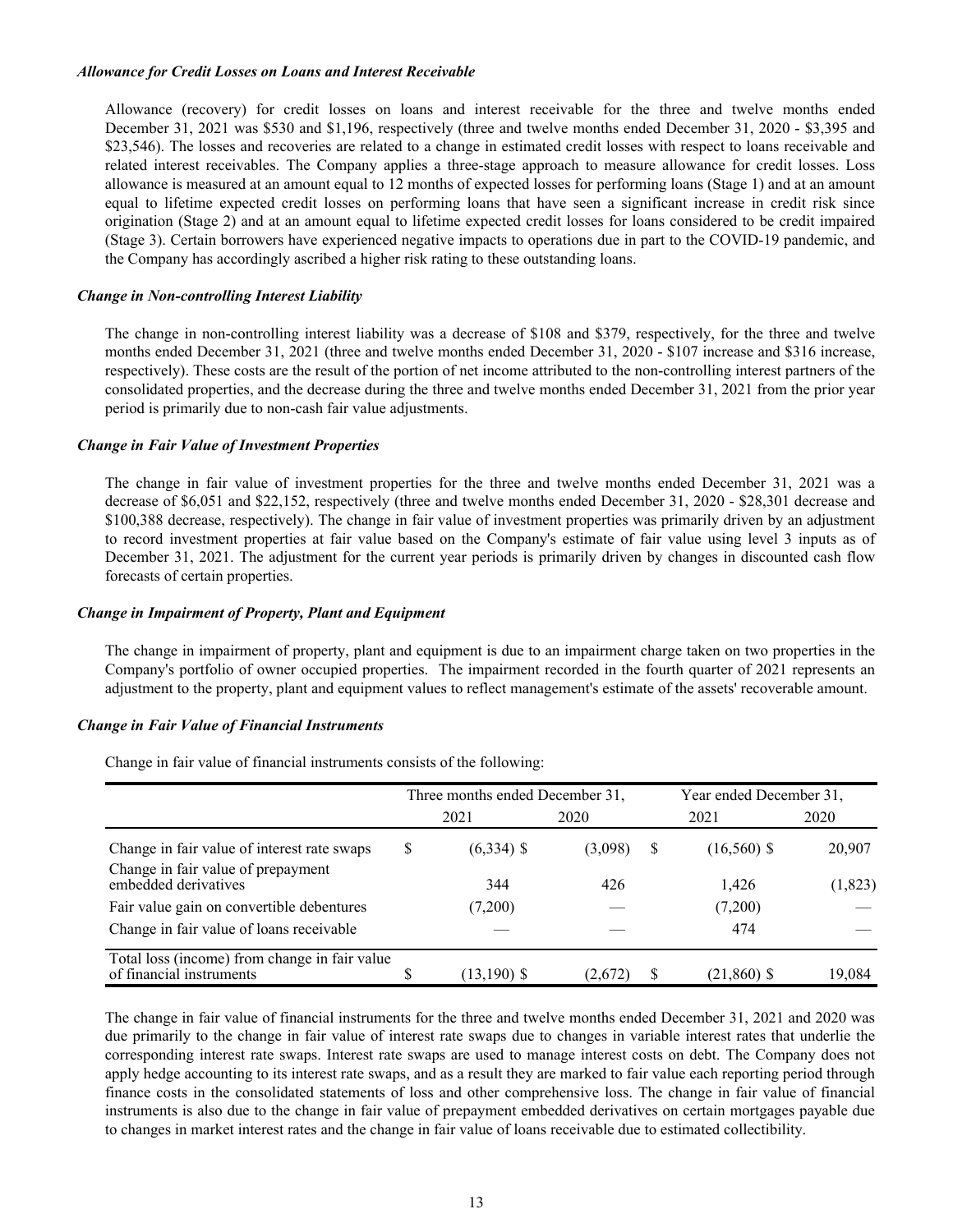## *Change in Fair Value of Contingent Consideration*

Change in fair value of contingent consideration for the three and twelve months ended December 31, 2021 was \$1,263 recovery and \$(258) expense, respectively (three and twelve months ended December 31, 2020 - \$2,254 expense and \$5,510 expense). Pursuant to the Commonwealth purchase agreement, the Company may be required to fund one or more earnout payments relating to six communities that had not yet reached stabilization at the time of acquisition by the Company. These earnout payments are only payable in the event specific occupancy and EBITDAR thresholds have been satisfied, and must be met prior to the third anniversary of closing at which time the earn-out payment obligation will cease to exist. The earnout payments, when funded, will consist of a combination of cash and additional preferred interests. As at December 31, 2021, the Company recorded a liability of \$1,996 in the financial statements associated with the future commitment relating to the remaining five communities based on the weighted average probably of earnout payments owed using estimated future results at the properties.

|                                                                 | Three months ended December 31, |          | Year ended December 31, |           |  |
|-----------------------------------------------------------------|---------------------------------|----------|-------------------------|-----------|--|
|                                                                 | 2021                            | 2020     | 2021                    | 2020      |  |
| Revenue                                                         | \$<br>8,473 \$                  | 8,867    | \$<br>34,086 \$         | 40,457    |  |
| Other income                                                    | 1,114                           | 335      | 1,243                   | 1,294     |  |
| Property operating expense                                      | (5,758)                         | (5,719)  | (22, 417)               | (25, 536) |  |
| Depreciation expense                                            | (136)                           | (139)    | (543)                   | (546)     |  |
| Finance costs                                                   | (1,900)                         | (1,686)  | (6,818)                 | (6,591)   |  |
| Real estate tax expense                                         | (161)                           | (216)    | (902)                   | (974)     |  |
| General and administrative expenses                             | (1,364)                         | (562)    | (3,980)                 | (1,974)   |  |
| Allowance for credit losses on loans and<br>interest receivable |                                 | (199)    | (577)                   | (11, 957) |  |
| Change in fair value of financial instruments                   | 1,192                           | 546      | 3,112                   | (3,603)   |  |
| Change in fair value of investment properties                   | (16,266)                        | (3,570)  | (18, 110)               | (25,299)  |  |
| Income (loss) from joint ventures                               | \$<br>$(14,806)$ \$             | (2, 343) | \$<br>$(14,906)$ \$     | (34, 729) |  |

#### *Loss from Joint Ventures*

Income (loss) from joint ventures represents the Company's share of net loss from unconsolidated entities. On May 6, 2020, the Company obtained control of 5 of the joint venture properties and consolidated their results. On May 6, 2020, the Company sold a joint venture community located in Eatonton, GA. On May 11, 2020, the Company sold a joint venture community located in Tampa, FL. On October 29, 2021, the Company contributed an investment property located in Webster, Texas to the Jaguarundi Ventures, LP joint venture in exchange for an increase in its joint venture ownership interest to approximately 66%. The increase in income from joint ventures during the three and twelve months ended December 31, 2021 is primarily due to an increase in the fair value of investment property offset by decreased performance at the SHOP properties associated with low occupancy and bad debt expense recorded on the Bridgemoor assets for estimated uncollectible rent.

#### *Income Tax Expense/Recovery*

For the Canadian and U.S. corporate subsidiaries of the Company, income tax expense/recovery is comprised of current and deferred tax. Certain of the Company's subsidiaries are limited partnerships and, accordingly, are not subject to income tax. Taxable income or loss of the partnerships is allocated to their partners.

Deferred tax is recognized in respect of temporary differences between the carrying amounts of assets and liabilities for financial reporting purposes and the amounts used for taxation purposes. The deferred tax asset value is limited based on the probability of realizing the future benefits. Deferred tax is measured at the tax rates that are expected to be applied to temporary differences when they reverse, based on the laws that have been enacted or substantively enacted by the reporting date.

The Company anticipates that future current income tax expense will result from distributions from its U.S. subsidiaries to the Canadian corporation, which will be subject to a 5% withholding tax. No such distributions were made during the periods presented.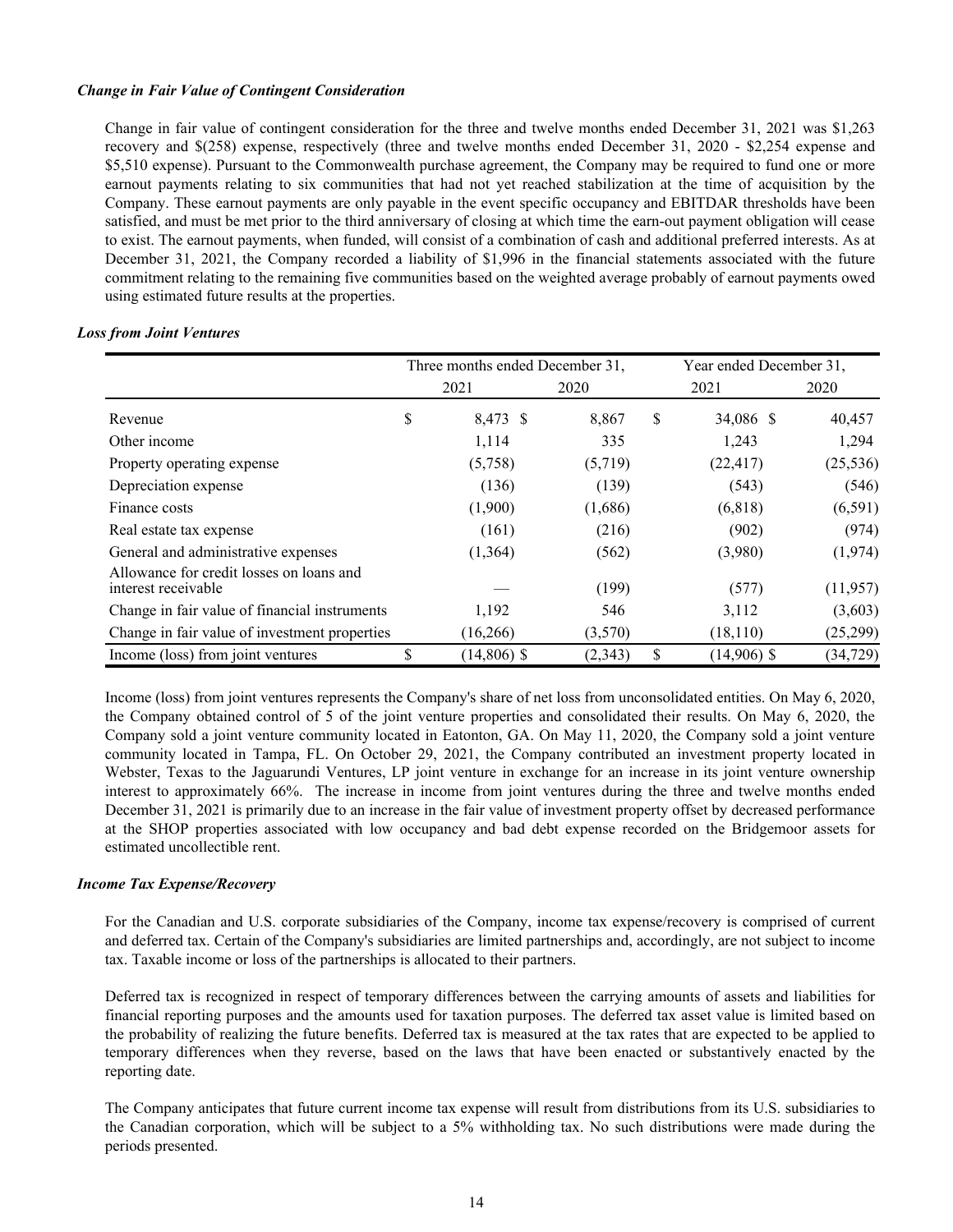## *Other Comprehensive Loss: Unrealized Gain (Loss) on Translation of Foreign Operations*

Unrealized gain (loss) on translation of foreign operations for the three and twelve months ended December 31, 2021 of \$87 loss and \$303 gain, respectively (three and twelve months ended December 31, 2020 - \$2,845 gain and \$1,072 loss, respectively), was due to the change in value of the Canadian dollar as compared to the U.S. dollar during the period.

## *Cash Flow Analysis*

|                                                  | Year ended December 31, |               |         |  |  |  |
|--------------------------------------------------|-------------------------|---------------|---------|--|--|--|
|                                                  |                         | 2021          | 2020    |  |  |  |
| Cash provided by operating activities            |                         | 18,680 \$     | 25,090  |  |  |  |
| Cash used in financing activities                |                         | (152, 632)    | (5,778) |  |  |  |
| Cash provided by investing activities            |                         | 119,188       | 2,983   |  |  |  |
| Increase (decrease) in cash and cash equivalents |                         | $(14,764)$ \$ | 22.295  |  |  |  |

## *Cash Provided by Operating Activities*

Cash provided by operating activities decreased during the twelve month period ended December 31, 2021 as compared to the prior year period. The changes were primarily due to a decrease in triple net rent collected due to decrease in number of properties owned, decreased operating cash flow at the owner occupied properties, and a debt extinguishment costs paid of \$1,016.

## *Cash Used in Financing Activities*

Cash used in financing activities for the twelve month period ended December 31, 2021 was \$152,632 as compared to cash used in financing activities of \$5,778 in the prior year period. The current period cash used in financing activities was primarily driven by net payments on the credit facilities and mortgages payable of \$228,072 and debt issuance costs of \$648.

Cash used in financing activities in the twelve month period ended December 31, 2020 was primarily driven by cash dividends paid of \$9,976 offset by net proceeds from credit facilities and mortgages payable of \$5,945.

## *Cash Provided by Investing Activities*

Cash provided by investing activities for the twelve months ended December 31, 2021 was \$119,188. This was primarily due to dispositions of investment properties of \$112,960 offset by additions of property, plant and equipment of \$7,575, distributions from joint ventures of \$16,083, contributions to joint ventures of \$4,283 and distributions made to noncontrolling interest partners of \$2,709.

Cash provided by investing activities for the twelve months ended December 31, 2020 was primarily due to the proceeds from the sale of property, plant and equipment of \$15,563, proceeds from sale of interest in joint venture of \$1,447, cash balance acquired in business combination of \$2,081, and \$3,803 of distributions made from joint ventures offset by \$11,269 used for additions of property, plant and equipment and \$8,390 used for capital expenditures of investment property. The Company received \$4,105 as repayment of loans receivable.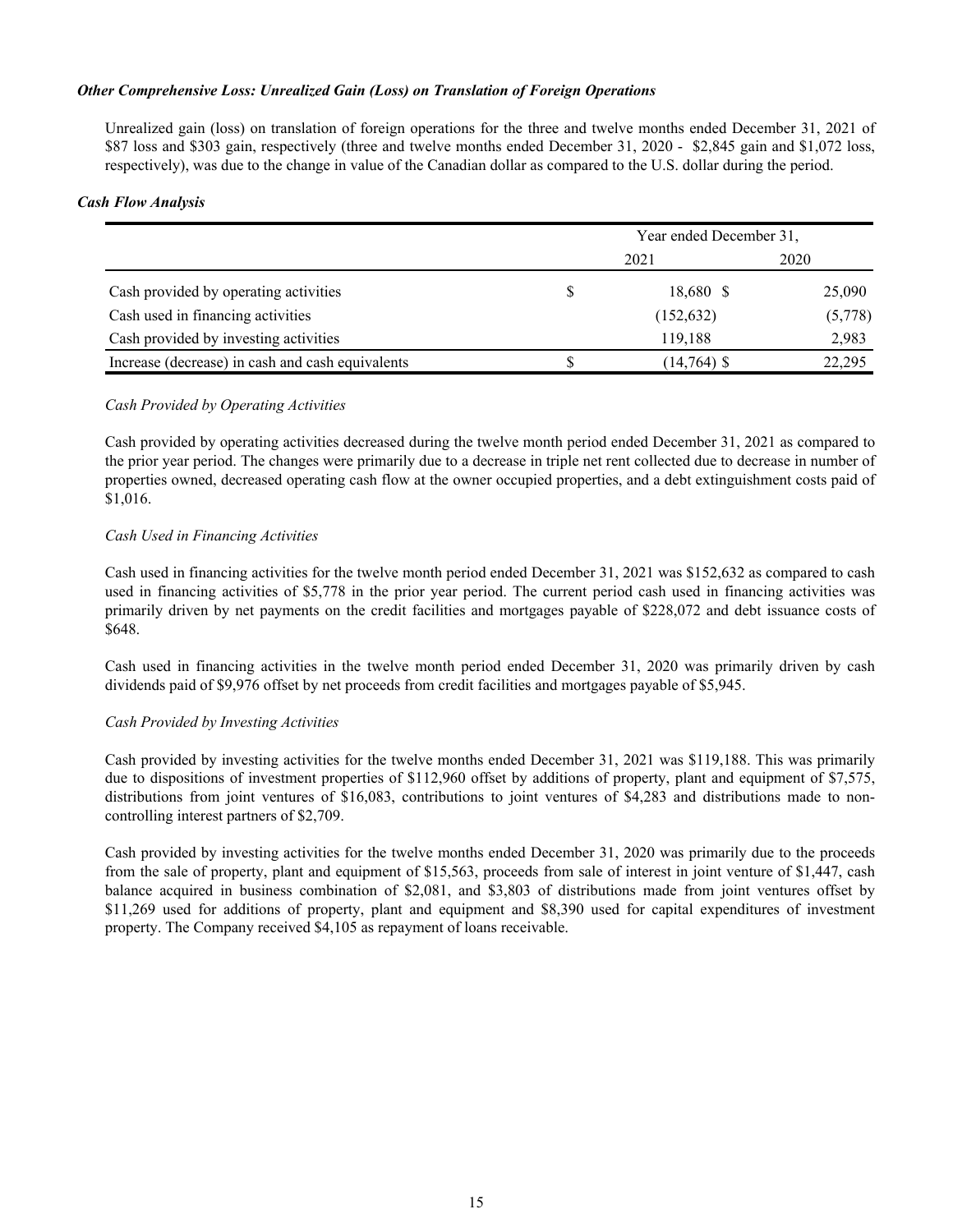## **Financial Position**

Total assets of \$1,301,011 are comprised primarily of \$716,344 of investment properties, which represents the estimated fair market value of the Company's portfolio of properties, including capital expenditures, and \$432,001 of property, plant and equipment, net of \$85,359 of accumulated depreciation as at December 31, 2021. Cash on hand at December 31, 2021 was \$19,369, net loans receivable were \$21,695, investments in joint ventures were \$50,440, total derivative assets were \$3,388, and other assets were \$17,982. Total gross loans receivable of \$28,024 is offset by an allowance for losses on loans receivable of \$6,329. Gross loans receivable includes \$7,404 of gross loans made to the tenant operator Symcare. Other assets primarily consisted of \$4,605 of escrows held by lenders, \$2,124 of prepaid expense, \$1,470 of right-of-use asset, \$760 of bond assets and \$1,096 of other costs. In addition, current assets include tenant and other receivables of \$5,593, real estate tax receivables of \$12,892, and assets held for sale of \$21,307. The loans receivable balance related mainly to the issuance of loans for the development and operation of seniors housing and care properties in the United States and Canada.

Total liabilities of \$1,014,754 includes current liabilities of \$91,058 (see "Liquidity and Capital Resources" for additional information) and non-current liabilities of \$923,696. The current liabilities included \$13,671 of real estate taxes payable. Accounts payable and accrued liabilities represented \$17,356 of the balance in current liabilities. In addition, current liabilities included \$34,876 representing the current portion of mortgages payable, net of loan fees. Non-current liabilities included \$178,947 representing the non-current portion of mortgages payable, net of loan fees; \$596,471 representing the non-current balance outstanding on the credit facilities, net of loan fees; \$62,979 of the convertible debentures, net of fees; \$66,239 of Commonwealth preferred unit liability; \$10,439 of derivative liability; and \$293 of non-controlling interest liability. Other non-current liabilities of \$8,328 primarily consisted of security deposits received from tenants, lease liability, loan commitment liability, earn-out payable, and a liability related to deferred shares granted under the Company's deferred share incentive plan.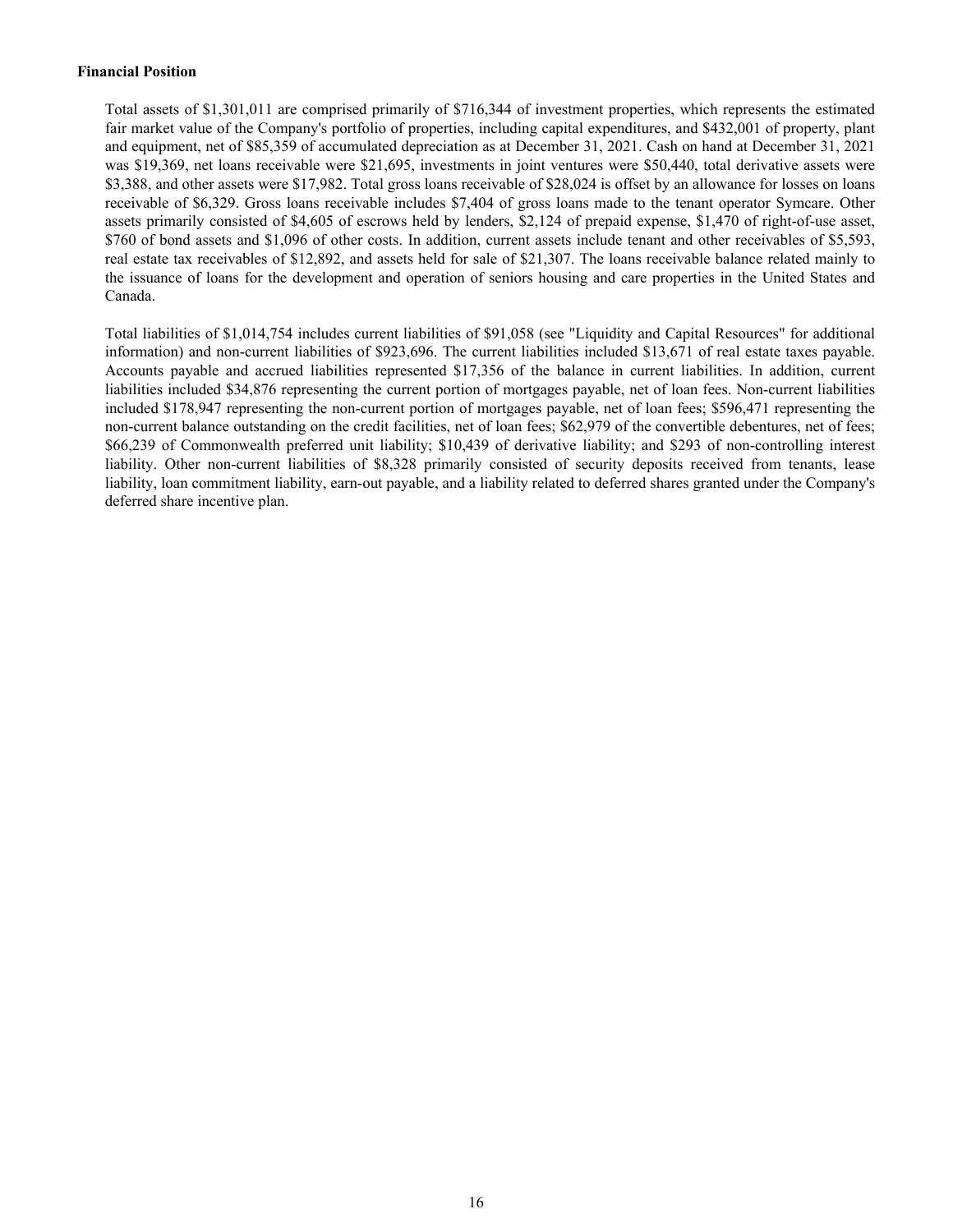## **Summary of Quarterly Results**

The following table summarizes the Company's quarterly unaudited financial information from January 1, 2020 through December 31, 2021:

|                                                                |              | Three months<br>ended<br>December 31.<br>2021 | Three months<br>September 30, | ended<br>2021 | Three months<br>ended June 30.<br>2021 |               | Three months<br>ended March<br>31, 2021 |              | Three months<br>ended<br>December 31.<br>2020 | Three months<br>ended<br>September 30,<br>2020 |    | Three months<br>ended June 30.<br>2020 |      | Three months<br>ended March<br>31, 2020 |
|----------------------------------------------------------------|--------------|-----------------------------------------------|-------------------------------|---------------|----------------------------------------|---------------|-----------------------------------------|--------------|-----------------------------------------------|------------------------------------------------|----|----------------------------------------|------|-----------------------------------------|
| Revenue                                                        | \$           | 51,603 \$                                     |                               | 52,949 \$     | 52,227                                 | <sup>S</sup>  | 53,671 \$                               |              | 54,380 \$                                     | 55,429 \$                                      |    | 53,687                                 | - S  | 53,891                                  |
| Other income                                                   |              | 1,600                                         |                               |               | 2,023                                  |               | 107                                     |              | 821                                           | 2,529                                          |    | 65                                     |      |                                         |
| Direct property operating expenses                             |              | 27,710                                        |                               | 26,124        | 23,871                                 |               | 25,063                                  |              | 25,300                                        | 24,391                                         |    | 23,191                                 |      | 22,623                                  |
| Depreciation and amortization expense                          |              | 4,017                                         |                               | 4,722         | 5,718                                  |               | 7,695                                   |              | 11,963                                        | 12,581                                         |    | 11,537                                 |      | 12,488                                  |
| Finance costs                                                  |              | 11,137                                        |                               | 12,120        | 13,119                                 |               | 13,845                                  |              | 12,953                                        | 12,160                                         |    | 12,504                                 |      | 12,184                                  |
| Real estate tax expense                                        |              | 759                                           |                               | 2,728         | (189)                                  |               | 13,417                                  |              | (626)                                         | 407                                            |    | 383                                    |      | 13,324                                  |
| General and administrative expenses                            |              | 5,378                                         |                               | 3,115         | 4,515                                  |               | 7,134                                   |              | 4,956                                         | 4,858                                          |    | 6,244                                  |      | 4,481                                   |
| Transaction costs for business combination                     |              |                                               |                               |               |                                        |               |                                         |              |                                               | (237)                                          |    |                                        |      | 407                                     |
| Allowance for credit losses on loans and interest receivable   |              | 530                                           |                               | (19)          | (480)                                  |               | 1,165                                   |              | 3,395                                         | 13,056                                         |    | 5,560                                  |      | 1,535                                   |
| Changes in non-controlling interest liability                  |              | (108)                                         |                               | (225)         | $\overline{4}$                         |               | (50)                                    |              | 107                                           | 41                                             |    | 119                                    |      | 49                                      |
| Change in fair value of investment properties - IFRIC 21       |              | 2,889                                         |                               | 2,418         | 3,271                                  |               | (9,804)                                 |              | 3,221                                         | 3,206                                          |    | 3,215                                  |      | (9,699)                                 |
| Change in fair value of investment properties                  |              | 6,051                                         |                               | 11,045        | 7,167                                  |               | (2,111)                                 |              | 28,301                                        | 39,699                                         |    | 13,739                                 |      | 18,649                                  |
| Change in fair value of financial instruments                  |              | (13,190)                                      |                               | (2,196)       | (2,857)                                |               | (3,617)                                 |              | (2,672)                                       | (2, 131)                                       |    | 346                                    |      | 23,541                                  |
| Change in fair value of contingent consideration               |              | (1,263)                                       |                               | (192)         | 1,197                                  |               |                                         |              | 2,254                                         | 3,256                                          |    |                                        |      |                                         |
| Loss on sale of property, plant and equipment                  |              | (1,160)                                       |                               | (40)          | (14)                                   |               |                                         |              | 21                                            |                                                |    | 23                                     |      | 118                                     |
| Income (loss) from joint ventures                              |              | (14,806)                                      |                               | 1,569         | (2,428)                                |               | 759                                     |              | (2, 343)                                      | (7,420)                                        |    | (6,900)                                |      | (18,066)                                |
| Deferred income tax expense (recovery)                         |              |                                               |                               |               |                                        |               |                                         |              |                                               |                                                |    |                                        |      | (6,944)                                 |
| Net income (loss)                                              |              | (5, 453)                                      |                               | (5,082)       | (3,500)                                |               | 1,800                                   |              | (36,315)                                      | (60, 749)                                      |    | (30,009)                               |      | (56, 931)                               |
| Income (loss) per share: Basic                                 | $\mathbb{S}$ | $(0.10)$ \$                                   |                               | $(0.09)$ \$   | $(0.06)$ \$                            |               | 0.03                                    | $\mathbf{s}$ | $(0.65)$ \$                                   | $(1.09)$ \$                                    |    | $(0.54)$ \$                            |      | (1.04)                                  |
| Income (loss) per share: Diluted                               | \$           | $(0.10)$ \$                                   |                               | $(0.09)$ \$   | $(0.06)$ \$                            |               | 0.03                                    | - \$         | $(0.65)$ \$                                   | $(1.09)$ \$                                    |    | $(0.54)$ \$                            |      | (1.04)                                  |
| Funds from operations <sup>(1)</sup>                           |              | 5,996                                         |                               | 5,643         | 10,075                                 |               | 5,032                                   |              | 10,429                                        | 13,728                                         |    | 10,453                                 |      | 14,007                                  |
| Funds from operations per share: Basic <sup>(1)</sup>          | \$           | $0.11 \,$ \$                                  |                               | 0.10S         | 0.18                                   | <sup>\$</sup> | 0.09 S                                  |              | $0.19$ \$                                     | 0.25                                           | -S | $0.19$ \$                              |      | 0.25                                    |
| Funds from operations per share: Diluted (1)                   | \$           | 0.10                                          | <sup>\$</sup>                 | 0.10S         | 0.15                                   | -S            | 0.09                                    | - S          | $0.16$ \$                                     | 0.20                                           | -S | $0.16$ \$                              |      | 0.21                                    |
| Adjusted funds from operations <sup>(1)</sup>                  |              | 5,317                                         |                               | 4,766         | 9,286                                  |               | 5,677                                   |              | 9,522                                         | 12,499                                         |    | 9,380                                  |      | 11,317                                  |
| Adjusted funds from operations per share: Basic <sup>(1)</sup> | \$           | 0.09                                          | -S                            | 0.08          | - \$<br>0.16                           | -S            | 0.10                                    | - \$         | 0.17S                                         | 0.22                                           | -S | 0.17                                   | - \$ | 0.21                                    |
| Adjusted funds from operations per share: Diluted (1)          | \$           | 0.09                                          | -S                            | 0.07 S        | 0.14                                   | -S            | 0.10                                    | - \$         | $0.15$ \$                                     | 0.18                                           | -S | 0.14S                                  |      | 0.17                                    |

(1) Funds from operations and adjusted funds from operations, and related per share amounts, are supplemental measures which are not defined by IFRS. See "*Financial Measures not Defined Under IFRS"*.

The Company's results for the past eight quarters have primarily been affected by the timing of additional property acquisitions, business combinations, dispositions, transfers, changes in the fair value of investment properties and financial instruments, allowance for credit losses on loans receivable and interest receivable and change in non-controlling interest liability. Refer to the "Recent Activities" section of this MD&A for details of the timing of property acquisitions.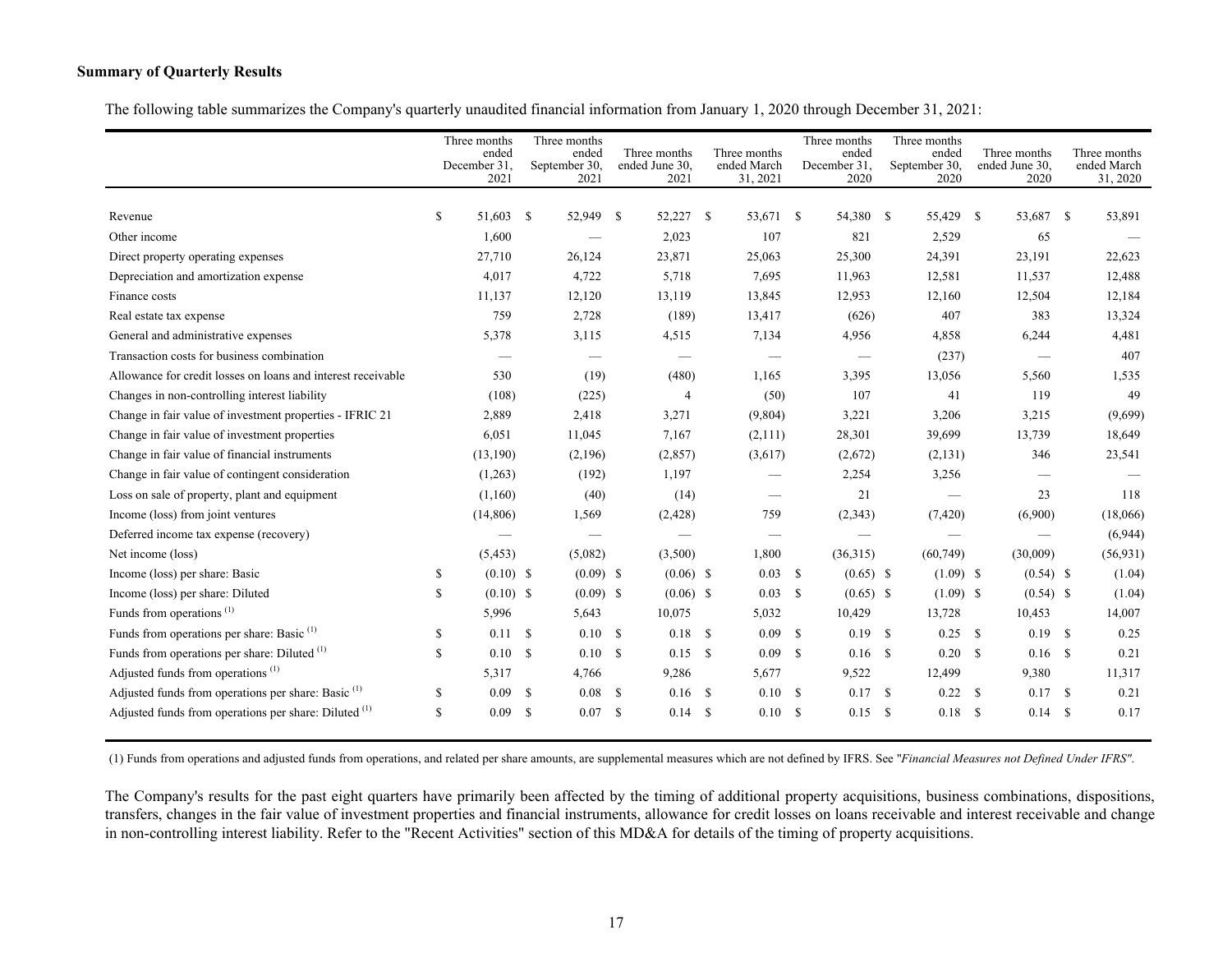#### **Liquidity and Capital Resources**

The Company's objectives when managing capital are to ensure sufficient liquidity to pursue its organic growth combined with strategic acquisitions and to maintain a flexible capital structure that optimizes the cost of capital at acceptable levels of risk while preserving the ability to meet financial obligations.

The capital of the Company consists of mortgages payable, credit facilities, convertible debentures, and shareholders' equity.

The Company expects to meet its working capital requirements with respect to accounts payable and accrued liabilities through cash on hand and operating cash flows. As at December 31, 2021, current liabilities totaled \$91,058, exceeding current assets of \$76,549, resulting in a working capital deficit of \$14,509. The Company expects to be able to meet all of its obligations as they become due utilizing some or all of the following sources of liquidity: (i) cash on hand of \$19,369, (ii) cash flow generated from operations, (iii) credit facilities, under which \$47,447 was available as at December 31, 2021, (iv) property specific mortgages and refinancings, (v) strategic sale of assets, (vi) issuance of preferred shares, (vii) issuance of convertible debentures, (viii) issuance of common shares, subject to market conditions, and (ix) alternative financing sources.

In addition, liquidity risk is managed in part through cash forecasting. The Company monitors forecasts of liquidity requirements to ensure it has the ability to meet operational needs by maintaining sufficient availability of the combination of cash and credit facility capacity, and by ensuring the Company will meet its financial covenants related to debt agreements. Such forecasting involves a significant degree of judgment which takes into consideration current and projected macroeconomic conditions, the Company's cash collection efforts, debt financing and refinancing plans, and covenant compliance required under the terms of debt agreements. There is a risk that such liquidity forecasts may not be achieved and that currently available debt financing may no longer be available to the Company at terms and conditions that are favorable, or at all.

The Company announced on April 10, 2020 that it has suspended the dividend for all common shares beginning from April 1, 2020 until further notice. To further enhance its liquidity position, the Company is analyzing a variety of options to reduce or defer non-essential capital expenditures and to reduce corporate-level costs, some of which have already been implemented.

On November 4, 2020, the Company entered into an agreement to modify the credit facility with a \$400,000 capacity, comprised of a \$200,000 term loan and a \$200,000 revolving line of credit (the "Credit Facility"). Per the amendment, the Credit Facility permanently converted to a facility secured by pledges of equity in properties making up a borrowing base. The minimum fixed charge coverage ratio covenant will permanently decrease from 1.75 to 1.60. Per the agreement, the Company is granted a surge period effective with the quarterly reporting period ended September 30, 2020 through June 30, 2021. During the surge period, the consolidated leverage ratio covenant increased from 60% to 65%, the advance rate increased from 60% to 65% of the borrowing base, the applicable margin for LIBOR loans increased 15 basis points, and the implied interest rate used to calculate the debt service coverage amount decreased from 6.0% to 5.75%. Per the agreement, the surge period ended June 30, 2021. On December 31, 2021, the Company entered into an agreement to modify the Credit Facility, in which the maturity date for the revolving line of credit was permanently extended from December 20, 2022 to December 20, 2023. The minimum fixed charge coverage ratio covenant was permanently decreased from 1.60x to 1.50x. Per the agreement, the Company also agreed to an ongoing \$25,000 liquidity requirement as well as a limitation on gross dividends that can be declared during 2022 and 2023. These changes are effective with the reporting period ended December 31, 2021.

The Company, while considering externally imposed capital requirements, sets the amount of capital in proportion to risk and manages the capital structure and makes adjustments to it in response to changes in economic conditions and the risk characteristics of the underlying assets. In managing its capital structure, the Company monitors performance throughout the period to ensure working capital requirements are funded from operations, available cash on deposit, and available financing. The Company may make changes to its capital structure in order to support the broader corporate strategy or in response to economic conditions and the risk characteristics of the underlying assets. In order to maintain or adjust its capital structure, the Company may issue equity or new debt, issue new debt with different characteristics to replace existing debt, or reduce the amount of existing debt.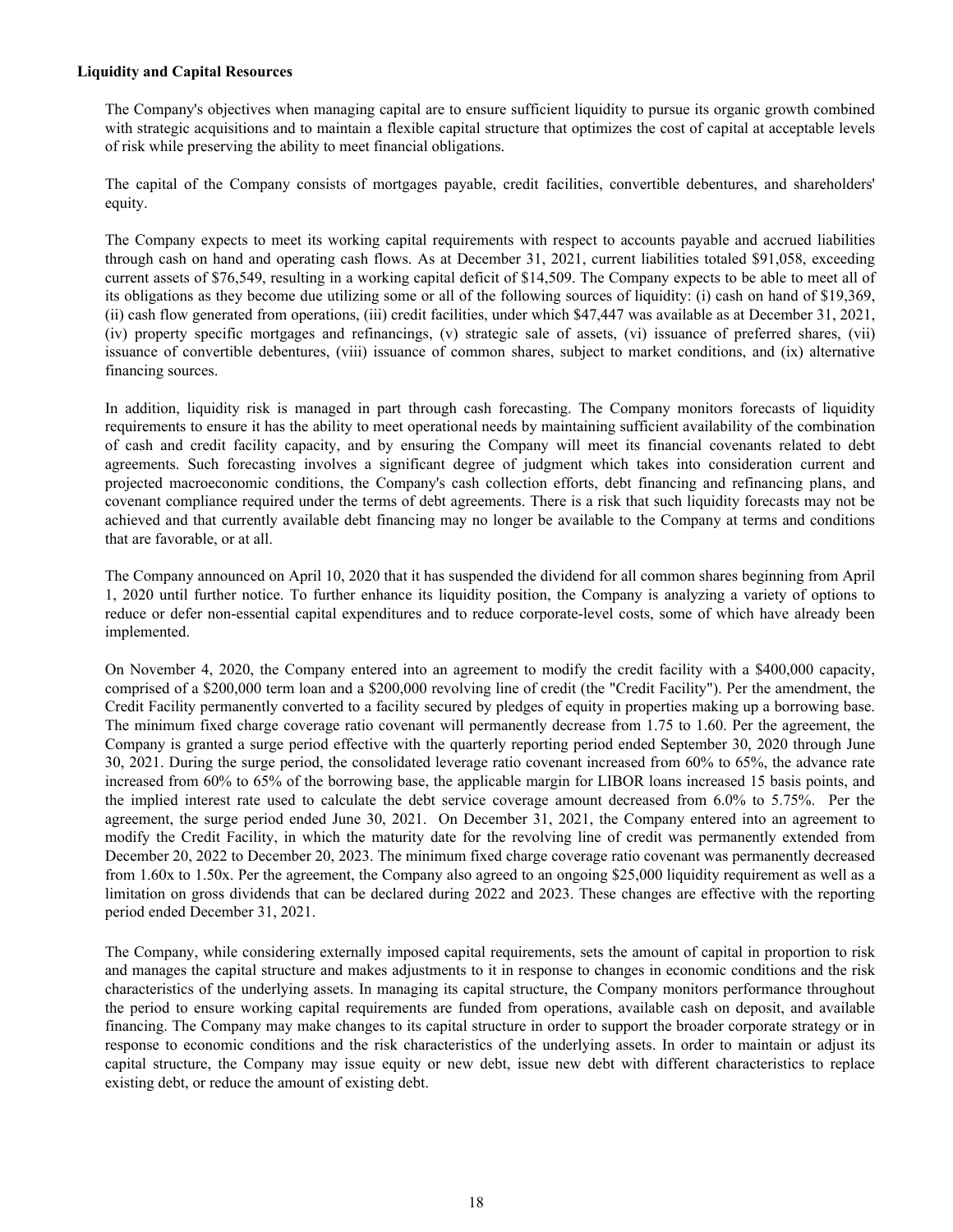The real estate industry is capital-intensive by nature. As a result, debt capital is an important aspect in managing the business. In addition, financial leverage is used to enhance terms from purchased real estate. The Company actively monitors debt maturities and available debt financing options to best adhere to its corporate strategy.

#### *Preferred Equity*

The Company entered into subscription agreements in prior periods with respect to the issuance of class A convertible preferred shares to affiliates of Magnetar for aggregate gross proceeds of \$86,050, funded in multiple series. The purpose of the transaction was to raise proceeds to be used for the repayment of debt, general working capital purposes and to fund future acquisitions. The Company issued 9,098,598 preferred shares.

As at December 31, 2021, the Preferred Shares are convertible into 11,346,122 common shares of the Company. The weighted average accretion rate of the four series of preferred shares is 6.32%.

## **Debt Strategy and Indebtedness**

#### *Debt Strategy*

The Company, taking into account availability of financing, market conditions, and the financial characteristics of the properties, seeks to maintain a combination of short, medium, and long-term debt maturities that are appropriate for the overall debt level of its portfolio. The Company utilizes conventional property-specific or portfolio-specific secured mortgages, as well as unsecured and non-recourse financing. Management's objectives are to access the lowest cost debt with flexible terms, to diversify the Company's lender base, to have a large portion of debt with a fixed rate, and to have a debt maturity schedule spread over a time horizon which allows the Company to effectively manage refinancing risk and to be in a position to finance within the Company's target debt levels when investment opportunities become available. Management monitors the Company's debt by reviewing the debt to total assets ratio, interest coverage ratio, debt maturity schedule, and ratio of fixed versus floating rate debt. Over the long-term, the Company strives to have a portfolio with an average years to maturity of 5-8 years. The Company targets a long-term debt level of 50-55% of total assets, although from time to time it may carry a higher leverage ratio if market conditions present an opportunity to maximize shareholder value. The Company also targets a fixed rate debt level of 70-85% of its total debt.

To manage interest rate risk, the Company may enter into interest rate swap agreements from time to time. Management's objectives are to source the lowest cost fixed rate debt within its targeted levels while laddering its fixed rate maturity schedule to effectively manage repricing risk. The Company does not designate its interest rate swaps as hedges, and they are marked to fair value each reporting period through change in fair value of financial instruments in the consolidated statements of loss and other comprehensive loss.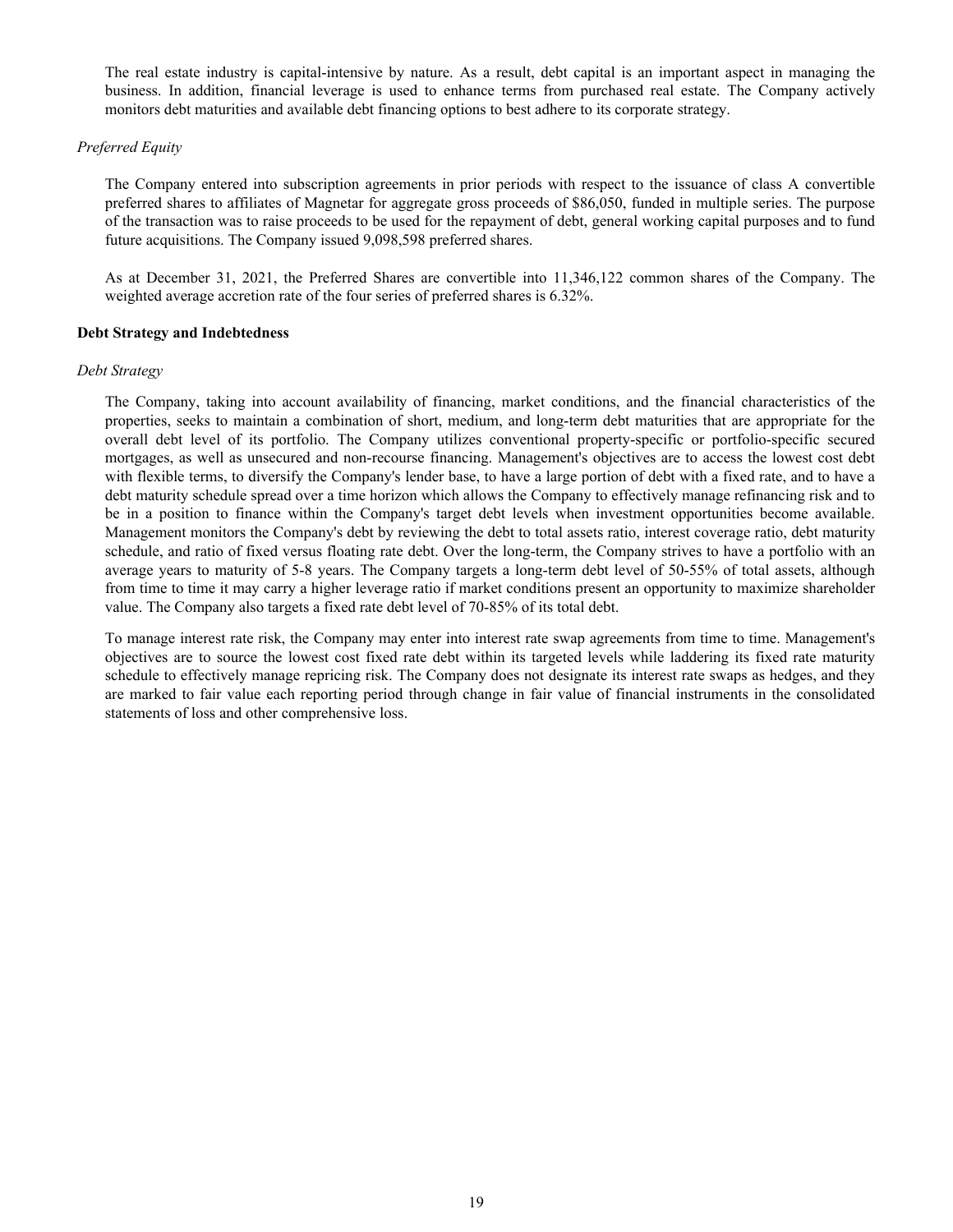## *Indebtedness*

|                                                                                |                          |                     | Weighted                        |                                     |
|--------------------------------------------------------------------------------|--------------------------|---------------------|---------------------------------|-------------------------------------|
|                                                                                |                          | Principal<br>Amount | Average<br><b>Interest Rate</b> | Years to<br>Maturity <sup>(2)</sup> |
| <b>Fixed Rate Indebtedness</b>                                                 |                          |                     |                                 |                                     |
| Credit Facility Term                                                           | \$                       | 200,000             | 4.3 % $^{(1)}$                  | 2.0                                 |
|                                                                                |                          |                     | 4.8 % $^{(1)}$                  | 2.0                                 |
| Credit Facility Revolver                                                       |                          | 25,000              | 4.3 % $^{(1)}$                  |                                     |
| Credit Facility Revolver                                                       |                          | 50,000              |                                 | 2.0                                 |
| <b>MOB</b> Facility                                                            |                          | 67,404              | 4.3 % $^{(1)}$                  | 1.3                                 |
| Commonwealth Facility                                                          |                          | 176,000             | 3.8 % $^{(1)}$                  | 2.6                                 |
| Mortgages payable                                                              |                          | 155,297             | 4.0 % $^{(1)}$                  | 7.7                                 |
| 2016 Convertible Debentures                                                    |                          | 20,000              | 5.0 %                           | 0.1                                 |
| 2016 Convertible Debentures                                                    |                          | 24,975              | 5.0 %                           | 3.1                                 |
| 2018 Convertible Debentures                                                    |                          | 50,000              | $6.0 \%$                        | 1.7                                 |
|                                                                                |                          | 768,676             | $4.4\%$                         | $\overline{3.2}$                    |
| <b>Variable Rate Indebtedness</b>                                              |                          |                     |                                 |                                     |
| Credit Facility Revolver                                                       | \$                       | 55,688              | 2.3 %                           | 2.0                                 |
| <b>MOB</b> Facility                                                            |                          | 21,286              | $2.3\%$                         | 1.3                                 |
| Commonwealth Facility                                                          |                          | 4,453               | 2.3 %                           | 2.6                                 |
| Mortgages payable                                                              |                          | 55,113              | $3.5 \%$                        | 2.4                                 |
|                                                                                |                          | 136,540             | $2.8\%$                         | 2.0                                 |
| Total indebtedness                                                             | $\overline{\mathcal{S}}$ | 905,216             | $4.1\%$                         | $\overline{3.0}$                    |
| Less loan fees and issue costs, net of amortization and accretion              |                          | (4,775)             |                                 |                                     |
| Equity component of convertible debentures, excluding issue costs<br>and taxes |                          | (4,990)             |                                 |                                     |
| Mark-to-market adjustment, net                                                 |                          | (1,705)             |                                 |                                     |
|                                                                                | $\overline{\mathcal{S}}$ |                     |                                 |                                     |
| Carrying amount                                                                |                          | 893,746             |                                 |                                     |

(1) Weighted average interest rates include debt that is fixed with interest rate swaps.

(2) Years to maturity does not include the exercise of extension options, where available.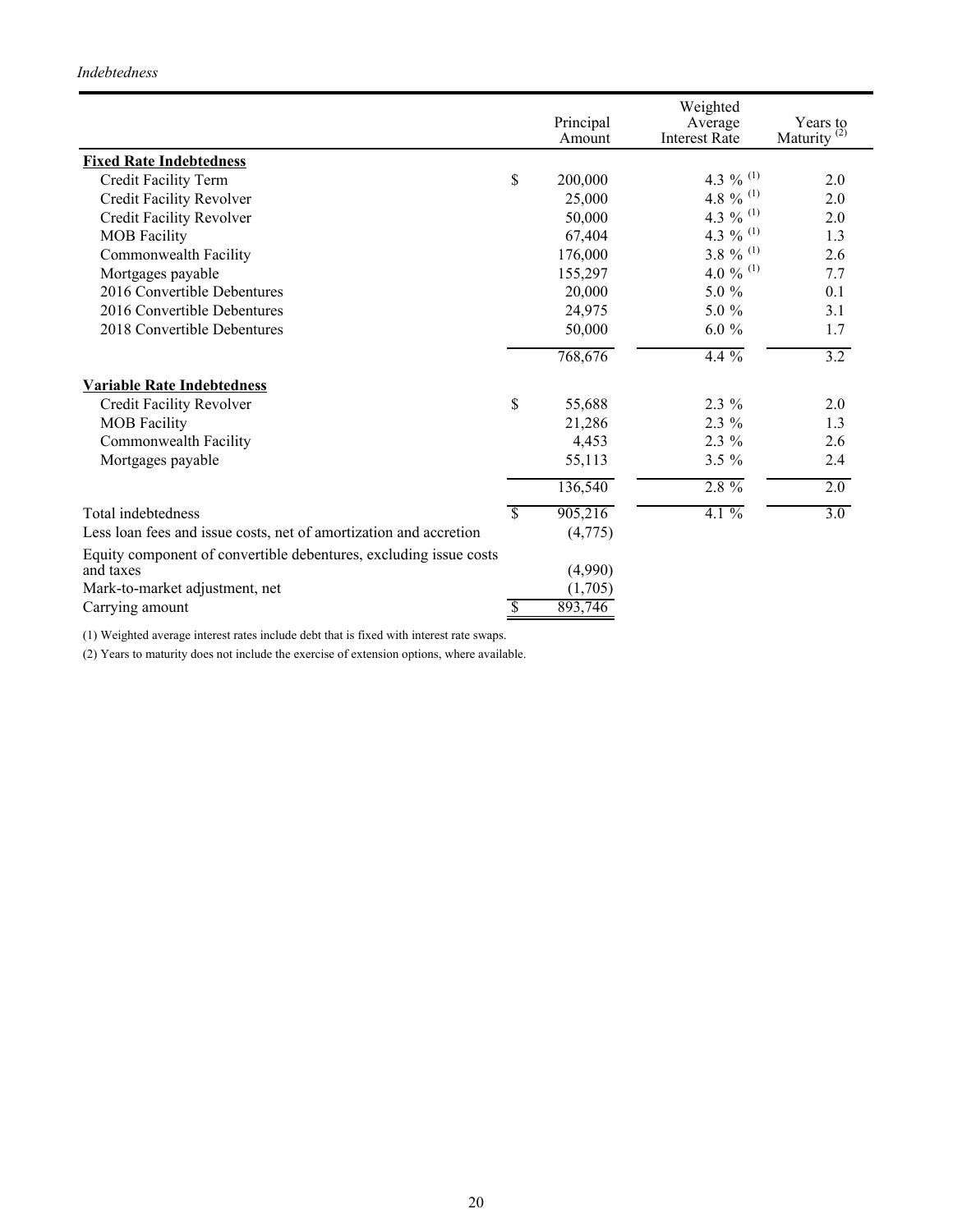|                                     |   | Principal<br>Amount | Weighted<br>Average<br><b>Interest Rate</b> | Years to<br>Maturity |
|-------------------------------------|---|---------------------|---------------------------------------------|----------------------|
| Fixed rate mortgages payable        | S | 150,900             | 4.3 % $^{(1)}$                              | 3.2                  |
| Variable rate mortgages payable     |   | 500                 | $3.8 \%$                                    | 1.2                  |
| <b>Total Indebtedness</b>           |   | 151,400             | 4.3 $%$                                     | 32                   |
| Less loan fees, net of amortization |   | (1,053)             |                                             |                      |
| Carrying amount                     |   | 150,347             |                                             |                      |
| Company's share of carrying amount  |   | 116,948             |                                             |                      |

(1) Weighted average interest rates include debt that is fixed with interest rate swaps.

#### *2016 Convertible Debentures*

On December 16, 2016, the Company issued an aggregate principal amount of \$45,000 of convertible unsecured subordinated debentures (the "2016 Convertible Debentures"). The 2016 Convertible Debentures are due on January 31, 2022 and bear interest at an annual rate of 5.00%, payable semi-annually in arrears on July 31 and January 31 of each year and commencing on July 31, 2017.

On November 15, 2021, a meeting of holders of the 2016 Convertible Debentures was held whereby the holders of 2016 Convertible Debentures ("2016 Debentureholders") approved amendments to the 2016 Convertible Debentures, including the following:

- 1. Increase the interest rate from 5.00% to 7.00%, effective January 31, 2022.
- 2. Decrease the conversion price from \$11.00 to \$5.00 per share.
- 3. Extend the maturity date from January 31, 2022 to January 31, 2025.
- 4. Approves the redemption of \$20,000 of the principal amount of the 2016 Convertible Debentures as of the close of business on January 31, 2022.

On January 31, 2022 (the "Redemption Date"), the Company redeemed \$20,000 of the principal amount of the 2016 Convertible Debentures outstanding plus accrued and unpaid interest (at 5.00%) thereon. In accordance with the Debenture Amendments, the interest rate on the remaining 2016 Convertible Debentures was increased to 7.00% effective January 31, 2022.

## *2018 Convertible Debentures*

On August 24, 2018, the Company issued an aggregate principal amount of \$50,000 of convertible unsecured subordinated debentures ("2018 Convertible Debentures"). The 2018 Convertible Debentures are due on September 30, 2023 and bear interest at an annual rate of 6.00% payable semi-annually in arrears on March 31 and September 30 of each year commencing on March 31, 2019.

#### *Debt to Total Assets*

Debt to total assets is calculated by dividing the total consolidated indebtedness, net of loan costs, by the total consolidated assets of the Company. The Company's debt to total assets, after adding back accumulated depreciation is 64.9%. It is important to note that this metric includes changes in fair value of the Company's investment properties. The Company also tracks and monitors a similar metric for its Credit Facility, where consolidated assets is calculated using the total undepreciated purchase price of the Company's real estate, as defined in the agreement. At December 31, 2021, the Company's consolidated debt is 57.2% of total assets under the terms of the Credit Facility agreement. This is the pertinent metric for the Company's Credit Facility.

Fixed rate debt represented approximately 84.9% of the Company's gross total indebtedness.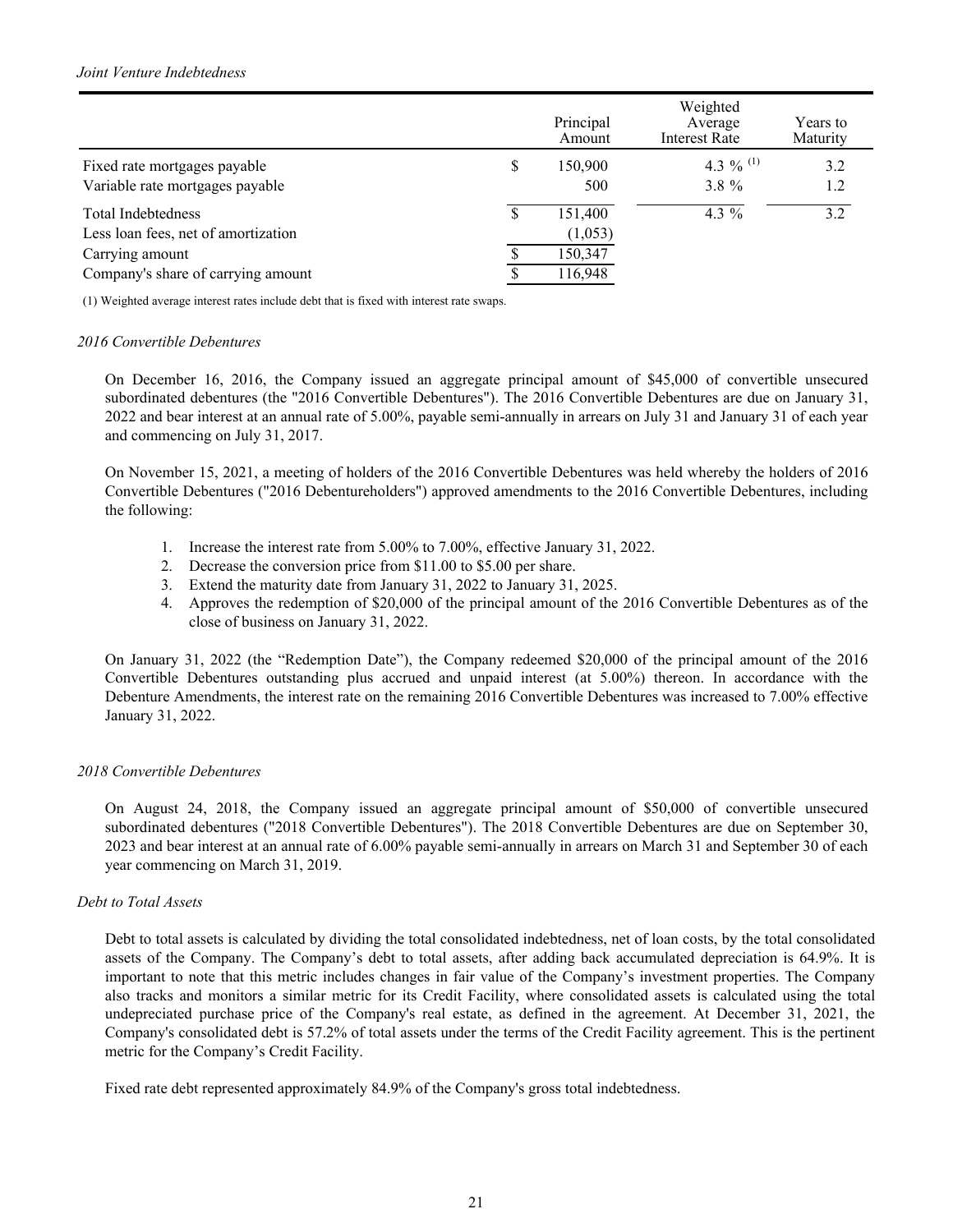## *Fixed Charge Coverage Ratio*

The Company's fixed charge coverage ratio is calculated by dividing earnings before interest, taxes, depreciation and amortization by certain fixed charges, which are comprised of interest expense payable in cash, regularly scheduled principal payments, and preferred dividends paid. For the twelve month period ended December 31, 2021, the fixed charge coverage ratio of the Company was 1.62. We anticipate that this ratio will increase due to future transactions including the buy down of debt, debt refinancings and improved operating performance.

#### *Repayment Summary*

Management attempts to stagger the maturity of the Company's fixed rate debt in order to achieve a distribution of maturities over a time horizon. This strategy reduces the Company's exposure to interest rate fluctuations on its fixed rate debt in any one period and reduces liquidity risk. From time to time, the Company will assume existing debt upon the acquisition of income properties, and the maturity of such debt may not fit within the overall target debt maturity profile of the Company.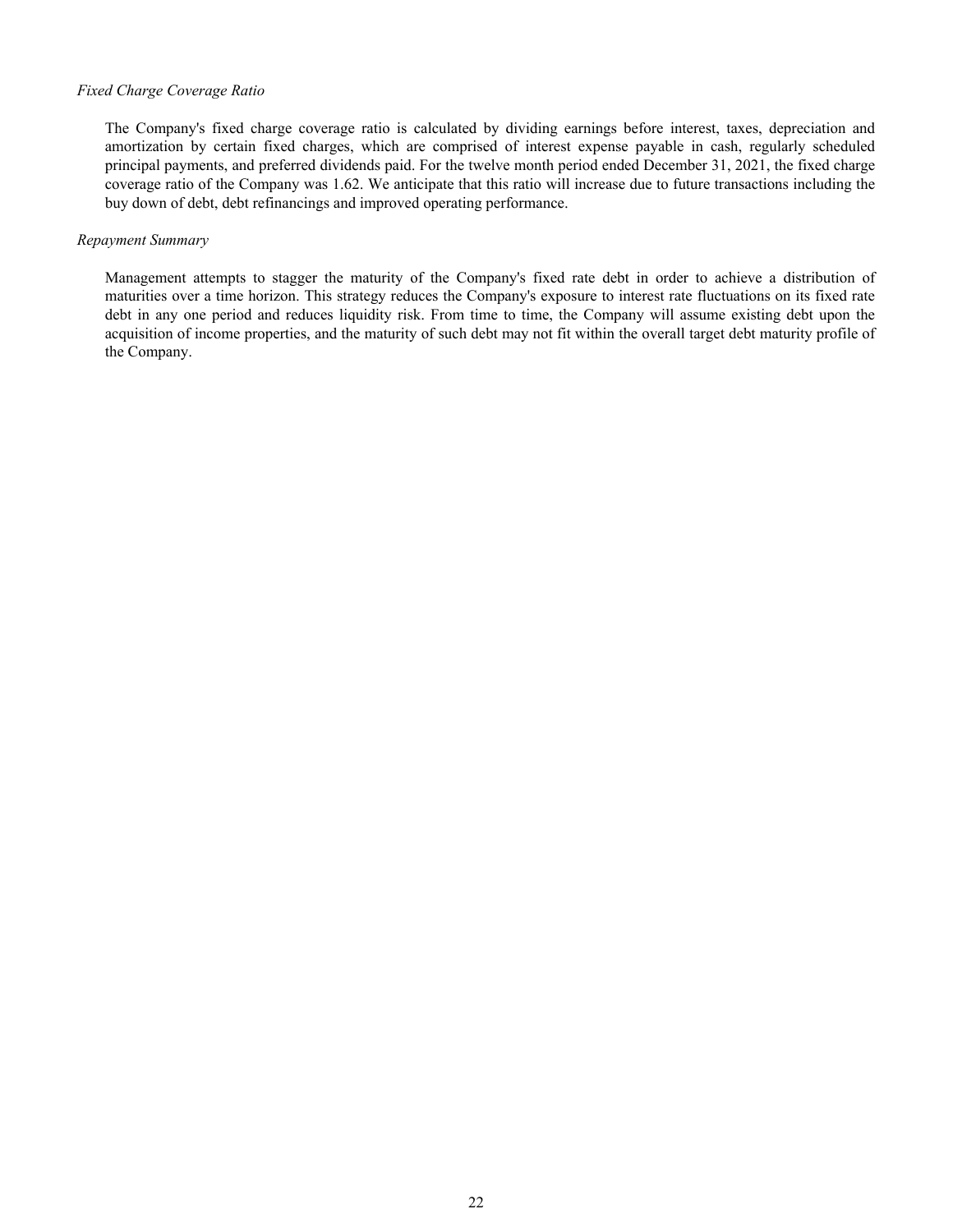#### **Contractual Commitments**

A summary of future contractual commitments as at December 31, 2021, including expected interest payments, is as follows:

|                                                                   | Total     | 2022                  | 2023      | 2024        | 2025        | 2026        | Thereafter |
|-------------------------------------------------------------------|-----------|-----------------------|-----------|-------------|-------------|-------------|------------|
| Credit facilities principal                                       | \$599,831 | \$<br>795             | \$421,854 | \$177,182   | \$          | \$          | \$         |
| Mortgages payable principal                                       | 210,410   | 34,877                | 52,338    | 40,327      | 24,922      | 1,367       | 56,579     |
| Convertible debentures principal                                  | 94,975    | 20,000                | 50,000    |             | 24,975      |             |            |
| Commonwealth preferred unit<br>liability principal <sup>(1)</sup> | 67,381    |                       |           | 67,381      |             |             |            |
| Total principal                                                   | \$972,597 | \$55,672              | \$524,192 | \$284,890   | \$49,897    | \$<br>1,367 | \$56,579   |
| Percentage of total                                               | 100.0 %   | 5.8 %                 | 53.9 %    | 29.3 %      | 5.1 %       | $0.1 \%$    | 5.8 %      |
| Credit facilities interest                                        | \$47,838  | \$23,306              | \$20,621  | \$<br>3,911 | \$          | \$          | \$         |
| Mortgages payable interest                                        | 37,202    | 7,146                 | 5,486     | 3,914       | 2,463       | 2,163       | 16,030     |
| Convertible debentures interest                                   | 12,365    | 4,995                 | 4,748     | 1,748       | 874         |             |            |
| Commonwealth preferred unit<br>liability interest                 | 12,753    | 4,404                 | 4,574     | 3,775       |             |             |            |
| Accounts payable and accrued<br>liabilities                       | 17,356    | 17,356                |           |             |             |             |            |
| Accrued real estate taxes                                         | 13,671    | 13,671                |           |             |             |             |            |
| Other current liabilities                                         | 3,787     | 3,787                 |           |             |             |             |            |
| Other non-current liabilities                                     | 8,328     | 3,188                 | 619       | 436         | 126         |             | 3,959      |
| Total other commitments                                           | \$153,300 | \$77,853              | \$36,048  | \$13,784    | \$<br>3,463 | \$<br>2,163 | \$19,989   |
| Total commitments                                                 |           | \$1,125,897 \$133,525 | \$560,240 | \$298,674   | \$53,360    | \$<br>3,530 | \$76,568   |

(1) The liability has no stated maturity date. It is the Company's expectation that the liability will be repaid in 2024.

The credit facilities have an outstanding balance of \$597,266 as of December 31, 2021.

Mortgages payable are comprised of mortgages secured by individual investment properties or small portfolios of investment properties.

Accounts payable consisted primarily of professional fees, other general and administrative costs payable, accrued interest, and other accrued costs.

Other non-current liabilities primarily relate to the issuance of deferred shares under the Company's deferred share incentive plan, lease liability and security deposits received from tenant operators.

#### **Financial Instruments and Other Instruments**

To manage interest rate risk, the Company may enter into interest rate swap agreements from time to time. Please refer to the "Debt Strategy and Indebtedness" section of this MD&A.

## **Off-Balance Sheet Items**

There were no off-balance sheet items as of December 31, 2021.

## **Transactions Between Related Parties**

The Company entered into subscription agreements in 2017, 2018 and 2019 in respect of the issuance of class A convertible preferred shares to certain funds managed by Magnetar Financial LLC (collectively, "Magnetar"), a significant shareholder of the Company, funded in multiple series. The purpose of the transaction was to raise proceeds to be used for the repayment of debt, general working capital purposes and to fund future acquisitions. The Company issued 9,098,598 preferred shares for aggregate gross proceeds of \$86,050.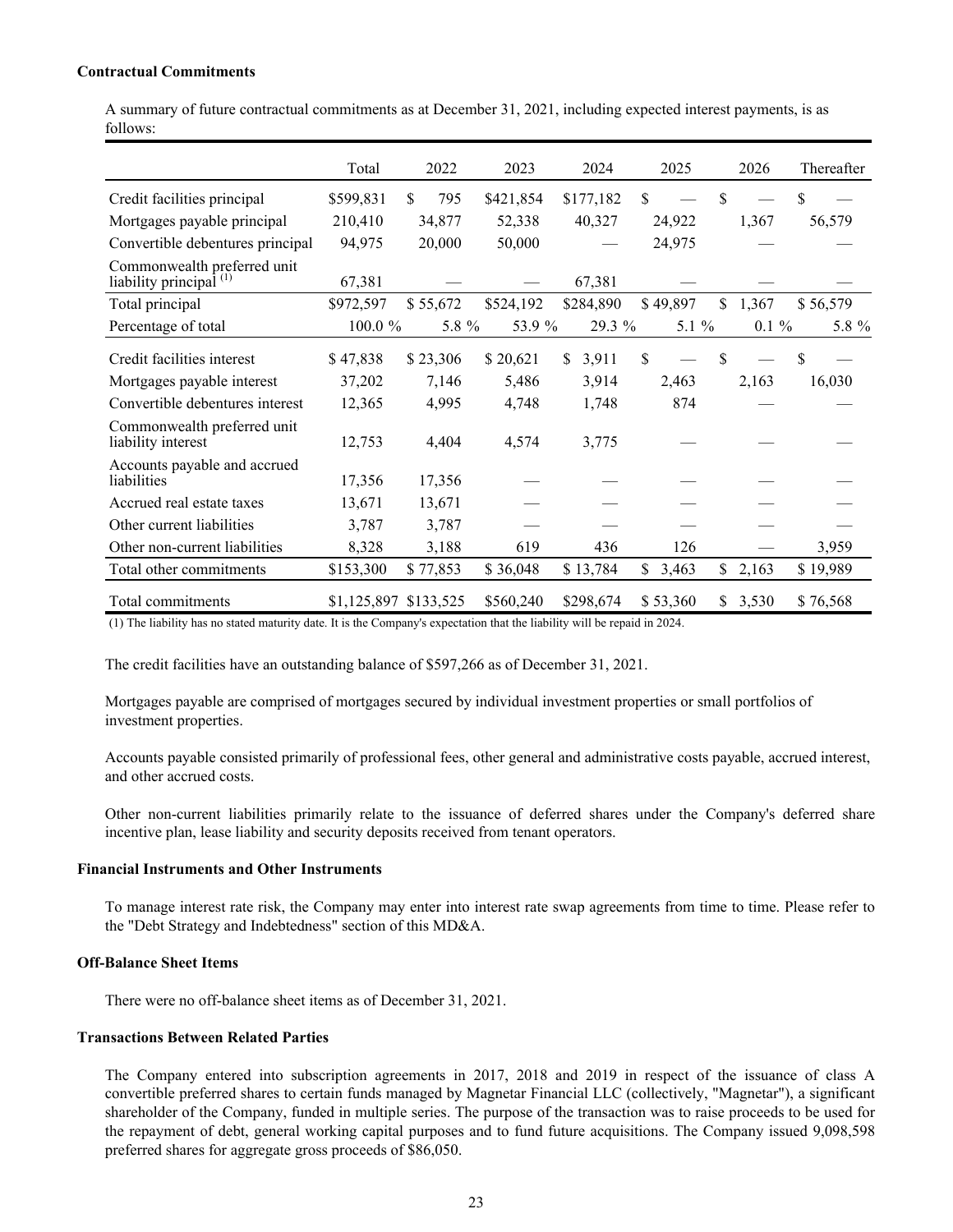On June 5, 2019, the Company formed a joint venture, Jaguarundi Ventures, LP, with Magnetar. The Company contributed 8 properties to a newly formed joint venture and received \$23,000 from Magnetar in exchange for a 39.49% interest in the joint venture.

On July 26, 2019, the Company entered into a credit agreement with Magnetar for a principal amount of \$30,000, annual interest rate of 8.5%, and an initial maturity of one year with a one year extension option. On December 5, 2019, the Company repaid \$15,000 on the facility. On June 5, 2020, the Company gave notice of intent to exercise the one year extension option and per the credit agreement the interest rate will increase to 9.0%. On June 16, 2020, the Company repaid \$5,000 on the facility. On June 22, 2021, the company repaid the remaining \$10,000 on the facility.

#### **Critical Accounting Estimates**

The preparation of consolidated financial statements requires management to make estimates and assumptions that affect the reported amounts of assets and liabilities and disclosure of contingent assets and liabilities at the date of the consolidated financial statements and the reported amounts of revenue and expenses throughout the period. Actual results could differ from those estimates.

Estimates and underlying assumptions are reviewed on an ongoing basis. Revisions to accounting estimates are recognized in the period in which the estimates are revised and in any future periods affected. Information about assumptions and estimation uncertainties that may have a significant risk of resulting in a material adjustment within the next financial year are as follows:

#### *Change in fair value of investment properties:*

The significant assumptions used when determining the fair value of investment properties in use are capitalization rates and stabilized future cash flows. The capitalization rate applied is reflective of the characteristics, location and market of each investment property. The stabilized future cash flows of each investment property are based upon rental income from current leases and assumptions about market rent from future leases reflecting current conditions, less future cash outflows relating to such current and future leases.

Management determines fair value internally utilizing internal financial information, external market data and capitalization rates provided by independent industry experts. As part of Management's internal valuation program, the Company also considers external valuations performed by independent national real estate valuation firms for a crosssection of properties that represent different geographical locations across the Company's portfolio and updates, as deemed necessary, the valuation models to reflect current market data.

#### *Impairment of loans receivable:*

The Company reviews loans receivable on an ongoing basis to assess whether any loans should be classified as impaired and whether an allowance or write-off should be recorded. Allowances for impaired loans are recorded for individually identified impaired loans to reduce their carrying value to the expected recoverable amount. To determine the amount, the Company expects to recover from an individually significant impaired loan, the Company uses the value of the estimated future cash flows discounted at the loan's original effective interest rate. The determination of estimated future cash flows of a collateralized impaired loan reflects the expected realization of the underlying security, net of expected costs and any amounts legally required to be paid to the borrower. Refer to note 4 of the consolidated financial statements of the Company for the period ended December 31, 2020 for further information on estimates and assumptions made in determination of the impairment recorded on loans receivable.

#### **Significant Accounting Policies and Changes in Accounting Policies**

A summary of significant accounting policies and changes in accounting policies is set forth in notes 1 and 2, respectively, of the consolidated financial statements for the year ended December 31, 2021.

#### **Risks and Uncertainties**

See "Risk Factors" in the Company's 2021 AIF for a discussion of risks that could materially affect the Company, which risk factors are incorporated herein by reference.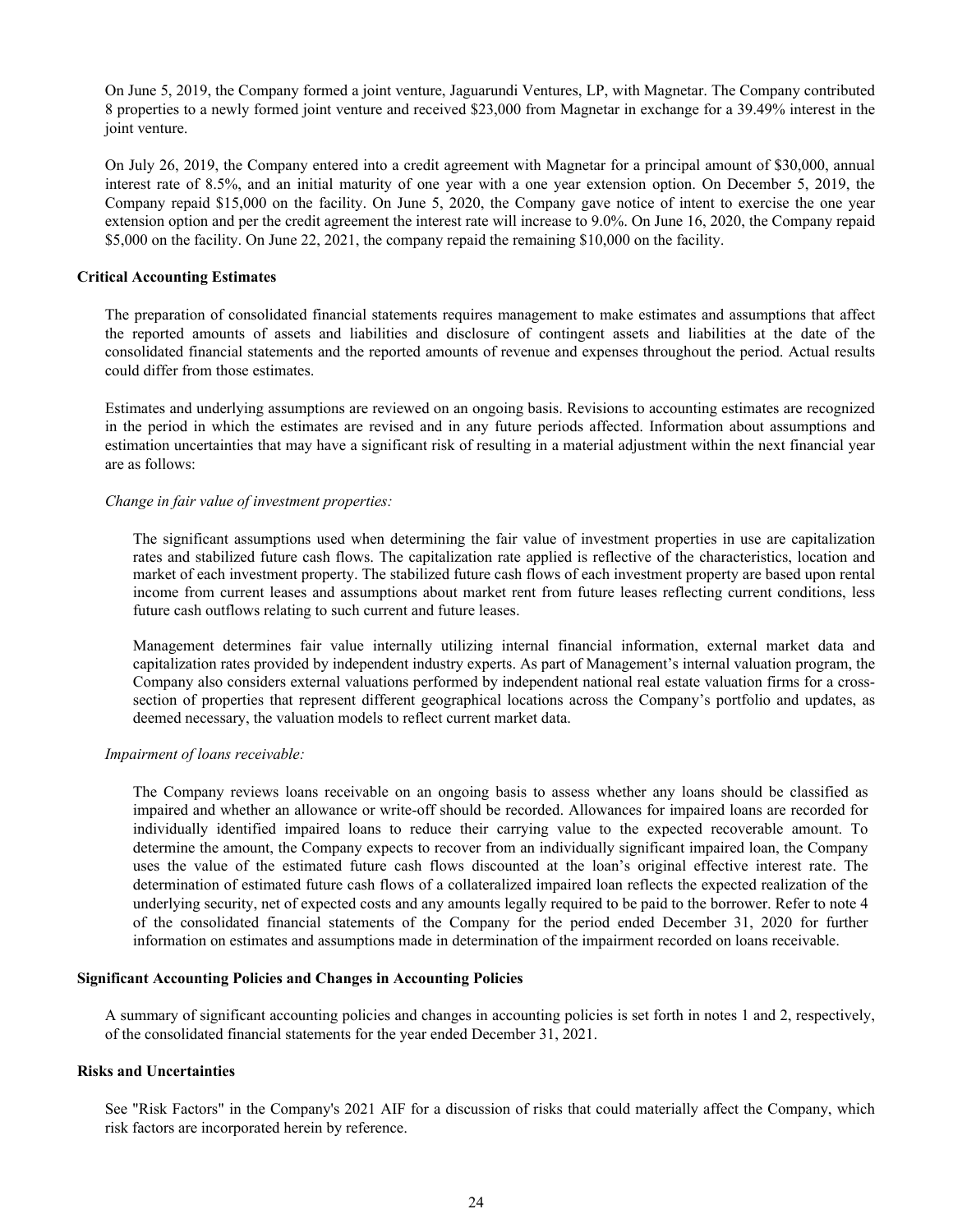#### **Controls and Procedures**

We are committed to maintaining effective disclosure controls and procedures and internal control over financial reporting. A control system, no matter how well conceived and operated, can provide only reasonable, and not absolute, assurance that its objectives are met. As a result of the inherent limitations in all control systems, no evaluation of controls can provide absolute assurance that all control issues, including instances of fraud, if any, have been detected. These inherent limitations include, among other items: (i) that management's assumptions and judgments could ultimately prove to be incorrect under varying conditions and circumstances and (ii) the impact of isolated errors. Additionally, controls may be circumvented by the unauthorized acts of individuals, by the collusion of two or more people, or by management override. The design of any system of controls is also based, in part, upon certain assumptions about the likelihood of future events, and there can be no assurance that any design will succeed in achieving its stated goals under all potential conditions.

#### *Disclosure Controls and Procedures*

The Company's disclosure controls and procedures are designed to provide reasonable assurance that information required to be disclosed is recorded, processed, summarized, and reported within the time periods specified under Canadian securities laws and to include controls and procedures that are designed to ensure that information is accumulated and communicated to management, including the Chief Executive Officer and Chief Financial Officer, to allow timely decisions regarding required disclosure.

As of December 31, 2021, an evaluation was carried out, under the supervision of and with the participation of management, including the Chief Executive Officer and the Chief Financial Officer, of the effectiveness of the Company's disclosure controls and procedures as defined under National Instrument 52-109. In making this assessment, the Chief Executive Officer and the Chief Financial Officer used the criteria set forth by the 2013 Committee of Sponsoring Organizations ("COSO") of the Treadway Commission in Internal Control – Integrated Framework. Based on that evaluation, the Chief Executive Officer and the Chief Financial Officer concluded that the design and operation of the Company's disclosure controls and procedures were effective as of December 31, 2021.

#### *Internal Controls Over Financial Reporting*

The Company is responsible for establishing and maintaining adequate internal controls over financial reporting to provide reasonable assurance about the reliability of financial reporting and the preparation of financial statements for external purposes in accordance with IFRS. The Chief Executive Officer and the Chief Financial Officer assessed, or caused an assessment under their direct supervision of the design of our internal controls over financial reporting as at December 31, 2021, and based on that assessment, they determined that the Company's internal controls over financial reporting were appropriately designed and were operating effectively in accordance with the 2013 COSO framework as published by the Committee of Sponsoring Organizations of the Treadway Commission.

There were no changes in internal controls over financial reporting that occurred during the year ended December 31, 2021 that have materially affected or are reasonably likely to materially affect the Company's internal controls over financial reporting. We have not experienced any material impact to our internal control over financial reporting to date as a result of most of the employees of the Company working remotely due to the COVID-19 pandemic. We are continually monitoring and assessing the COVID-19 pandemic on our internal controls to minimize the impact to their design and operating effectiveness.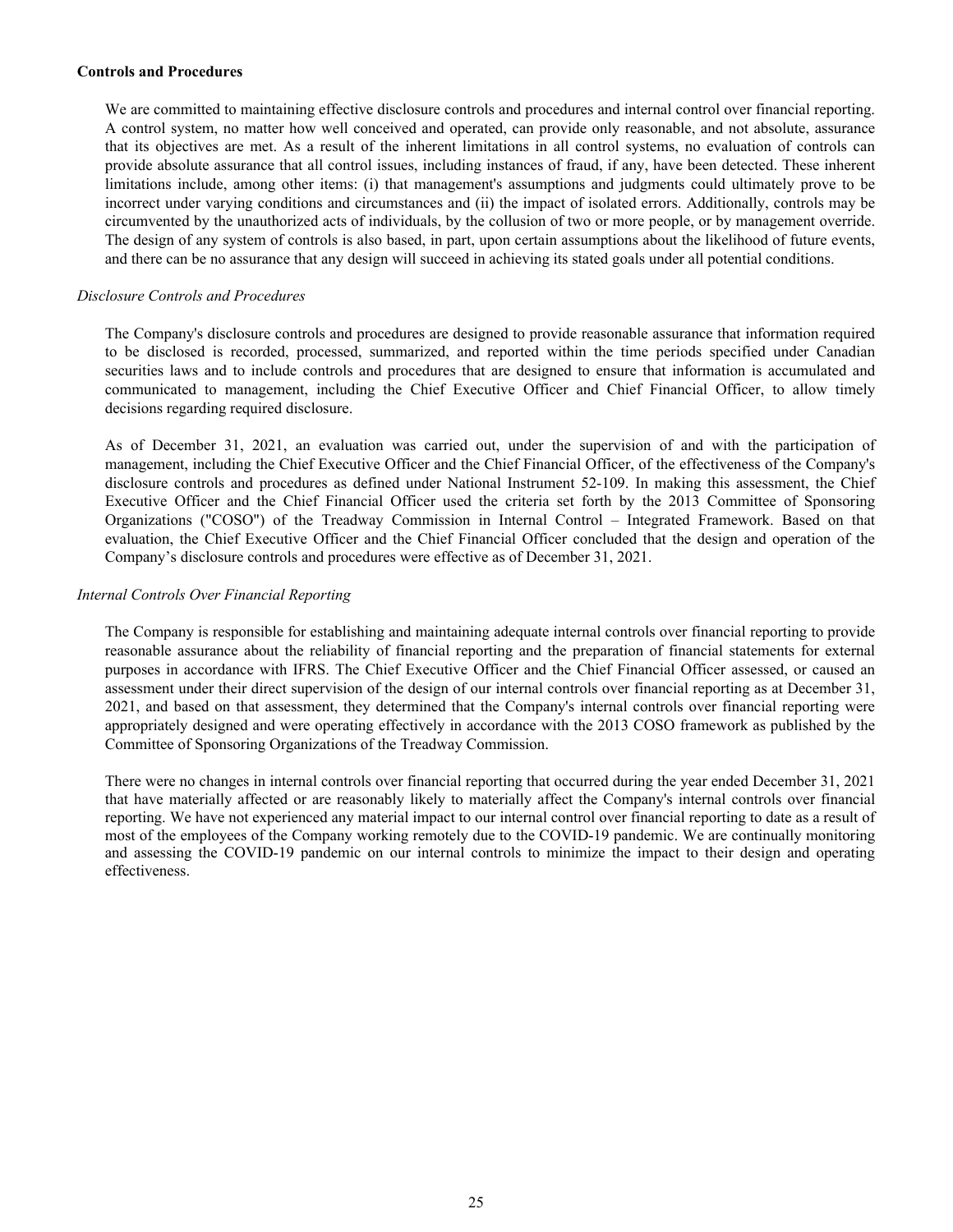#### **Outstanding Shares**

As of March 11, 2022, 56,384,775 common shares in the capital of the Company were issued and outstanding.

Each 2016 Convertible Debenture is convertible into freely tradable common shares of the Company at the option of the holder at any time prior to the earlier of January 31, 2025 and the last business day immediately preceding the date specified by the Company for redemption, at a conversion price of \$5.00 per common share. Subsequent to the \$20,000 paydown of the 2016 Convertible Debentures on January 31, 2022, if all outstanding 2016 Convertible Debenture were converted into common shares of the Company, it would result in the issuance of 5,000,000 additional common shares. Upon redemption or maturity, the Company may satisfy its obligations with respect to the convertible debentures in cash or the issuance of common shares based on 95% of the Current Market Price on the Redemption Date or Maturity Date, respectively.

Each 2018 Convertible Debenture is convertible into freely tradable common shares of the Company at the option of the holder on or after September 30, 2022, and prior to September 30, 2023 at a conversion price of \$10.70 per common share. If all outstanding 2018 Convertible Debenture were converted into common shares of the Company, it would result in the issuance of 4,672,897 additional common shares. Upon redemption or maturity, the Company may satisfy its obligations with respect to the convertible debentures in cash or the issuance of common shares based on 95% of the Current Market Price on the Redemption Date or Maturity Date, respectively.

As of March 11, 2022, there were 2,802,009 Series 1 Preferred Shares outstanding, 3,172,086 Series 2 Preferred Shares outstanding, 1,586,042 Series 3 Preferred Shares and 1,538,461 Class A Series 4 Preferred Shares. The Series 1 Preferred Shares, Series 2 Preferred Shares, Series 3 Preferred Shares, and Series 4 Preferred Shares are convertible into freely tradable common shares of the Company. As of March 11, 2022, assuming the voluntary conversion of all of the Series 1 Preferred Shares, Series 2 Preferred Shares, Series 3 Preferred Shares, and Series 4 Preferred Shares then outstanding, a total of 11,346,122 common shares would be issued.

As of March 11, 2022, assuming the voluntary conversion of all of the Exchangeable Units, a total of 327,869 common shares would be issued.

As of March 11, 2022, assuming the voluntary conversion of all of the Commonwealth preferred units, a total of 6,910,872 common shares would be issued.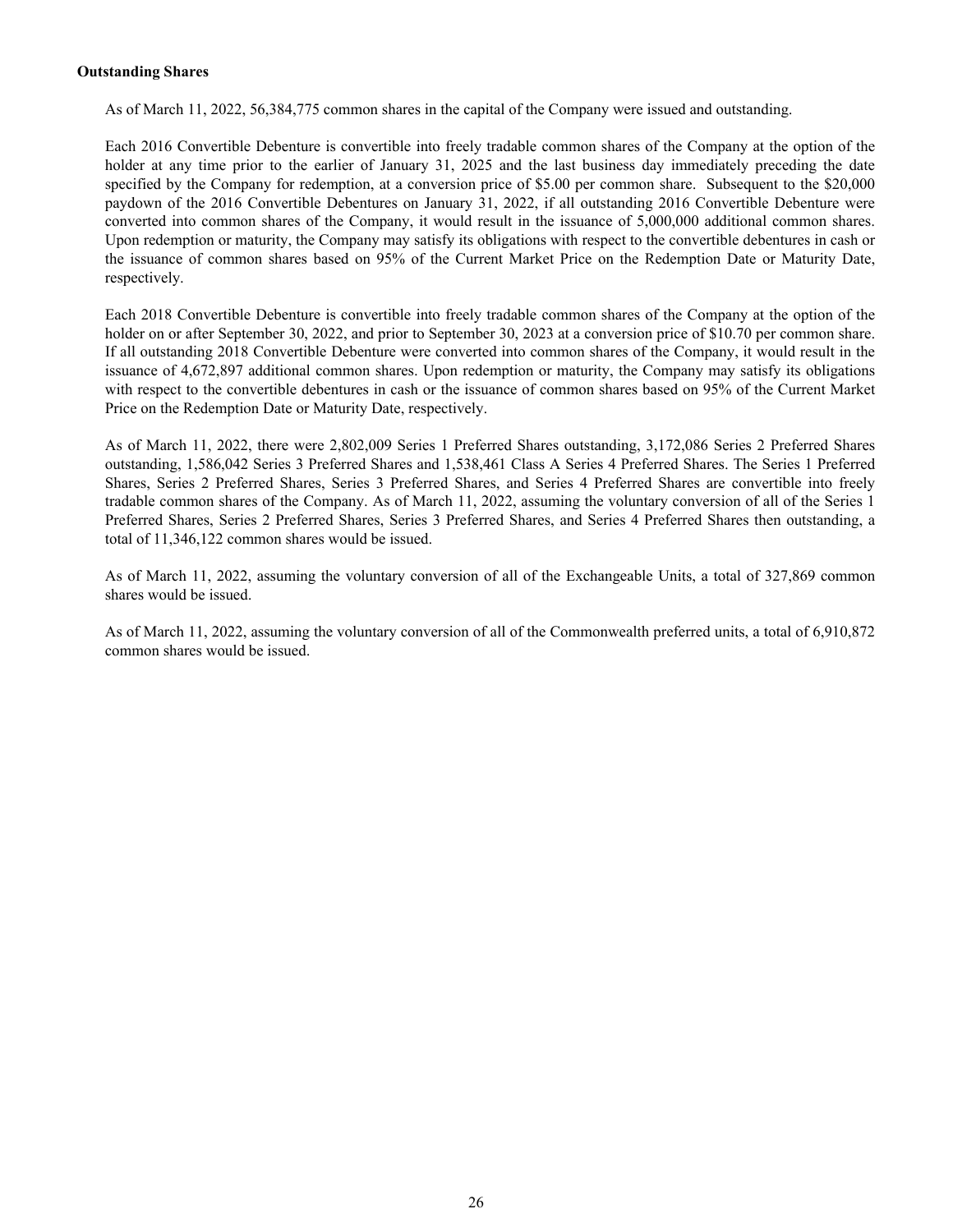#### **Financial Measures**

Funds From Operations ("FFO") and Adjusted Funds From Operations ("AFFO") are supplemental measures used by management to track the Company's performance. Management believes these terms reflect the operating performance and cash flow of the Company. The Company believes that AFFO and AFFO per share provide the most effective metric by which to evaluate the performance of the Company and to most accurately identify the cash flows available for distribution to shareholders.

#### *Funds From Operations*

FFO means net income in accordance with IFRS, (i) plus or minus fair value adjustments of investment properties; (ii) plus or minus gains or losses from sales of investment properties; (iii) plus or minus certain other fair value adjustments; (iv) plus transaction costs expensed as a result of the purchase of property being accounted for as a business combination; (v) plus property taxes accounted for under IFRIC 21; (vi) plus allowance for credit losses on loans and interest receivable; (vii) plus deferred income tax expense, after adjustments for equity accounted entities calculated to reflect FFO on the same basis as consolidated properties and adjustments for non-controlling interests. The use of FFO, a non-IFRS measure, combined with the required IFRS presentations, has been included for the purpose of improving the understanding of the operating results of the Company. FFO presents an operating performance measure that provides a perspective on the financial performance that is not immediately apparent from net income determined in accordance with IFRS.

FFO is a financial measure not defined under IFRS, and FFO, as presented herein, may not be comparable to similar measures presented by other real estate investment trusts or real estate enterprises.

To the extent the Company's 2016 Convertible Debentures and 2018 Convertible Debentures were dilutive to FFO per share, the related interest, amortization, and accretion expense has been added back to calculate a diluted FFO for purposes of calculating diluted FFO per share.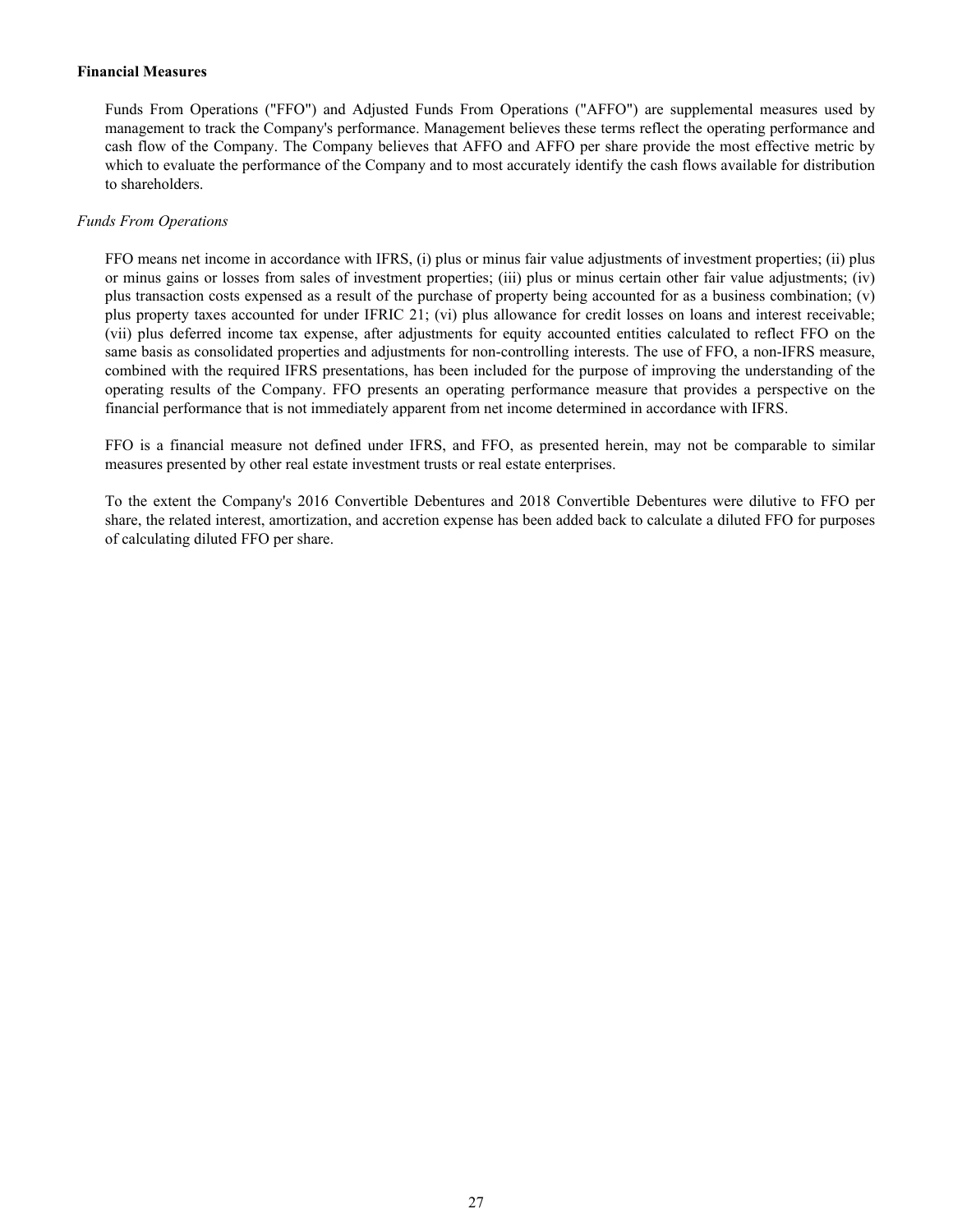|                                                                                     |                    | Three months ended December 31, |            |              | Year ended December 31, |  |            |
|-------------------------------------------------------------------------------------|--------------------|---------------------------------|------------|--------------|-------------------------|--|------------|
|                                                                                     |                    | 2021                            | 2020       |              | 2021                    |  | 2020       |
| Net income for the period                                                           | \$                 | $(5,453)$ \$                    | (36,315)   | \$           | $(12,235)$ \$           |  | (184,004)  |
| Add/(deduct):                                                                       |                    |                                 |            |              |                         |  |            |
| Change in fair value of investment properties                                       |                    | 8,940                           | 31,522     |              | 20,926                  |  | 100,331    |
| Property taxes accounted for under IFRIC 21                                         |                    | (2,889)                         | (3,221)    |              | 1,226                   |  | 57         |
| Depreciation and amortization expense                                               |                    | 3,995                           | 11,940     |              | 22,063                  |  | 48,500     |
| Amortization of tenant inducements                                                  |                    | 100                             | 98         |              | 447                     |  | 385        |
| Change in fair value of financial instruments                                       |                    | (13, 190)                       | (2,672)    |              | (21, 860)               |  | 19,084     |
| Change in fair value of contingent consideration                                    |                    | (1,263)                         | 2,254      |              | (258)                   |  | 5,510      |
| Loss on sale of property, plant and equipment                                       |                    | (1,160)                         | 21         |              | (1,214)                 |  | 162        |
| Impairment of property, plant and equipment                                         |                    | 1,100                           |            |              | 1,100                   |  |            |
| Deferred income tax recovery                                                        |                    |                                 |            |              |                         |  | (6,944)    |
| Transaction costs for business combination                                          |                    |                                 |            |              |                         |  | 170        |
| Allowance for credit losses on loans and interest<br>receivable                     |                    | 530                             | 3,395      |              | 1,196                   |  | 23,546     |
| Change in non-controlling interest liability in respect of<br>the above             |                    | (152)                           | (132)      |              | (497)                   |  | (322)      |
| Adjustments for equity accounted entities                                           |                    | 15,438                          | 3,539      |              | 15,852                  |  | 42,165     |
| Funds from operations                                                               | $\mathbb{S}$       | 5,996 \$                        | 10,429     | $\mathbb{S}$ | 26,746 \$               |  | 48,640     |
| Interest, amortization and accretion expense on<br>convertible units <sup>(1)</sup> |                    | 2,756                           | 2,793      |              | 11,016                  |  | 11,050     |
| Total diluted funds from operations                                                 | $\mathbf{\hat{S}}$ | 8,752 \$                        | 13,222     | \$           | 37,762 \$               |  | 59,690     |
| Weighted average number of shares, including fully<br>vested deferred shares: Basic |                    | 56,412,206                      | 56,034,723 |              | 56,312,407              |  | 55,699,307 |
| Weighted average shares issued if all convertible units<br>were converted $^{72}$   |                    | 29,677,526                      | 26,490,440 |              | 27,545,697              |  | 26,118,595 |
| Weighted average number of shares: Diluted                                          |                    | 86,089,732                      | 82,525,163 |              | 83,858,104              |  | 81,817,902 |
| Funds from operations per share                                                     | \$                 | 0.11S                           | 0.19       | \$           | 0.47 S                  |  | 0.87       |
| Diluted funds from operations per share                                             | \$                 | 0.10S                           | 0.16       | \$           | 0.45 S                  |  | 0.73       |

The Company's FFO is calculated as follows (in thousands of U.S. dollars):

(1) Interest, amortization and accretion on convertible units include 2016 Convertible Debentures, 2018 Convertible Debentures, Commonwealth preferred interest, and Exchangeable Units.

(2) Convertible units include 2016 Convertible Debentures, 2018 Convertible Debentures, Preferred Shares, Commonwealth preferred interest, and Exchangeable Units.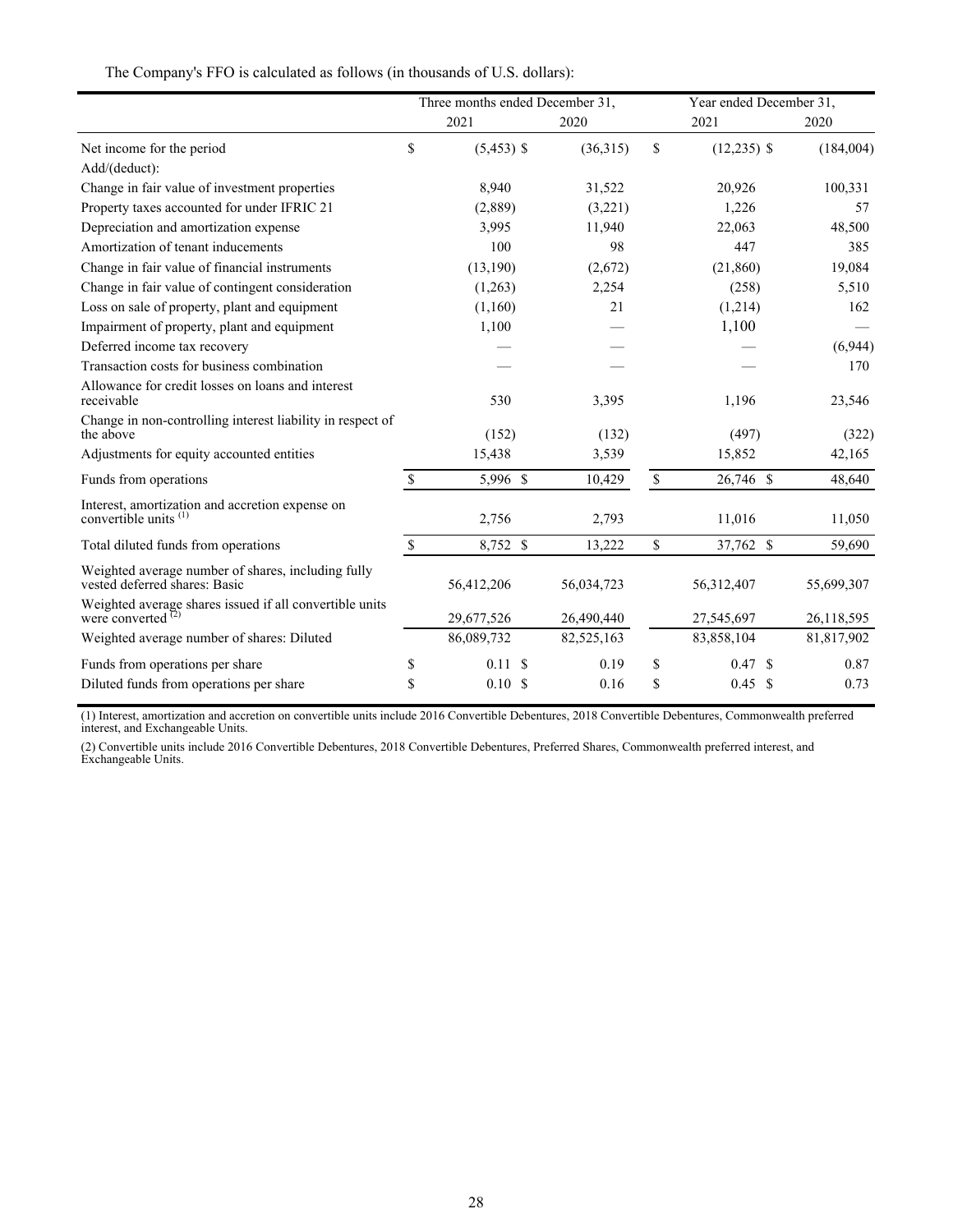#### *Adjusted Funds From Operations*

The Company maintains the view that AFFO is an effective measure of cash generated from operations, after providing for certain adjustments. AFFO means cash provided by operating activities, subject to certain adjustments, which include: (i) adjustments for certain non-cash working capital items that are not considered indicative of sustainable economic cash flow available for distribution; (ii) adjustments for interest expense on the credit facilities and mortgages payable that is included in finance costs; (iii) adjustments for cash paid for interest; (iv) add backs for compensation expense related to the Company's deferred share incentive plan; (v) add backs for payments received under the Company's income support agreements and development lease arrangements; (vi) add backs for the write-off of deferred financing costs from refinancing; and (vii) other adjustments as determined by the directors of the Company in their sole discretion.

AFFO is a financial measure not defined under IFRS, and AFFO, as presented herein, may not be comparable to similar measures presented by other real estate investment trusts or real estate enterprises.

To the extent the Company's 2016 Convertible Debentures and 2018 Convertible Debentures were dilutive to AFFO per share, the related interest has been added back to calculate a diluted AFFO for purposes of calculating diluted AFFO per share.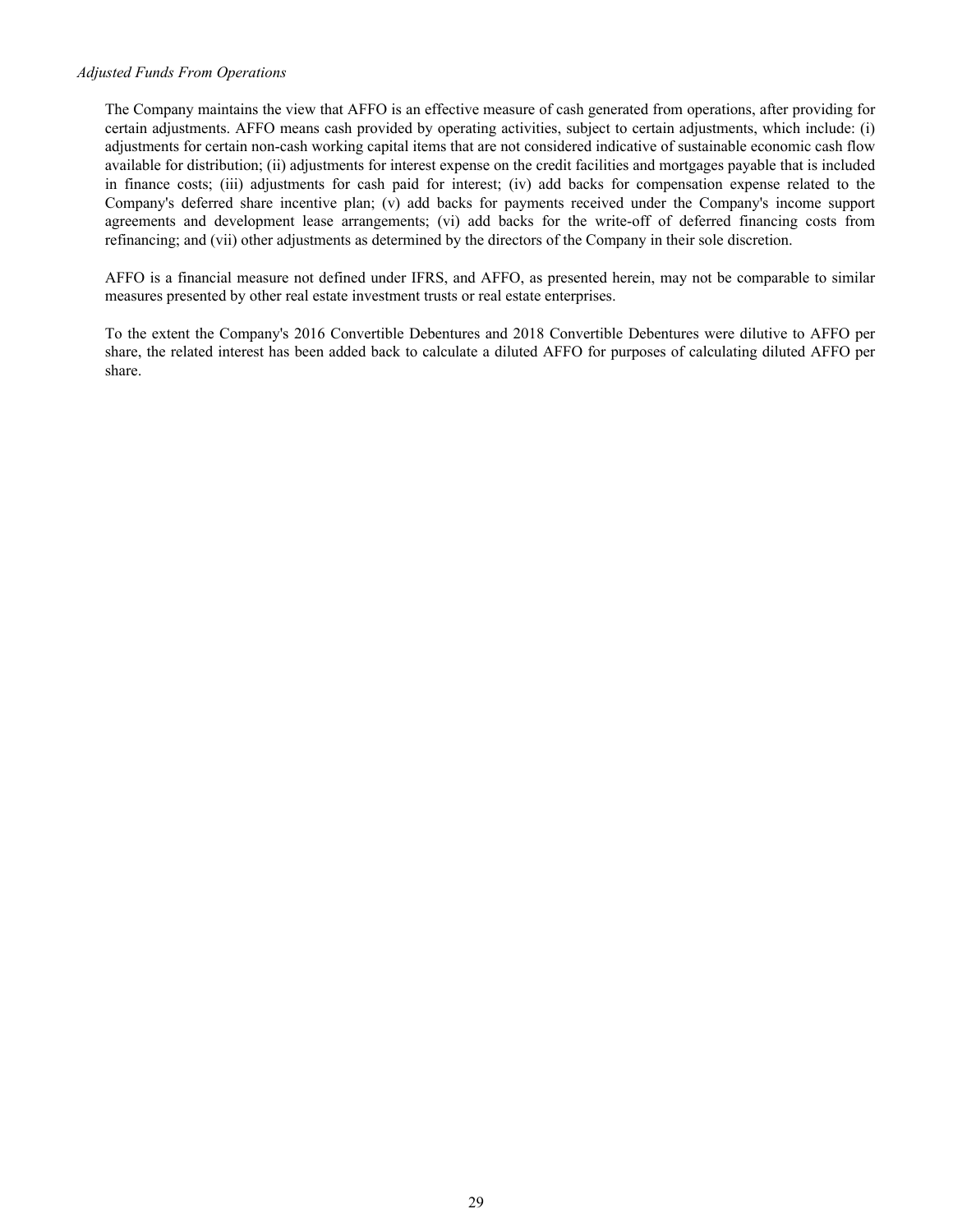|                                                                                     |             | Three months ended December 31, |                 |                           | Year ended December 31, |             |            |
|-------------------------------------------------------------------------------------|-------------|---------------------------------|-----------------|---------------------------|-------------------------|-------------|------------|
|                                                                                     |             | 2021                            | 2020            |                           | 2021                    |             | 2020       |
| Cash flows provided by (used in) operating activities                               | \$          | 7,362                           | \$<br>7,529     | $\mathbf S$               | 18,680                  | $\mathbf S$ | 25,090     |
| Change in non-cash working capital                                                  |             | (1, 840)                        | 616             |                           | 5,104                   |             | 11,402     |
| Less: interest expense $(1)$                                                        |             | (10, 171)                       | (12,065)        |                           | (44,221)                |             | (46, 304)  |
| Less: change in non-controlling interest liability                                  |             | 108                             | (107)           |                           | 379                     |             | (316)      |
| Plus: loss from joint ventures                                                      |             | (14, 806)                       | (2,343)         |                           | (14,906)                |             | (34, 729)  |
| Plus: interest paid                                                                 |             | 9,875                           | 13,564          |                           | 45,882                  |             | 49,712     |
| Less: interest received                                                             |             | (120)                           | (565)           |                           | (643)                   |             | (1,056)    |
| Plus: debt extinguishment costs                                                     |             | 71                              |                 |                           | 1,016                   |             |            |
| Plus: transaction costs for business combination                                    |             |                                 |                 |                           |                         |             | 170        |
| Plus: non-cash portion of non-controlling interest<br>expense                       |             | (156)                           | (103)           |                           | (505)                   |             | (332)      |
| Plus: adjustments for equity accounted entities                                     |             | 15,652                          | 3,281           |                           | 16,791                  |             | 41,185     |
| Plus: deferred share incentive plan compensation                                    |             | 173                             | 547             |                           | 794                     |             | 1,066      |
| Plus: income support and development lease payments<br>received                     |             |                                 |                 |                           |                         |             | 63         |
| Plus: write-off of deferred financing costs from<br>refinancing                     |             |                                 |                 |                           |                         |             | 67         |
| Less: capital maintenance reserve                                                   |             | (831)                           | (832)           |                           | (3, 324)                |             | (3,325)    |
| Adjusted funds from operations                                                      | $\mathbf S$ | 5,317                           | \$<br>9,522     | $\boldsymbol{\mathsf{S}}$ | 25,047                  | \$          | 42,693     |
| Interest expense on convertible units <sup>(3)</sup>                                |             | 2,420                           | 2,452           |                           | 9,637                   |             | 9,686      |
| Total diluted adjusted funds from operations                                        | $\mathbf S$ | 7,737                           | \$<br>11,974    | $\boldsymbol{\mathsf{S}}$ | 34,684                  | $\mathbf S$ | 52,379     |
| Weighted average number of shares, including fully<br>vested deferred shares: Basic |             | 56,412,206                      | 56,034,723      |                           | 56,312,407              |             | 55,699,307 |
| Weighted average shares issued if all convertible<br>unites were converted $(4)$    |             | 29,677,526                      | 26,490,440      |                           | 27,545,697              |             | 26,118,595 |
| Weighted average number of shares: Diluted                                          |             | 86,089,732                      | 82,525,163      |                           | 83,858,104              |             | 81,817,902 |
| Adjusted funds from operations per share                                            | \$          | 0.09                            | \$<br>0.17      | \$                        | 0.44                    | \$          | 0.77       |
| Diluted adjusted funds from operations per share                                    | \$          | 0.09                            | \$<br>0.15      | \$                        | 0.41                    | \$          | 0.64       |
| Dividends declared                                                                  |             |                                 |                 |                           |                         |             | 10,120     |
| Payout ratio <sup>(2)</sup>                                                         |             | $-$ %                           | $- \frac{9}{6}$ |                           | $-9/0$                  |             | 24 %       |
| Effective payout ratio $^{(2)}$                                                     |             | $-$ %                           | $-$ %           |                           | $-$ %                   |             | 17 %       |

The Company's AFFO is calculated as follows (in thousands of U.S. dollars):

(1) Includes interest expense on the credit facilities, mortgages payable, convertible debentures, interest rate swaps, write off of deferred financing costs from refinancing, debt extinguishment costs and interest income earned on notes receivable included in finance costs.

(2) Payout ratio is calculated by dividing the common share dividends declared by AFFO. Effective payout ratio is calculated by dividing common share dividends payable in cash, as adjusted for Dividend Reinvestment Plan ("DRIP") participation, by AFFO.

(3) Interest on convertible units include 2016 Convertible Debentures, 2018 Convertible Debentures, Commonwealth preferred interest, and Exchangeable Units.

(4) Convertible units include 2016 Convertible Debentures, 2018 Convertible Debentures, Preferred Shares, Commonwealth preferred interest, and Exchangeable Units.

The Company deducts a capital maintenance reserve in its calculation of AFFO based on estimated quarterly expenditures related to sustaining and maintaining existing space. Expenditures that are related to new development or revenue enhancing renovations are excluded from this calculation.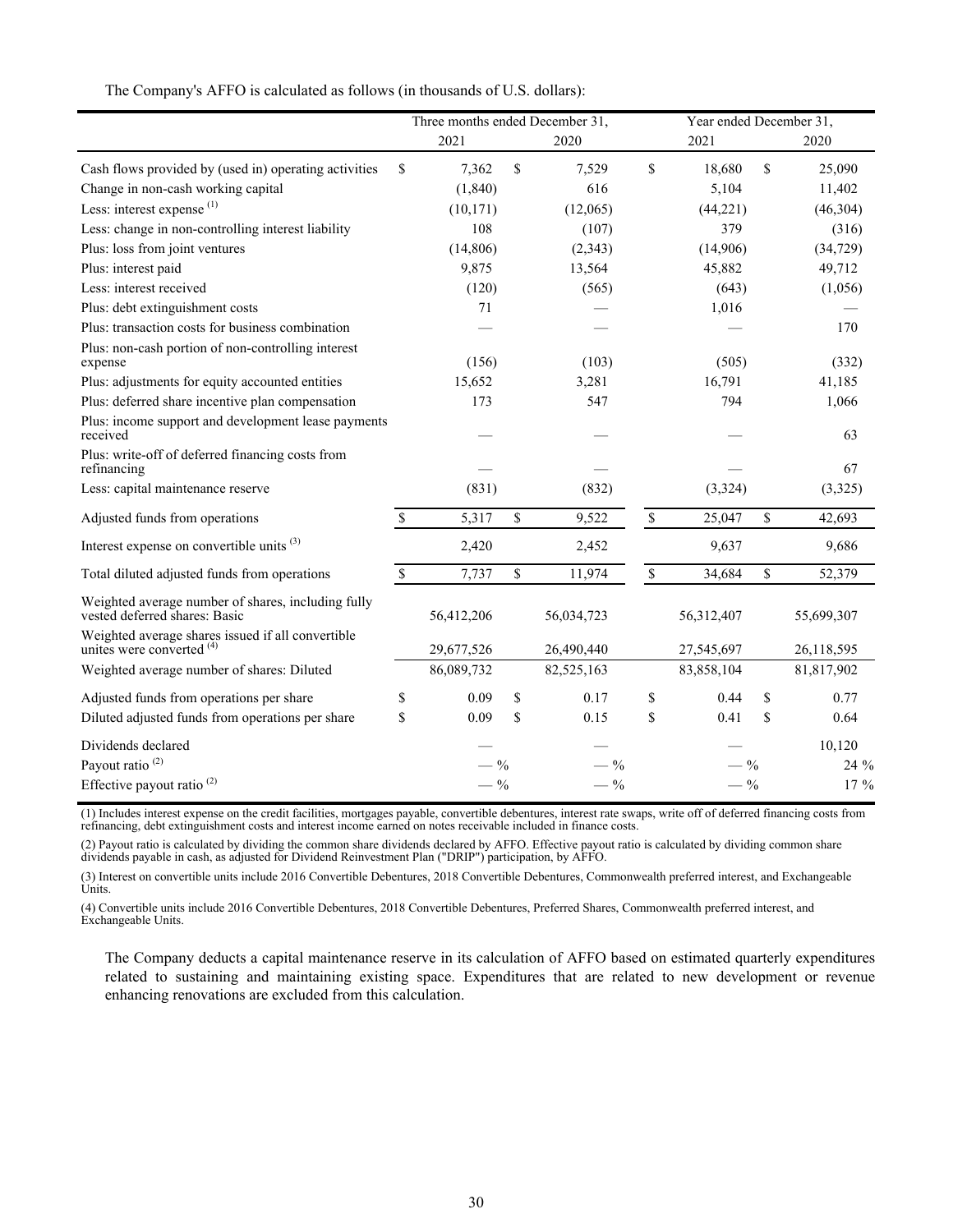## **Cash Dividends**

|                                                                         |   | Three months ended December 31, |          |   | Year ended December 31, |            |  |
|-------------------------------------------------------------------------|---|---------------------------------|----------|---|-------------------------|------------|--|
|                                                                         |   | 2021                            | 2020     |   | 2021                    | 2020       |  |
| Cash flows provided by operating activities                             | S | 7,362 \$                        | 7,529    | S | 18,680 \$               | 25,090     |  |
| Net loss                                                                |   | (4,353)                         | (36,315) |   | (12, 235)               | (184,004)  |  |
| Total dividends declared                                                |   |                                 |          |   |                         | 10,120     |  |
| Excess of cash provided by operating<br>activities over total dividends |   | 7,362                           | 7,529    |   | 18,680                  | 14,970     |  |
| Shortfall of net loss over total dividends                              |   | (4,353)                         | (36,315) |   | (12, 235)               | (194, 124) |  |

The Company announced on April 10, 2020 that it has suspended the dividend for all common shares beginning from April 1, 2020 until further notice. The suspension was announced in response to the COVID-19 pandemic in an effort to further enhance its liquidity position as it evaluates the impact of the pandemic.

#### **Operational Measures**

The Company reports on certain metrics related to the underlying operations in its stabilized income properties. The Company has defined stabilized income properties as follows:

*Long-term care facilities and transitional care properties* - stabilized upon the earlier of 80% occupancy at the underlying operating level for two consecutive quarters and 24 months after opening.

*Assisted living facilities* - stabilized upon the earlier of 90% occupancy for two consecutive quarters and 36 months after opening.

*Medical office buildings* - stabilized upon the earlier of 90% occupancy, measured in physical occupancy of greater than 90% of the rentable square footage in the building, for two consecutive quarters and 36 months after opening.

Properties meeting the above criteria are generally considered stabilized.

A property may be considered unstablized if:

- 1. It is a new development that is not yet complete,
- It is not yet stabilized and is within 12 months of the above criteria,
- 3. It is newly acquired within the last 12 months,
- 4. It is undergoing a major renovation or has within the last 12 months,
- 5. An operator transition has occurred or a binding agreement to transfer operations has been signed within the last 12 months,
- 6. It is held for sale and/or slated for closure,
- 7. A significant tenant or the licensed operator or management company has filed for bankruptcy, which is either ongoing or has been resolved within the last 12 months,
- 8. It has experienced significant incident of casualty materially disrupting the operations / financial performance, or
- 9. It has experienced a change in reporting structure, such as an alteration from triple-net lease to SHOP reporting structure

The Company believes relevant metrics for evaluating the performance of the underlying operations in stable, triple-net leased assets include operator lease coverage and occupancy.

All third-party operator data is made available solely from information as provided by the operators and has not been independently verified by the Company.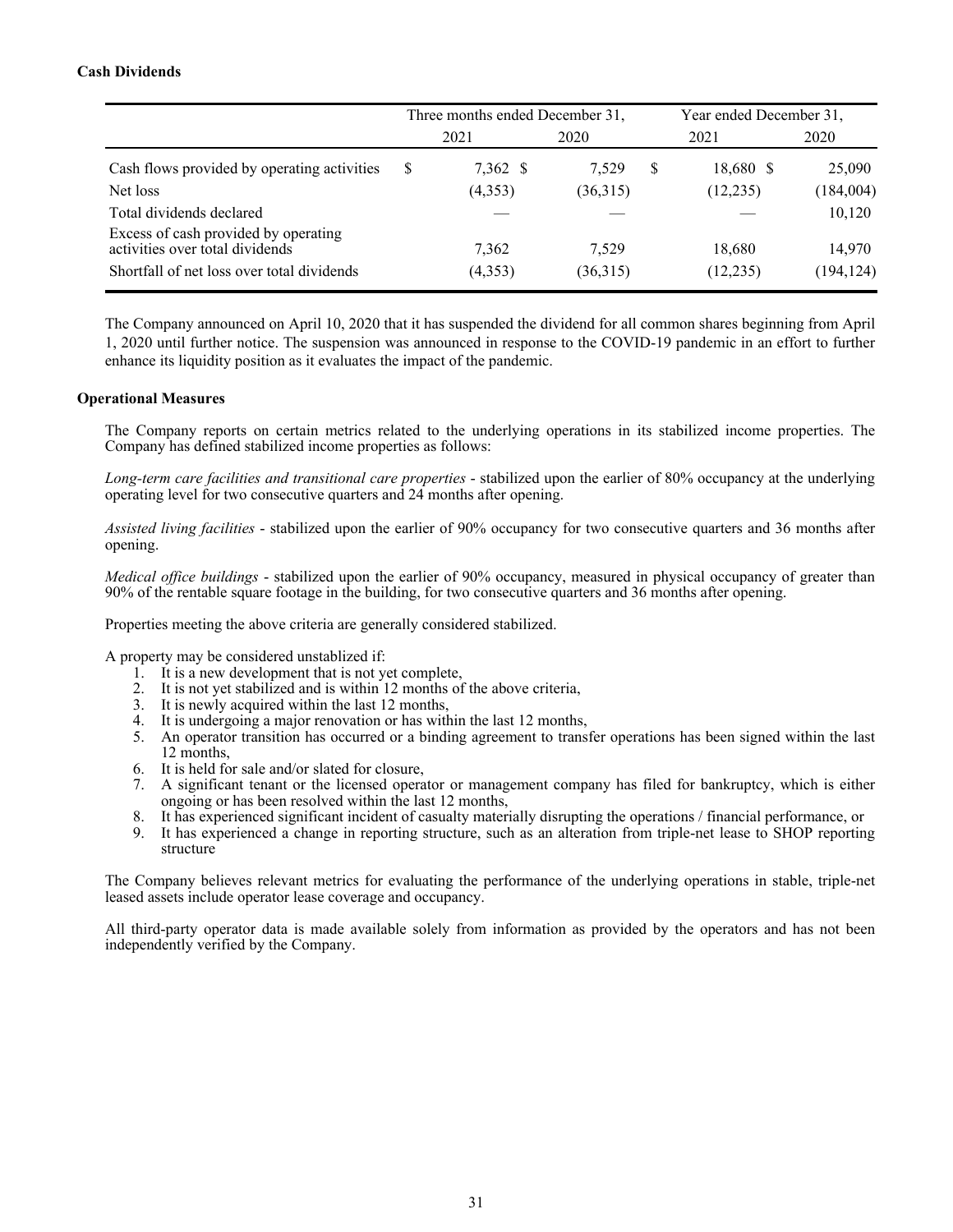The tables below are presented at the Company's proportionate share and displays trailing three and twelve months net operating income ("NOI") to the Company from its senior housing operating properties ("SHOP"), triple-net lease and medical office building portfolios for the three and twelve months ended December 31, 2021 and 2020.

|             | Three months ended December 31, 2021 |            | Three months ended December 31, 2020 |            |
|-------------|--------------------------------------|------------|--------------------------------------|------------|
|             | NOI                                  | % of Total | NOI                                  | % of Total |
| <b>SHOP</b> | 7,656                                | $36.5\%$   | 8,113                                | $30.6 \%$  |
| <b>NNN</b>  | 11,633                               | 55.5 %     | 17,000                               | 64.1 %     |
| <b>MOB</b>  | 1.677                                | $8.0\%$    | 1,406                                | 5.3 %      |
|             | 20,966                               | $100.0 \%$ | 26,519                               | 100.0 %    |

|             | Year ended December 31, 2021 |            |      | Year ended December 31, 2020 |            |
|-------------|------------------------------|------------|------|------------------------------|------------|
|             | NOI                          | % of Total |      | NOI                          | % of Total |
| <b>SHOP</b> | 26,319                       | $29.5\%$   | - \$ | 35,075                       | $32.5 \%$  |
| <b>NNN</b>  | 57,085                       | 63.9 %     |      | 66,810                       | 61.9 $%$   |
| <b>MOB</b>  | 5.960                        | 6.6 $\%$   |      | 6.052                        | 5.6 %      |
|             | 89,364                       | $100.0 \%$ |      | 107,937                      | $100.0 \%$ |

## *Triple-Net Lease Portfolio*

 The Company's triple-net lease portfolio for the period ending December 31, 2021, consisted of 38 seniors housing and care properties which are leased to operators on a long-term, triple-net basis. Under a triple-net lease structure, the tenant operators assume the operational risks and expenses associated with operating the facility. The Company's triple-net leased portfolio as of December 31, 2021 had an average lease term to maturity, excluding renewal options, of approximately 11.3 years.

 Approximately 93% of the Company's forward 12 month rent from unaffiliated tenants in the triple-net lease portfolio is currently subject to a master-lease or is subject to a lease where the Company has the right to consolidate multiple leases into a single master-lease.

The table below displays the Company's contractual rent for the twelve months ended December 30, 2021 and 2020.

|                             | Contractual Rent.<br>twelve months<br>ended December<br>$31, 2021^{(1)}$ | % of Total NNN<br>Contractual Rent |     | Contractual Rent.<br>twelve months<br>ended December<br>$31, 2020$ <sup>(1)</sup> | % of Total NNN<br>Contractual Rent |
|-----------------------------|--------------------------------------------------------------------------|------------------------------------|-----|-----------------------------------------------------------------------------------|------------------------------------|
| <b>Symphony Post Acute</b>  | \$<br>19,635                                                             | 38.9 %                             | S   | 30,731                                                                            | 51.1 %                             |
| The Providence Group        | 5,416                                                                    | $10.7\%$                           |     | 4,513                                                                             | $7.5\%$                            |
| <b>Constant Care</b>        | 5,237                                                                    | $10.4 \%$                          |     | 4,626                                                                             | $7.7\%$                            |
| <b>Hillcrest Healthcare</b> | 3,780                                                                    | $7.5\%$                            |     | 3,729                                                                             | $6.2 \%$                           |
| Hearth Management           | 3,497                                                                    | $6.9\%$                            |     | 3,412                                                                             | $5.7 \%$                           |
| Other                       | 12,908                                                                   | $25.6\%$                           |     | 13,075                                                                            | 21.8 %                             |
| Total                       | 50,473                                                                   | $100.0 \%$                         | \$. | 60,086                                                                            | 100.0 %                            |

(1) Represents contractual rent for the respective time period.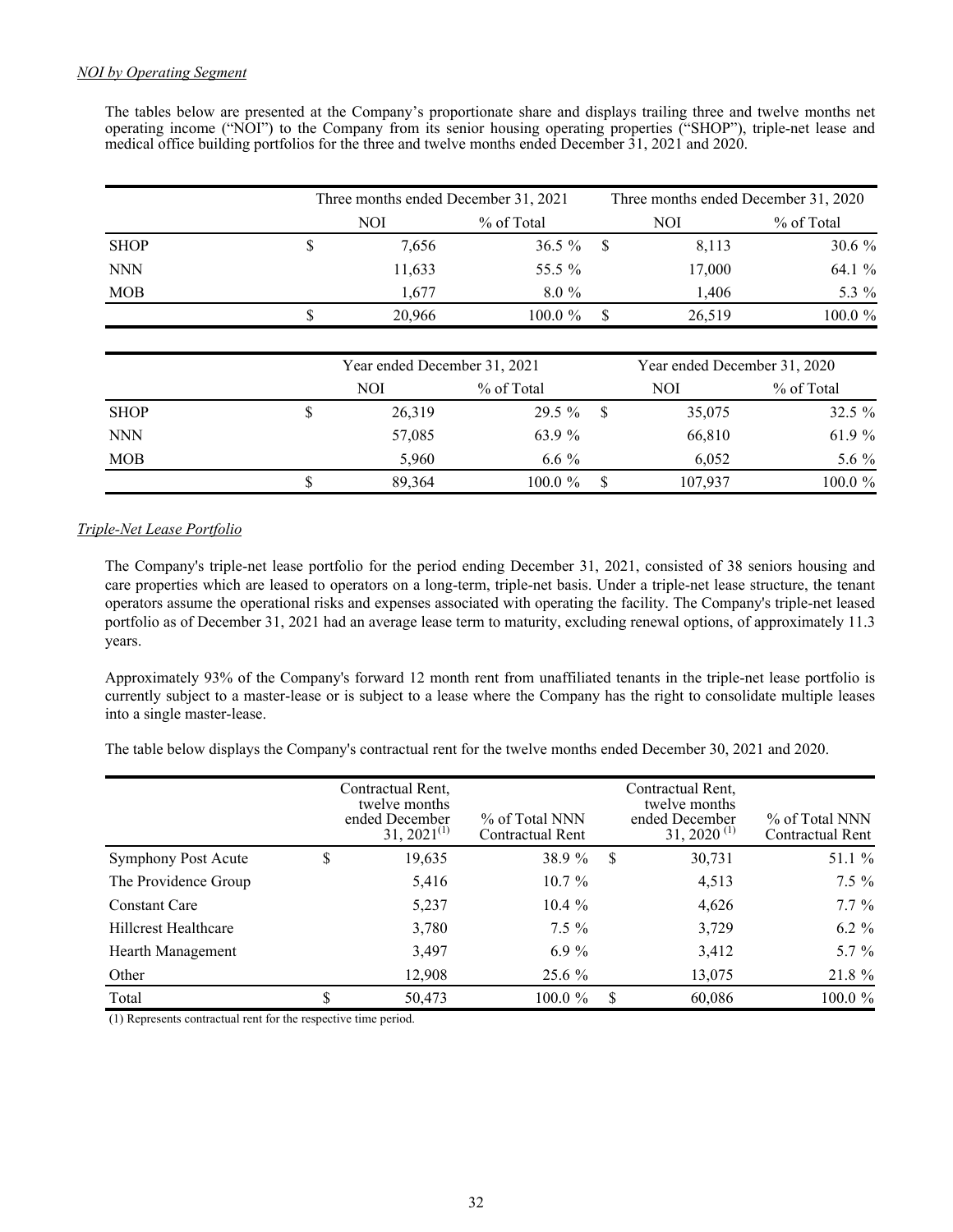The table below displays the Company's contractual forward twelve months rent for the period commencing January 1, 2022.

|                             | Contractual Rent,<br>forward twelve<br>months for the<br>period beginning<br>January 1, 2022 | % of Total<br>Contractual Rent |
|-----------------------------|----------------------------------------------------------------------------------------------|--------------------------------|
| <b>Symphony Post Acute</b>  | \$<br>14,337                                                                                 | 33.0 %                         |
| The Providence Group        | 5,510                                                                                        | 12.7 %                         |
| <b>Constant Care</b>        | 5,342                                                                                        | $12.3\%$                       |
| Cascade Capital Group       | 4,580                                                                                        | $10.5 \%$                      |
| <b>Hillcrest Healthcare</b> | 3,833                                                                                        | $8.8\%$                        |
| Other                       | 9,824                                                                                        | 22.7%                          |
| Total                       | \$<br>43,426                                                                                 | 100.0 %                        |

## *Seniors Housing Operating Properties ("SHOP")*

The Company's SHOP portfolio for the period ended December 31, 2021 consisted of 49 properties in which the Company wholly owns both the operations and the real estate of each community or owns an interest in both the operations and real estate through joint arrangements and where management services are provided to each community by a third-party management company.

Given the ownership structure of the Company's SHOP portfolio, the Company receives financial results from SHOP operators more timely and is able to highlight more recent trends. The following tables summarizes stabilized SHOP metrics for the three and twelve months ended December 31, 2021 and 2020:

|                                                 | Three months ended December 31, |      |        | Year ended December 31, |      |          |
|-------------------------------------------------|---------------------------------|------|--------|-------------------------|------|----------|
|                                                 | 2021                            |      | 2020   | 2021                    | 2020 |          |
| NOI margin                                      |                                 | 259% | 28.0%  | $25.1 \%$               |      | 28.9 %   |
| Occupancy                                       | 77.5 %                          |      | 78.0 % | 759%                    |      | $80.9\%$ |
| Revenue per resident (in whole U.S. dollars) \$ | 4.497                           |      | 4.342  | 4.445                   |      | 4,259    |

The table above include all stabilized SHOP assets that were owned at the respective reporting periods. Also included in the above metrics are the operating results of stabilized assets that were previously owned as triple-net leased assets but have since been transitioned to SHOP.

## *Medical Office Building Portfolio*

The Company's medical office building portfolio consists of 15 multi-tenant medical office buildings in which the Company has full ownership of the property. The Company's stabilized medical office building portfolio consists of 11 properties through December 31, 2021 in the United States and Canada. The Company's stabilized medical office building portfolio has an average lease term to maturity, excluding renewal options, of 2.59 years.

The Company utilizes occupancy as a percentage of gross leasable area in addition to other financial metrics when evaluating performance in its medical office building portfolio. The following table displays the occupancy of and NOI from the Company's medical office building portfolio for the three and twelve months ended December 31, 2021 and 2020.

|                  | Three months ended December 31, |      |        |  | Year ended December 31, |             |  |
|------------------|---------------------------------|------|--------|--|-------------------------|-------------|--|
|                  | 2021                            | 2020 |        |  | 2021                    | 2020        |  |
| Occupancy        | 81.4%                           |      | 81.2 % |  | 81.2 %                  | 84.6 %      |  |
| Contractual rent | 1.994                           |      | 2,089  |  | 8.261                   | 8,350       |  |
| <b>NOI</b>       | .677                            |      | .406   |  | 5.960                   | \$<br>6,052 |  |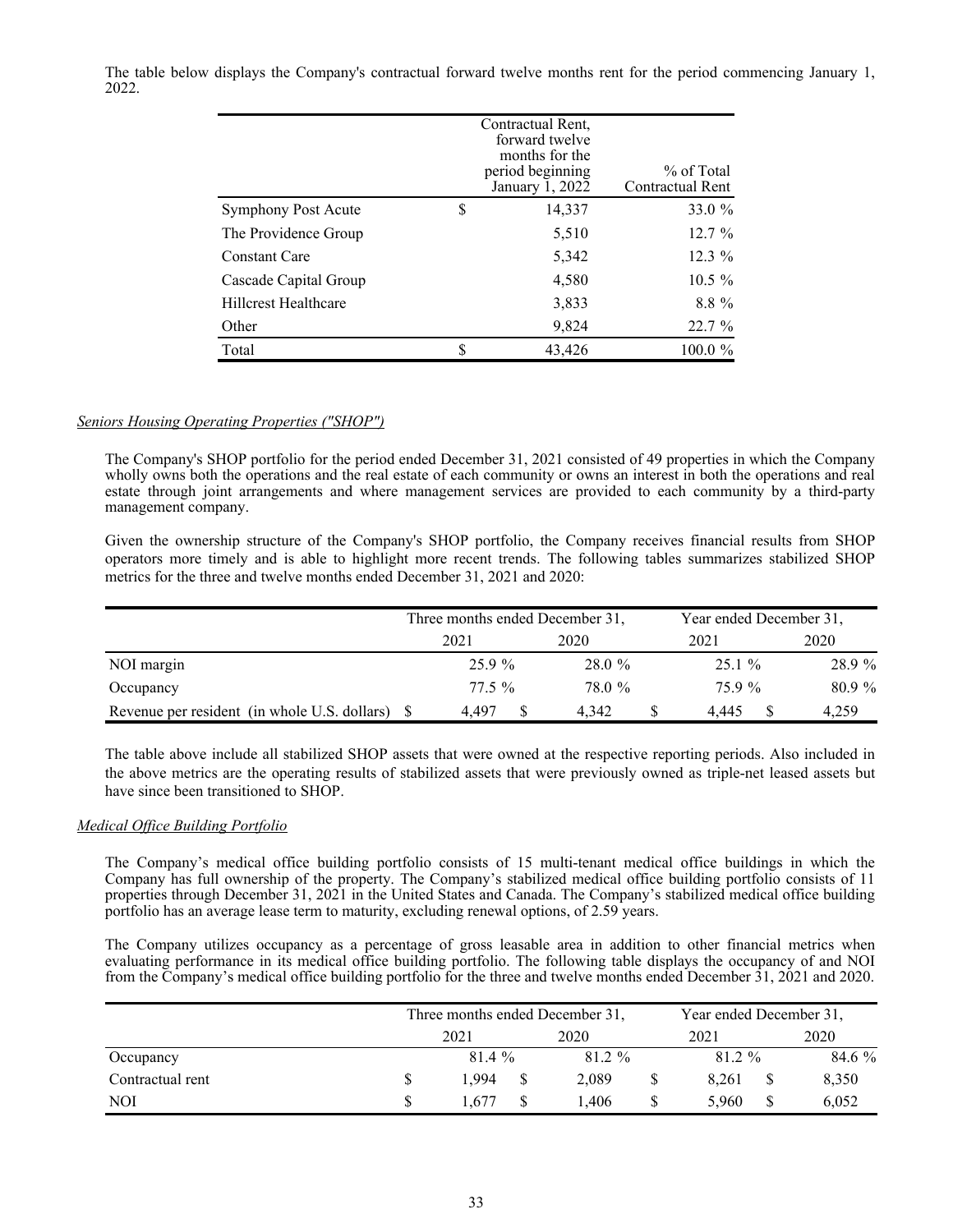The following table discloses the leases expiring by year for the Company's medical office building portfolio.

| <b>Expiration Year</b> | <b>Expiring Leases</b> | Expiring Lease GLA | % of Total GLA |
|------------------------|------------------------|--------------------|----------------|
| 2022                   | 69                     | 120,319            | $20.7\%$       |
| 2023                   | 42                     | 108,482            | 18.7%          |
| 2024                   | 23                     | 45,707             | $7.9\%$        |
| 2025                   | 22                     | 32,925             | $5.7\%$        |
| 2026                   | 19                     | 48,522             | $8.4\%$        |
| Thereafter             | 21                     | 49,370             | 8.5%           |
| <b>MTM</b>             | 18                     | 26,483             | 4.6%           |
| Vacant                 |                        | 148,228            | 25.5%          |
| Total                  | 214                    | 580,036            | 100%           |

## *Reconciliation of Net Operating Income to Net Income*

The tables below are presented to reconcile the Company's proportionate share of net operating income NOI to Net Income, which represents the nearest measure defined by IFRS.

|                                                                 |                    |             | Three months ended December 31, 2021 |                     |          |
|-----------------------------------------------------------------|--------------------|-------------|--------------------------------------|---------------------|----------|
|                                                                 | <b>NNN</b>         | <b>SHOP</b> | Medical<br>office<br>buildings       | Corporate/<br>other | Total    |
| Net income (loss)                                               | \$<br>$(6,453)$ \$ | 534 \$      | $(5,563)$ \$                         | $6,029$ \$          | (5, 453) |
| Change in fair value of investment properties                   | (834)              |             | 6,884                                |                     | 6,050    |
| Depreciation and amortization expense                           |                    | 3,994       |                                      | 23                  | 4,017    |
| Amortization expense and debt extinguishment costs              | 40                 | (409)       | 83                                   | 1,252               | 966      |
| Amortization of tenant inducements                              | 66                 |             | 34                                   |                     | 100      |
| Change in fair value of financial instruments                   | 545                | (2, 426)    | (634)                                | (10, 145)           | (12,660) |
| Change in fair value of contingent consideration                |                    |             |                                      | (1,263)             | (1,263)  |
| Gain on sale of property, plant and equipment                   |                    | (1,160)     |                                      |                     | (1,160)  |
| Impairment of property, plant and equipment                     |                    | 1,100       |                                      |                     | 1,100    |
| Changes in non-controlling interest liability                   |                    | (156)       |                                      |                     | (156)    |
| Straight-line rent                                              | (1,230)            |             | 12                                   |                     | (1,218)  |
| DSU compensation                                                |                    |             |                                      | 173                 | 173      |
| Finance cost from operations                                    | 4,232              | 4,253       | 861                                  | 1,126               | 10,472   |
| Finance costs from operations from equity accounted<br>entities | 540                | 1,001       |                                      |                     | 1,541    |
| Non-cash adjustment for equity accounted entities               | 14,727             | 925         |                                      |                     | 15,652   |
| Net operating income (loss)                                     | \$<br>$11,633$ \$  | 7,656 \$    | 1,677<br><sup>\$</sup>               | $(2,805)$ \$        | 18,161   |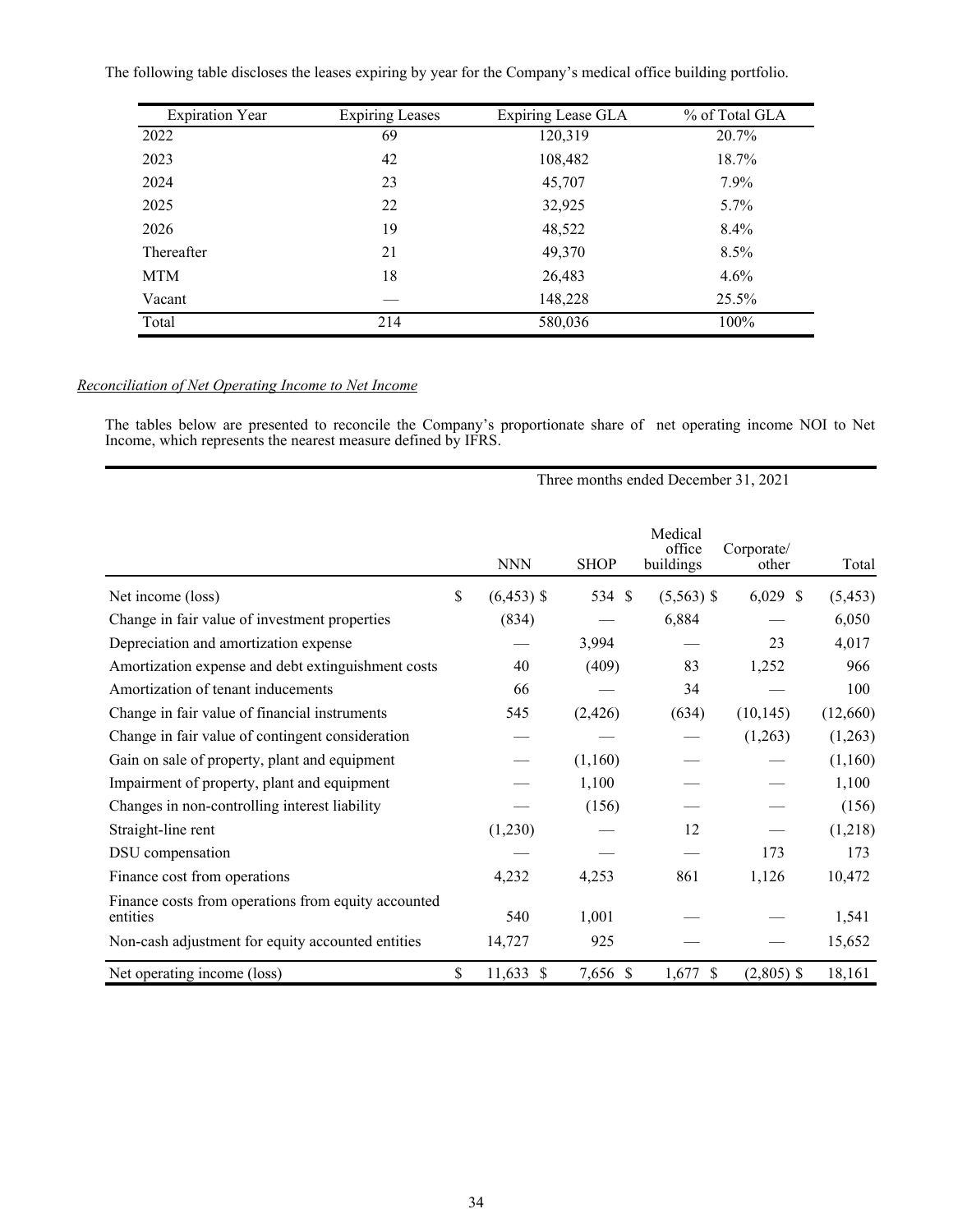Three months ended December 31, 2020

|                                                                 | <b>NNN</b>                | <b>SHOP</b>  | Medical<br>office<br>buildings | Corporate/<br>other | Total    |
|-----------------------------------------------------------------|---------------------------|--------------|--------------------------------|---------------------|----------|
| Net income (loss)                                               | \$<br>203<br>$\mathbb{S}$ | $(9,934)$ \$ | $(18, 435)$ \$                 | $(8,147)$ \$        | (36,313) |
| Change in fair value of investment properties                   | 9,191                     |              | 19,110                         |                     | 28,301   |
| Depreciation and amortization expense                           |                           | 11,940       |                                | 23                  | 11,963   |
| Amortization expense and debt extinguishment costs              | 66                        | 246          | 82                             | 503                 | 897      |
| Amortization of tenant inducements                              | 75                        |              | 23                             |                     | 98       |
| Change in fair value of financial instruments                   | (185)                     | (542)        | (214)                          | 1,663               | 722      |
| Change in fair value of contingent consideration                |                           |              |                                | 2,254               | 2,254    |
| Gain on sale of property, plant and equipment                   |                           | 21           |                                |                     | 21       |
| Impairment of property, plant and equipment                     |                           |              |                                |                     |          |
| Changes in non-controlling interest liability                   | 9                         | (116)        |                                |                     | (107)    |
| Straight-line rent                                              | (1,304)                   |              |                                |                     | (1, 304) |
| DSU compensation                                                |                           |              |                                | 547                 | 547      |
| Finance cost from operations                                    | 6,091                     | 4,297        | 840                            | 1,155               | 12,383   |
| Finance costs from operations from equity accounted<br>entities | 673                       | 1,049        |                                |                     | 1,722    |
| Non-cash adjustment for equity accounted entities               | 2,181                     | 1,152        |                                | (57)                | 3,276    |
| Net operating income (loss)                                     | \$<br>17,000 \$           | 8,113 \$     | 1,406 \$                       | $(2,059)$ \$        | 24,460   |

Year ended December 31, 2021

|                                                                 | <b>NNN</b>                    | <b>SHOP</b>   | Medical<br>office<br>buildings | Corporate/<br>other | Total     |
|-----------------------------------------------------------------|-------------------------------|---------------|--------------------------------|---------------------|-----------|
| Net income (loss)                                               | \$<br>13,118<br><sup>\$</sup> | $(16,985)$ \$ | $(5,711)$ \$                   | $(2,657)$ \$        | (12, 235) |
| Change in fair value of investment properties                   | 12,667                        |               | 9,485                          |                     | 22,152    |
| Depreciation and amortization expense                           |                               | 22,060        |                                | 92                  | 22,152    |
| Amortization expense and debt extinguishment costs              | 1,584                         | 1,334         | 334                            | (4, 450)            | (1, 198)  |
| Amortization of tenant inducements                              | 291                           |               | 156                            |                     | 447       |
| Change in fair value of financial instruments                   | 431                           | (4,774)       | (1,723)                        | (7,398)             | (13, 464) |
| Change in fair value of contingent consideration                |                               |               |                                | (258)               | (258)     |
| Gain on sale of property, plant and equipment                   |                               | (1,200)       |                                | (14)                | (1,214)   |
| Impairment of property, plant and equipment                     |                               | 1,100         |                                |                     | 1,100     |
| Changes in non-controlling interest liability                   |                               | (512)         |                                |                     | (512)     |
| Straight-line rent                                              | (6,174)                       |               | (15)                           |                     | (6,189)   |
| DSU compensation                                                |                               |               |                                | 794                 | 794       |
| Finance cost from operations                                    | 20,366                        | 16,759        | 3,434                          | 4,935               | 45,494    |
| Finance costs from operations from equity accounted<br>entities | 2,626                         | 3,922         |                                |                     | 6,548     |
| Non-cash adjustment for equity accounted entities               | 12,176                        | 4,615         |                                |                     | 16,791    |
| Net operating income (loss)                                     | \$<br>57,085<br>-S            | 26,319 \$     | 5,960 \$                       | $(8,956)$ \$        | 80,408    |